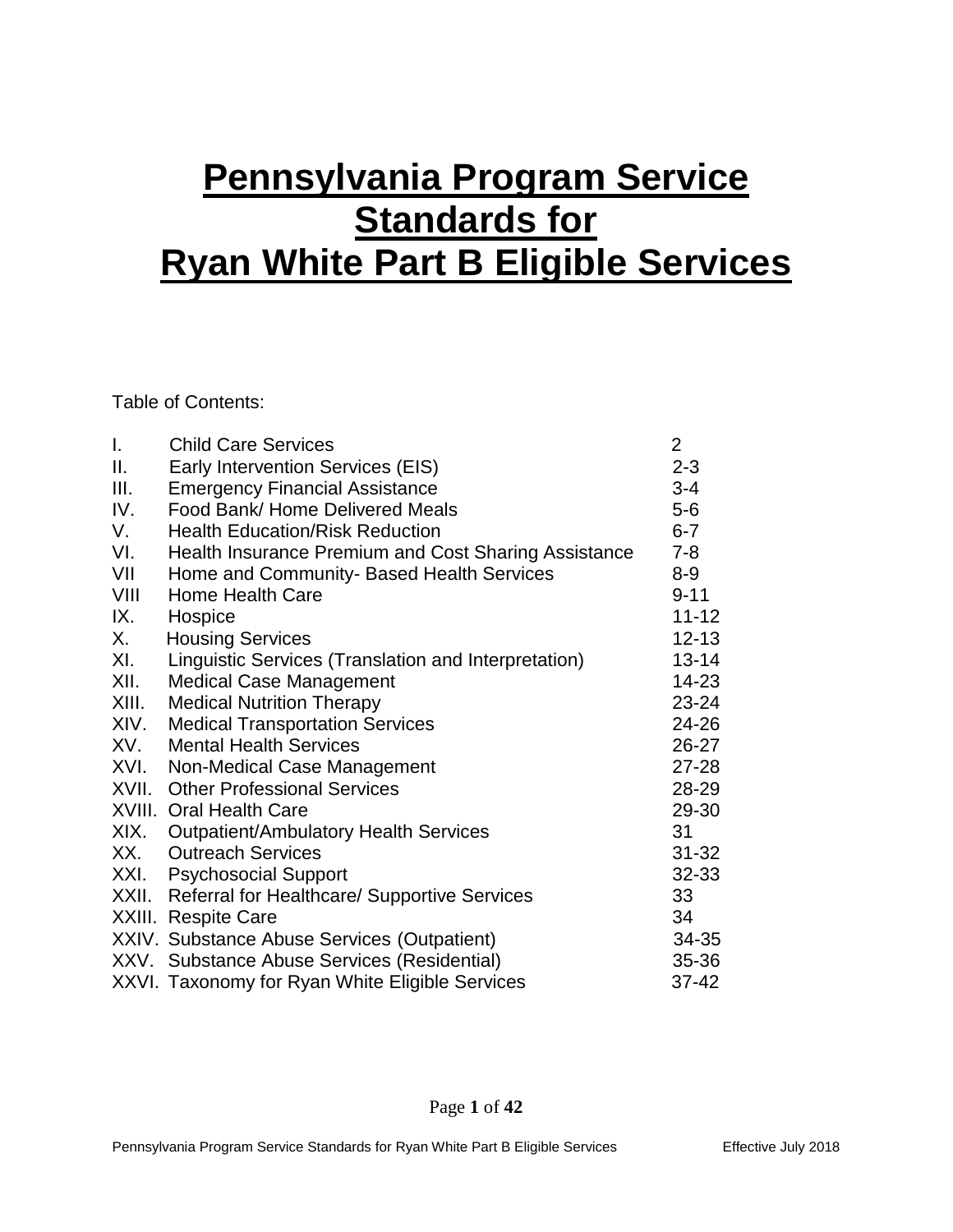# **I. CHILD CARE SERVICES**

Intermittent child care services for the children living in the household of HIV-infected clients for the purpose of enabling clients to attend medical visits, related appointments, and/or RWHAP-related meetings, groups, or training sessions.

Allowable use of funds includes:

- 1. A licensed or registered child care provider to deliver intermittent care
- 2. Informal child care provided by a neighbor, family member, or other person (with the understanding that existing federal restrictions prohibit giving cash to clients or primary caregivers to pay for these services)
- 3. Subrecipient shall ensure proper documentation is maintained including:
	- a. Date and duration of each unit of child care service provided
	- b. Determination of client eligibility
	- c. Reason why child care was needed e.g., client medical or other appointment or participation in a Ryan White – related meeting, group, or training session
	- d. Any recreational and social activities including documentation that they were provided only within a certified or licensed provider setting.
- 4. Where informal child care arrangements are obtained, subrecipient must ensure:
	- a. Documentation of compliance with grantee-required mechanism for handling payments for informal child care arrangements
	- b. Appropriate liability release forms are obtained that protect the client, provider and the Ryan White program
	- c. Documentation that no cash payments are being made to clients or primary care givers
	- d. Documentation that payment is for actual costs of service.

# **II. EARLY INTERVENTION SERVICES (EIS)**

The elements of EIS often overlap with other service category descriptions; however, EIS is the combination of such services rather than a stand-alone service. RW Part B eligible recipients should be aware of programmatic expectations that stipulate the allocation of funds into specific service categories.

Prior written approval by the PA DOH is required for funding this category. Any request for funding this category of service must be submitted in writing to the Division of HIV. The request must detail how the provider will meet all 4 required components of this category.

RWHAP Part B EIS services must include the following *four components*:

1. *Targeted HIV testing* to help the unaware learn of their HIV status and receive referral to HIV care and treatment services if found to be HIV-infected.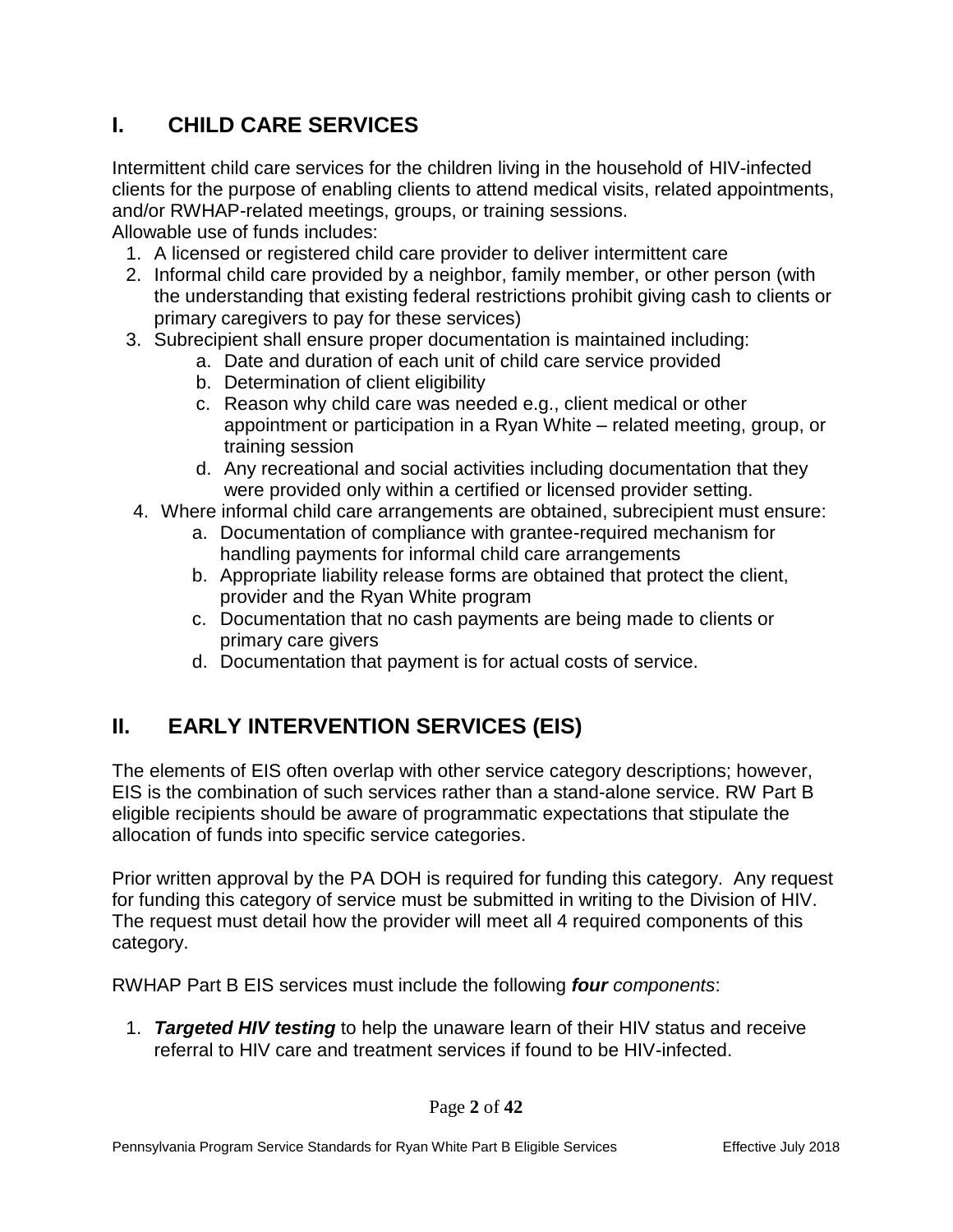- a. Recipients must coordinate these testing services with other HIV prevention and testing programs to avoid duplication of efforts.
- b. HIV testing paid for by EIS cannot supplant testing efforts paid for by other sources.
- 2. *Referral services* to improve HIV care and treatment services at key points of entry
	- a. Subrecipients must establish memoranda of understanding (MOU) with key points of entry into care to facilitate access to care for those who test positive.
- 3. *Access and linkage to HIV care and treatment services* such as: HIV Outpatient/Ambulatory Health Services, Medical Case Management, and Substance Abuse Care.
- 4. *Outreach Services and Health Education/Risk Reduction* related to HIV diagnosis.

## **III. EMERGENCY FINANCIAL ASSISTANCE**

- 1. SUBRECIPIENT agrees that Emergency Financial Assistance provides limited one-time or short-term payments to assist the RW eligible client with an emergent need for paying for essential utilities, housing, food (including groceries, and food vouchers), transportation, and medication. Emergency financial assistance can occur as a direct payment to an agency, utility company or through a voucher program.
- 2. SUBRECIPIENT shall ensure that funds are available to people with HIV/AIDS who present an emergency need, which has resulted from an unexpected occurrence or set of circumstances demanding immediate course of action. It is expected that all other sources of funding in the community for emergency financial assistance will be effectively used and that any allocation of funds for these purposes will be as the payer of last resort, and for limited amounts, uses, and periods of time. Continuous provision of an allowable service to a client should not be funded through emergency financial assistance.
- 3. SUBRECIPIENT shall ensure that proper documentation of emergency situations is presented. This documentation shall be in the form of shut off notices for essential utilities (gas, electric, heating fuel, water), or a letter of eviction from a landlord.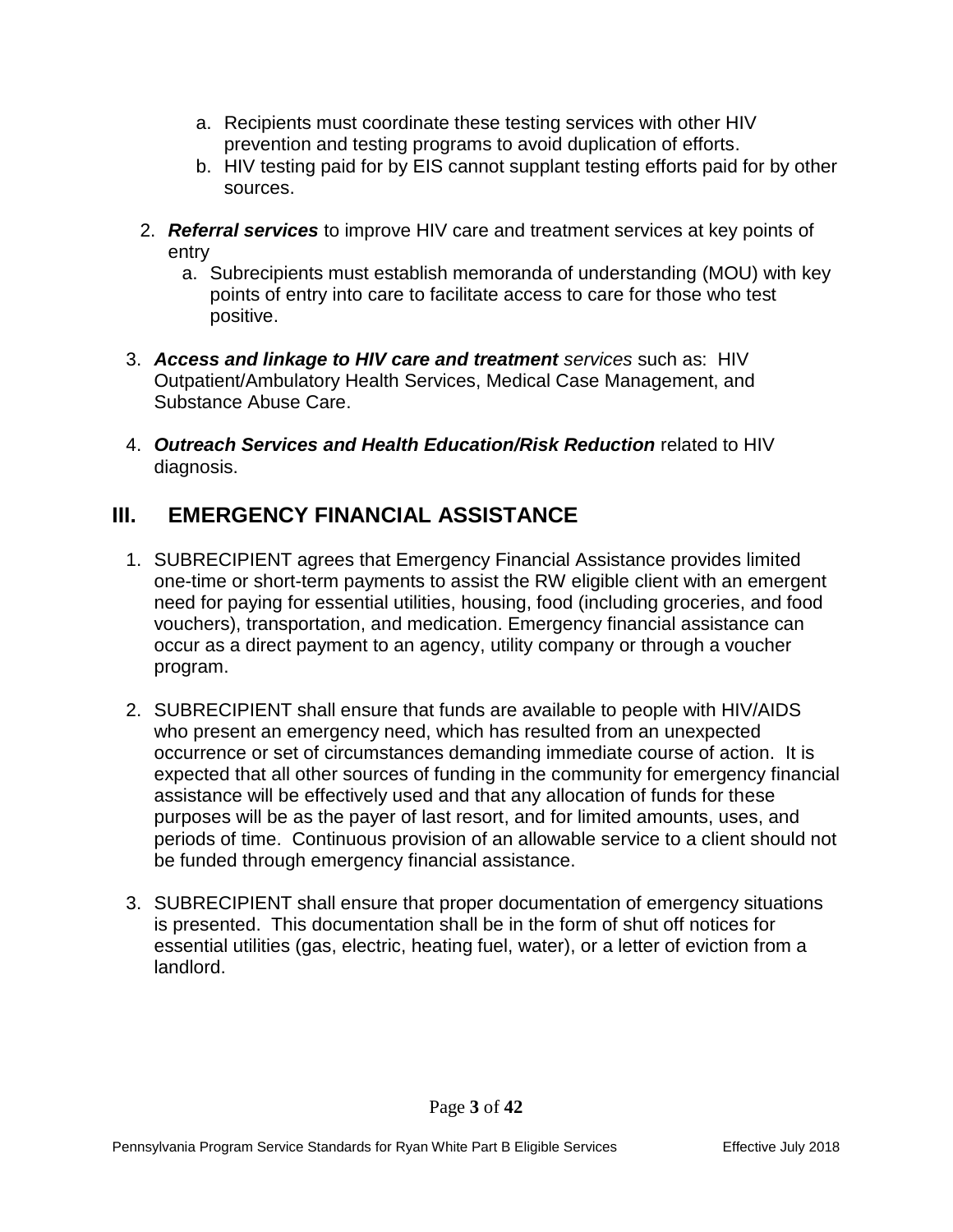- 4. SUBRECIPIENT shall ensure that intake sites submitting applications for emergency financial assistance have already pre-screened and pre-approved clients, based upon standards and qualifications provided for in these service provisions. They shall ensure a record is maintained concerning the eligibility of clients applying for assistance and those who are not awarded services and the reasons for denial of services. The eligibility documentation shall include:
	- a. Current photo ID
	- b. Current copy of Ryan White services eligibility certification
	- c. Certification of Emergent Necessity and Financial Counseling Forms.
- 5. SUBRECIPIENT shall ensure these funds are available when the client possesses insufficient or no resources; these are to be the funds of last resort.
- 6. SUBRECIPIENT shall ensure emergency financial assistance funds not to be given directly to consumers requesting services, but made on the client's behalf of the consumer in the form of checks to vendors who provide approved services for:
	- a. Essential utilities such as gas, electric, water and heating oil.
	- b. Temporary emergency housing;
	- c. First and/or last month's rent;
	- d. Pharmaceutical assistance when Special Pharmaceutical Assistance Program is unable to help fill an emergency script.
- 7. SUBRECIPIENT shall ensure that funds are not used to supplement the Commonwealth's Supplemental Nutrition Assistance Program (SNAP). Funds may be used as a one-time purchase if the client cannot obtain nutritional supplements which are prescribed by a physician or a registered certified dietitian outside of an ambulatory or medical visit.
- 8. SUBRECIPIENT shall ensure the referring intake site provides for the financial counseling to each client requesting emergency funds and explores all available resources prior to using these fund. Documentation will be made regarding exploration of resources and reason(s) the resource(s) were not available, as a part of the application for funds.
- 9. SUBRECIPIENT shall ensure that funds used represent the minimum amount needed to avert an interruption of utility services or eviction. A financial plan to satisfy the remaining balance must be included in the application.
- 10.SUBRECIPIENT shall ensure a statement of need based upon income and expenses, and provide documentation of income and expenses to support the request for assistance.
- 11.SUBRECIPIENT shall ensure a comprehensive database is maintained on all EFA awards. The database shall contain: nature of the request, amount of funds used, demographic data, and decisions made relative to an application.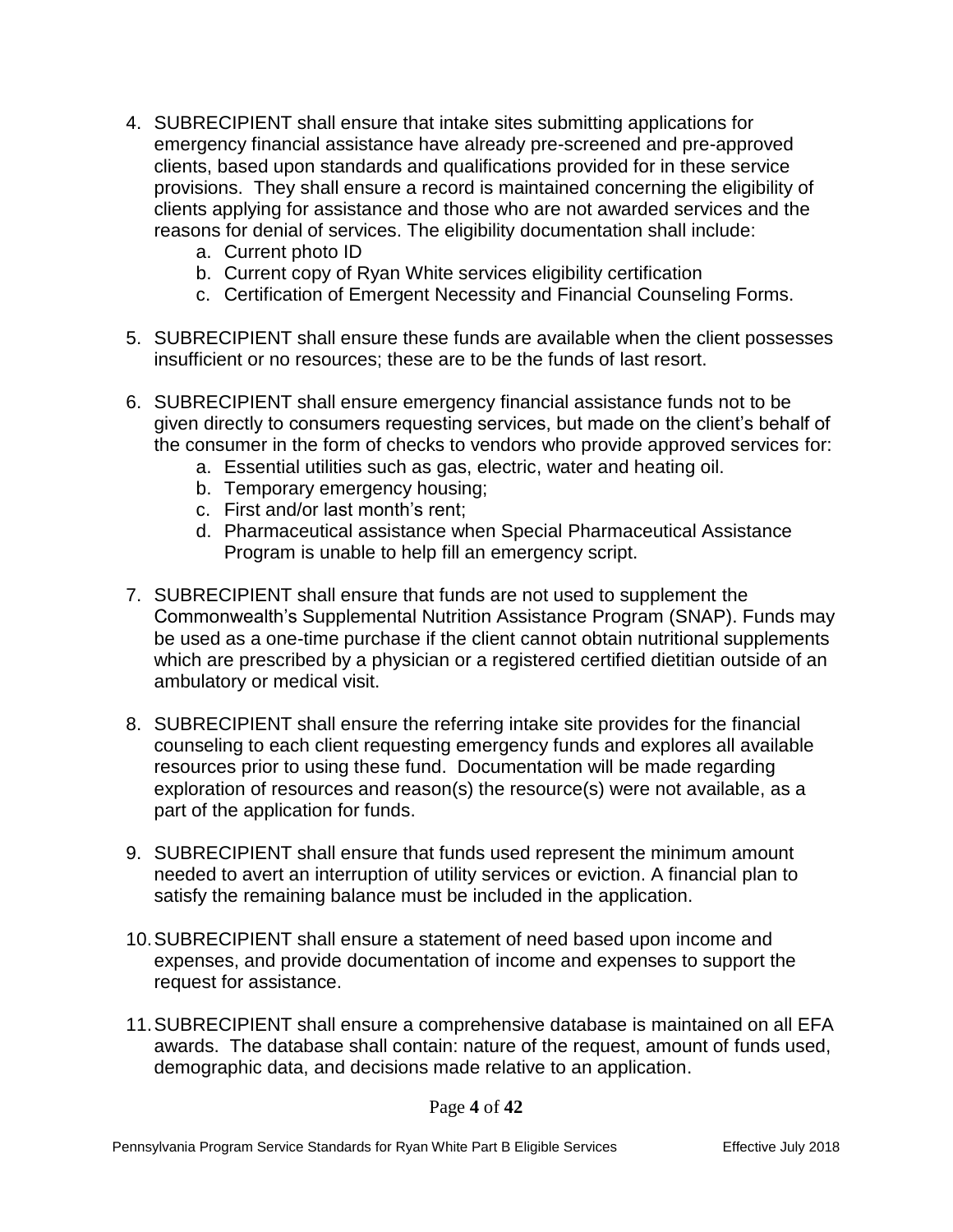#### **IV. FOOD BANK/ HOME DELIVERED MEALS**

- 1. SUBRECIPIENT agrees that Food Bank/Home Delivered Meals refers to the provision of actual food items, hot meals, or a voucher program to purchase food. This also includes the provision of essential non-food items that are limited to the following: personal hygiene products, household cleaning supplies, personal water filtration/purification systems in communities where issues of water safety exist. Unallowable costs include household appliances, pet foods, and other non-essential products.
- 2. SUBRECIPIENT shall assure and agree to produce meals and/or food packages which include high quality foods appropriate for individuals with HIV infection which are culturally appropriate, nutritionally balanced, and which are appealing to those receiving the service.
- 3. SUBRECIPIENT shall ensure that all meals and food packages shall meet food safety standards as set forth by the Commonwealth and local regulations.
- 4. SUBRECIPIENT shall ensure that staff and volunteers are provided appropriate orientation and training in safe food handling, food preparation, serving, packaging, delivery, and storage.
- 5. SUBRECIPIENT shall ensure that these food-related programs are publicized throughout the region, to ensure case managers, other SUBRECIPIENTs of HIV related services and the community is aware of the program and criteria for access.

There are several types of food programs with service provisions associated with each type: Food Bank, Delivered Meals, and Congregate Meals. See below for the service provisions associated with each type:

#### **FOOD BANK**

- 6. SUBRECIPIENT agrees that prior to issuing food or food packages that an assessment will be completed of the consumer's nutritional needs, general health, living situation (including if they live alone or with others), housing (including if what type of cooking facilities are available), and ability (or caregiver) to prepare food.
- 7. SUBRECIPIENT assures that if food is purchased in bulk and delivered to consumers in individual packages that the individuals handling the foodstuffs shall especially be subject to the service provisions regarding orientation and continuing education requirements for food handlers.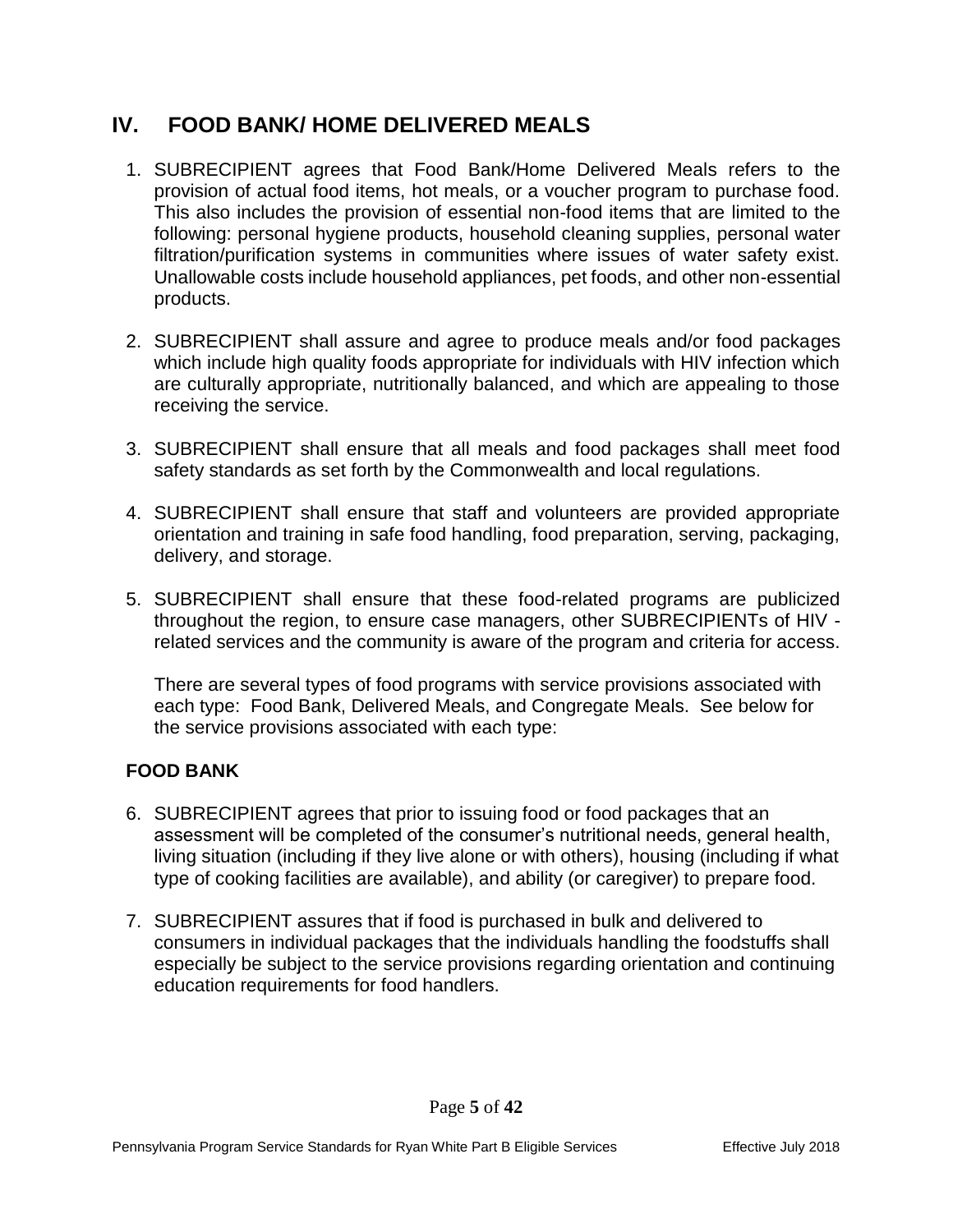#### **DELIVERED MEALS**

- 8. SUBRECIPIENT shall recruit volunteers who will act as drivers, food handlers and delivery persons to support this program.
- 9. SUBRECIPIENT shall ensure documentation of demographics in CAREWare and client file (i.e., EMR, paper chart, etc.) is used to identify consumers served on a daily basis by race, gender, age and geographic location. This reporting mechanism shall be reviewed with the regional grantee upon request.
- 10.SUBRECIPIENT shall, with appropriate documentation, ensure there will be contact with the referring agency when services are initiated and discontinued.

#### **CONGREGATE MEALS**

- 11.SUBRECIPIENT shall report the following unit of service as: Congregate Meals The number of meals provided to HIV positive clients and others who are not HIV infected, (if the provision of such service can be construed to have at least an indirect benefit to a person with HIV infection), in a group setting. Each HIV positive individual in attendance may have one guest if desired.
- 12.SUBRECIPIENT shall ensure that it provides balanced, nutritious, and culturally and community appropriate congregate meals to the consumers that it serves.
- 13.SUBRECIPIENT shall submit the schedule for congregate meals served under this contract upon request. SUBRECIPIENT agrees to include in this schedule the physical sites; days and times that congregate meals shall take place during the contract period ensure that there is a "Log/Sign-In" sheet at each of the congregate dinners.

#### **V. HEALTH EDUCATION/ RISK REDUCTION**

- 1. SUBRECIPIENT agrees that Health Education/Risk Reduction is the provision of education to clients living with HIV about HIV transmission and how to reduce the risk of HIV transmission. It includes sharing information about medical and psychosocial support services and counseling with clients to improve their health status. Topics covered may include:
	- a. Education on risk reduction strategies to reduce transmission such as preexposure prophylaxis (PrEP) for clients' partners and treatment as prevention.
	- b. Education on reduction of risk during pregnancy and transmission risks with breastfeeding when appropriate.
	- c. Education on health care coverage options (e.g., qualified health plans through the Marketplace, Medicaid coverage).
	- d. Health literacy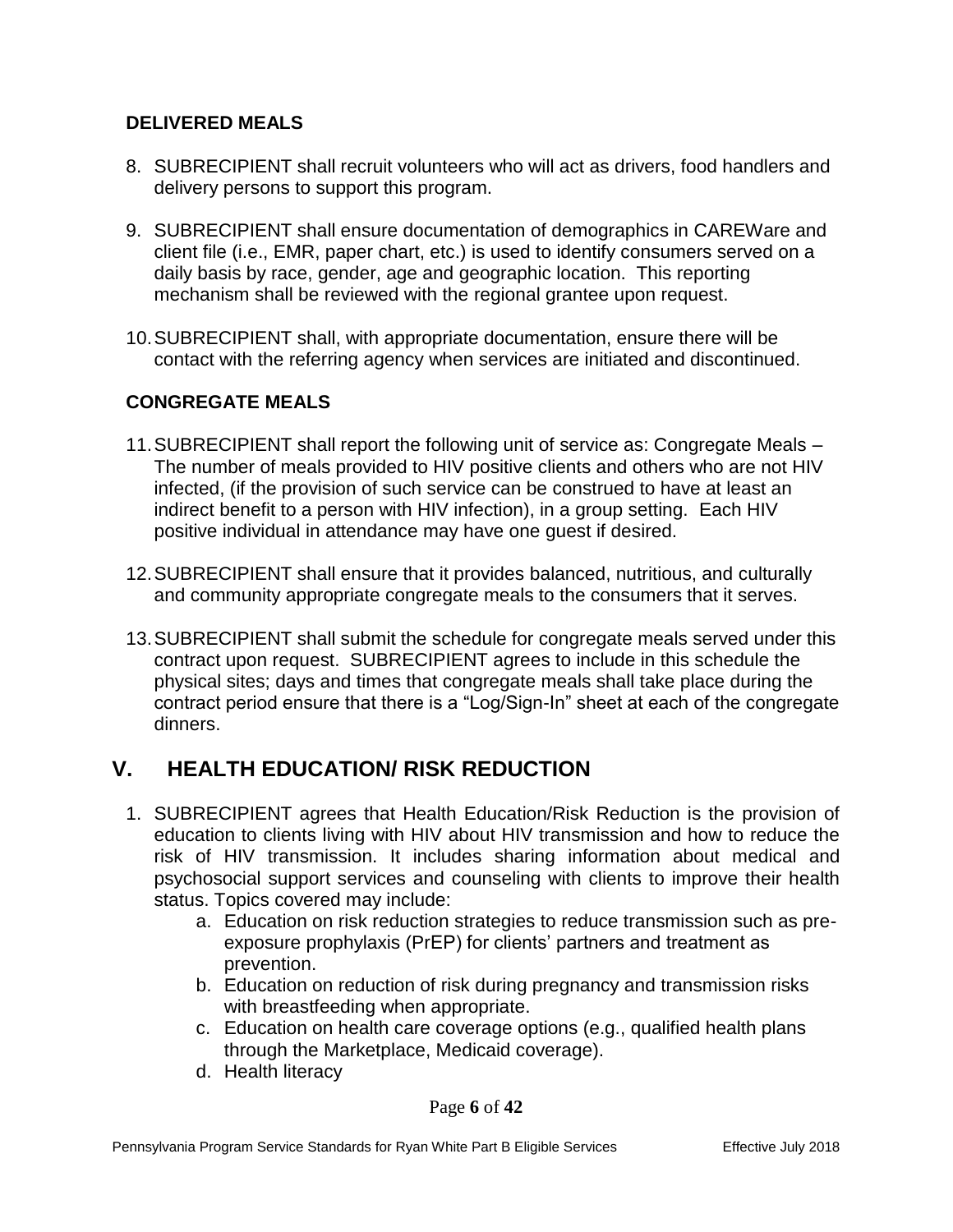- e. Treatment adherence education
- 2. SUBRECIPIENT agrees that Health Education/Risk Reduction services cannot be delivered anonymously.
- 3. SUBRECIPIENT shall ensure that it employs staff with appropriate educational background, and training compliance shall be maintained to meet all standards regarding:
	- a. Staff Credentialing Files:
		- i. SUBRECIPIENT will maintain training files for all part-time or full-time care (including consultants) and supervisory staff.
		- ii. SUBRECIPIENT shall ensure that all staff have completed training in HIV-related care, appropriate to their level of care interaction.
	- b. Documentation Requirements:
		- i. A completed intake shall include at a minimum: Client name; address and phone number; mode of transmission and other demographic information as required by CAREWare or the provider's Electronic Medical Record. The provider must ensure that this documentation is kept in a system that allows review upon request.
		- ii. A consumer rights form, and consent for services signed by the consumer during the first face-to-face contact.
- 4. SUBRECIPIENT shall ensure consumers receiving Health Education/Risk Reduction services are moved to an inactive status when the client chooses not to participate in services for a period of 90 days. The agency may keep a case open beyond the90 day period if it is the policy of the agency to do so.
- 5. The selection of an appropriate Effective Behavioral Interventions shall be made. It must be listed in the CDC's Compendium of Effective Behavioral Interventions, and be among those supported by the Pennsylvania Department of Health.

#### **VI. Health Insurance Premium and Cost Sharing Assistance for Low-Income Individuals**

Health Insurance Premium and Cost Sharing Assistance provides financial assistance for eligible clients living with HIV to maintain continuity of health insurance or to receive medical and pharmacy benefits under a health care coverage program. To use funds for health insurance premium and cost-sharing assistance, a subrecipient must implement a methodology that incorporates the following requirements: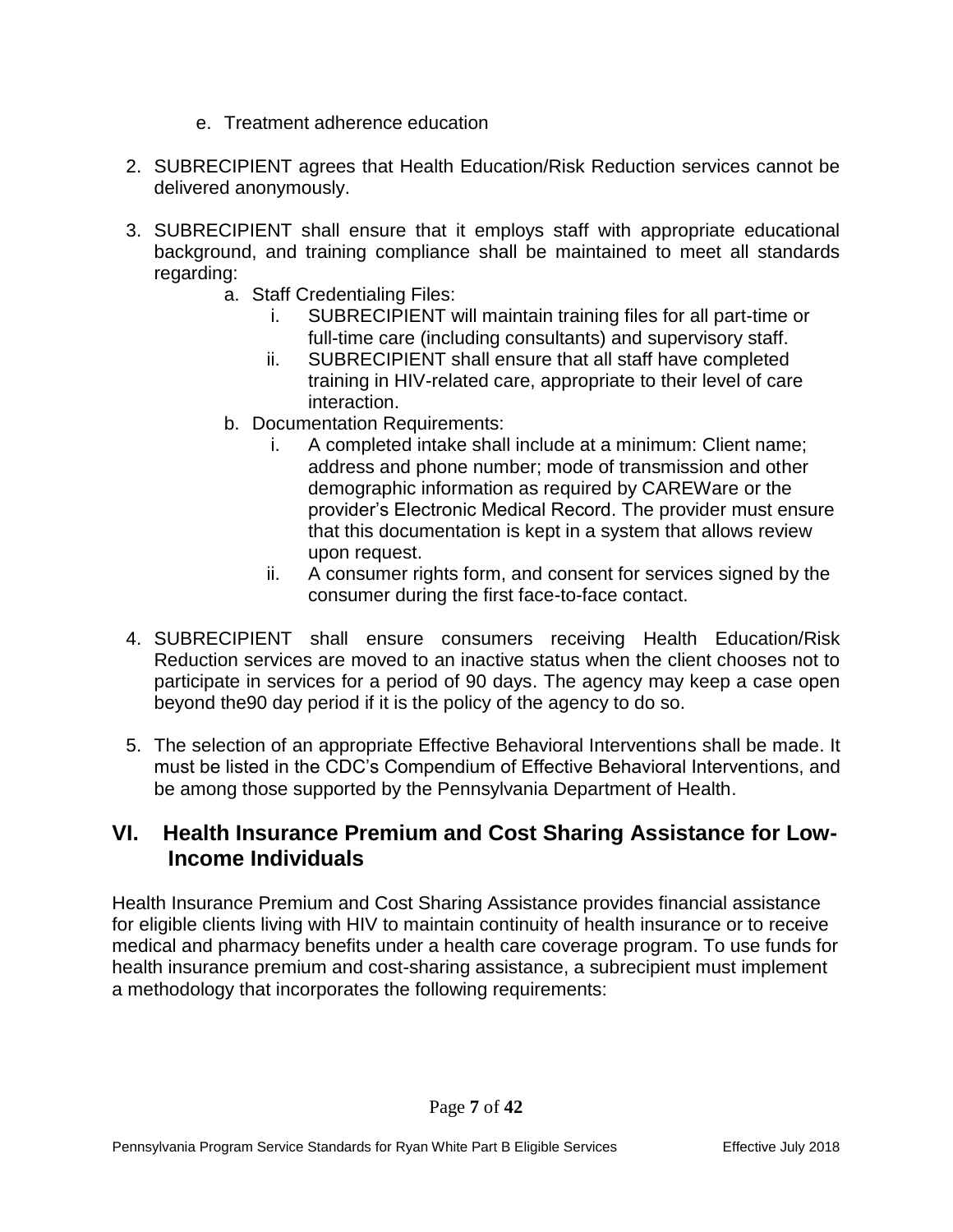- 1. Subrecipients must ensure that clients are buying health coverage that, at a minimum, includes at least one drug in each class of core antiretroviral therapeutics from the Department of Health and Human Services (HHS) treatment guidelines along with appropriate HIV outpatient/ambulatory health services; and,
- 2. Subrecipients must assess and compare the aggregate cost of paying for the health coverage option versus paying for the aggregate full cost for medications and other appropriate HIV outpatient/ambulatory health services, to ensure that purchasing health insurance is cost effective in the aggregate, and allocate funding to Health Insurance Premium and Cost Sharing Assistance only when determined to be cost effective.
- 3. The service provision consists of any or all of the following:
	- a. Paying health insurance premiums to provide comprehensive HIV Outpatient/Ambulatory Health Services and pharmacy benefits that provide a full range of HIV medications for eligible clients; and/or
	- b. Paying for standalone dental insurance premiums to provide comprehensive oral health care services for eligible clients; and/or
	- c. Paying cost-sharing on behalf of the client.
- 4. To use funds for standalone dental insurance premium assistance, a subrecipient must implement a methodology that incorporates the following requirement: Recipients must assess and compare the aggregate cost of paying for the standalone dental insurance option versus paying for the full cost of HIV oral health care services to ensure that purchasing standalone dental insurance is cost effective in the aggregate, and allocating funding to Health Insurance Premium and Cost Sharing Assistance only when determined to be cost effective.

#### **VII. Home and Community-Based Health Services**

Home and Community-Based Health Services are provided to a client living with HIV in an integrated setting appropriate to a client's needs, based on a written plan of care established by a medical care team under the direction of a licensed clinical provider.

- 1. SUBRECIPIENT shall ensure the client is:
	- a. Determined to be RW eligible, and;
	- b. Is determined in need of services by a physician or licensed clinical care provider.
- 2. SUBRECIPIENT will ensure that all clients have a case manager at the time they are accepted for service.
- 3. SUBRECIPIENT will ensure all services are provided by licensed care providers.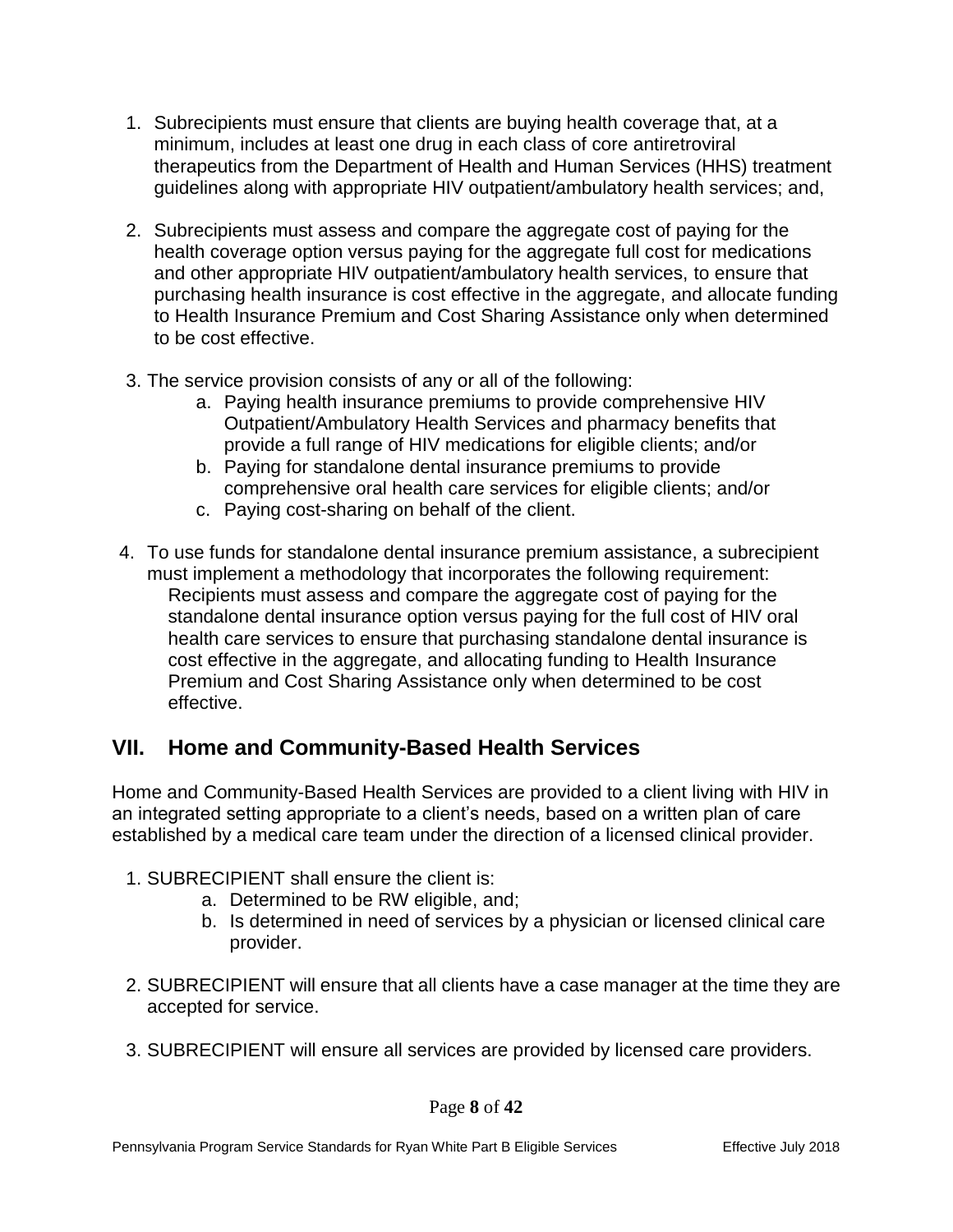- 4. Services may include;
	- a. Appropriate mental health, developmental, and rehabilitation services;
	- b. Day treatment or other partial hospitalization services;
	- c. Durable medical equipment; or
	- d. Home health aide services and personal care services in the home.
- 5. Inpatient hospitals, nursing homes, and other long-term care facilities are not considered an integrated setting for the purposes of providing home and communitybased health services.
- 6. SUBRECIPIENT shall ensure services funded are of payer of last resort.

#### **VIII. HOME HEALTH CARE**

Home Health Care is the provision of services in the home that are appropriate to a client's needs and are performed by licensed providers and professionals. Services must be directly related to the client's HIV Disease.

- 1. SUBRECIPIENT shall ensure that the consumer is given an overview of home health care services as well as an overview of the roles and responsibilities of the nurse, home health care agency, and other SUBRECIPIENTs involved, during their admission to the program.
- 2. The provision of Home Health Care is limited to clients that are homebound. Home settings do not include nursing facilities or inpatient mental health/substance abuse treatment facilities.
- 3. SUBRECIPIENT agrees to obtain demographic and personal information adequate to accept the referral. This information shall be documented in the client chart
- 4. SUBRECIPIENT agrees to develop a protocol, which will be followed beginning at the referral process, intake completion and assessment, to receiving services through the program. This protocol must be completed prior to funding this category of service and be available for review by the regional grantee upon request.
- 5. SUBRECIPIENT agrees that after receiving the referral that a date and time will be set for the assessment. Depending upon the referral and request, an appropriate assessment will be made either for:
	- a. Home health aide services, or
	- b. Skilled nursing care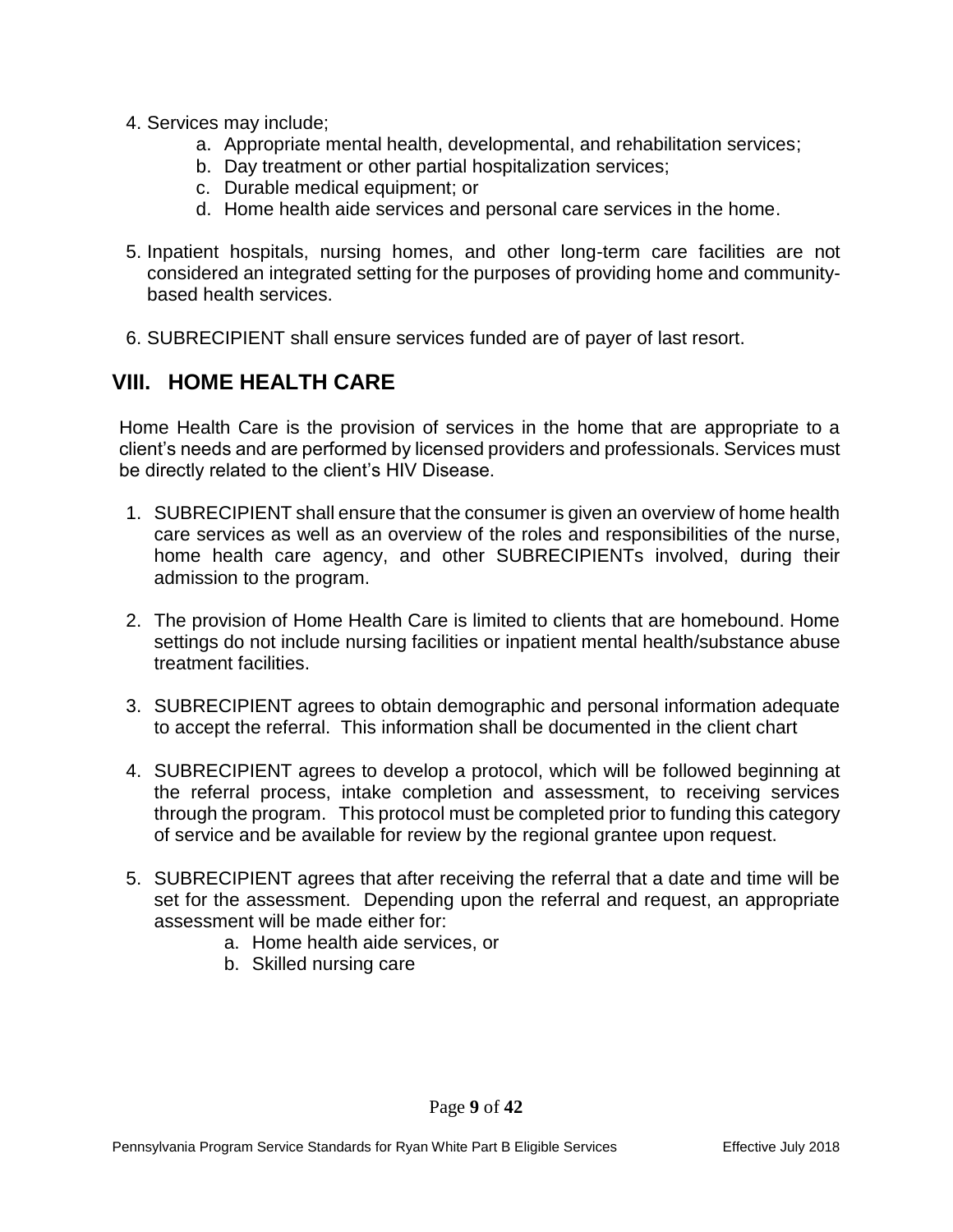- 6. SUBRECIPIENT shall assure that reassessments occur on a regular basis in order to guarantee client eligibility for the program. The agency shall develop a protocol, which provides for this reassessment on a consistent and equitable basis. This protocol shall be completed prior to funding this service and made available for review by the regional grantee upon request.
- 7. SUBRECIPIENT will ensure that all clients have a case manager at the time they are accepted for service.
- 8. SUBRECIPIENT shall ensure that a nursing plan is developed for each client accepted into this program. The plan will indicate whether the home health aide or nurse will provide services or specialized care and shall include the goals and activities involved, including dates as appropriate. This shall be documented in the client chart.
- 9. SUBRECIPIENT shall assure that a client chart or file shall be developed for each client. This will include, but not be limited to: Referral, intake and assessment information, service care plans (with specific goals), HIV releases of information, nursing and home health aide notes, other discipline notes, as well as documentation of doctor's orders, and discharge summaries.
- 10.SUBRECIPIENT further ensures that all staff are trained and skilled in the following areas which are of particular concern for this activity;
	- a. Recognition of neglect and/or abuse
	- b. Skilled first aid, and
	- c. Each individual must have at least basic certification in Cardio-Pulmonary Resuscitation (CPR);
	- d. Administration of prescribed therapeutics (e.g. intravenous and aerosolized treatment, and parental feeding);
	- e. Preventive and specialty care;
	- f. Wound care; and
	- g. Routine diagnostics testing administered in the home.
- 11.SUBRECIPIENT shall ensure that staff keeps other appropriate health care SUBRECIPIENTs, and medical case management SUBRECIPIENTs, updated on the consumer's condition, as appropriate. SUBRECIPIENT further agrees to use a Release of Confidential Information, which conforms to the appropriate Commonwealth of Pennsylvania requirements.
- 12.SUBRECIPIENT shall ensure that both paraprofessional and professional staff will immediately inform their direct supervisor should the consumer experience a lifethreatening crisis during the time the staff is present. Immediate and appropriate action, depending upon the qualifications of the staff person involved, must be taken to address the crisis. This determination as to whether a life-threatening crisis is being experienced must be based on established written agency protocol.

#### Page **10** of **42**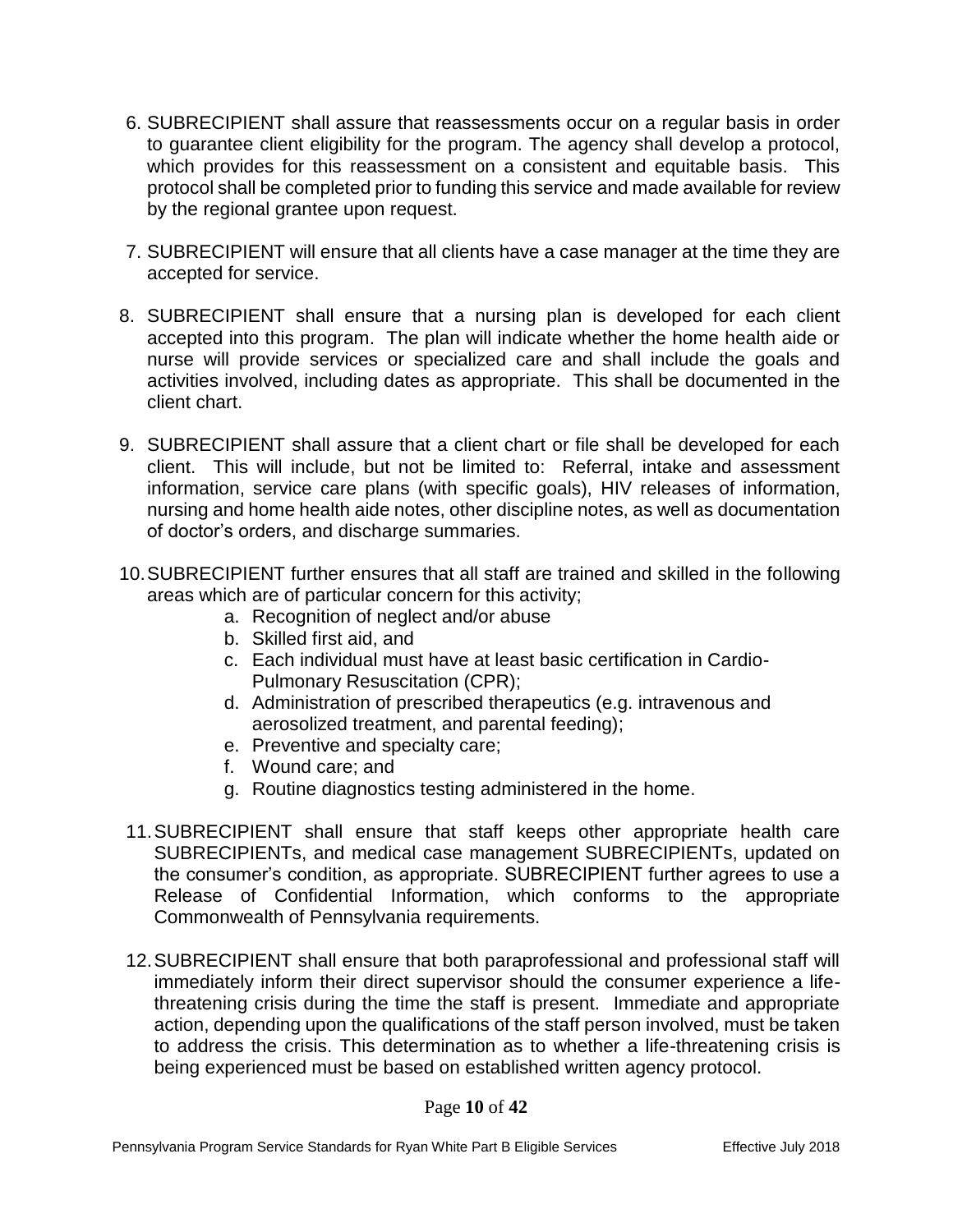- 13.SUBRECIPIENT agrees that paraprofessional staff shall complete daily logs, or comparable documentation.
- 14.SUBRECIPIENT agrees that paraprofessional staff, under the direction of their direct supervisor, shall complete progress notes and other consumer documentation in the DAP (Data Assessment Plan) format. SUBRECIPIENT further agrees that each face-to-face, telephone and other contact with the consumer is recorded in the consumer's file.
- 15.SUBRECIPIENT agrees that both paid and volunteer staff providing services with this program shall be provided supervision on a regular and ongoing basis in order to assess the performance of staff and ensure that services are being provided appropriately and effectively. This supervision will include an evaluation component both individual's knowledge and understanding of HIV.
- 16.SUBRECIPIENT agrees to produce a policy to verify staff attendance and time spent in regards to the services provided by this program. The policy must include:
	- a. Verification by the consumer that the staff person(s) provided services, date, time entered, time left, and general services provided. Staff must make a detailed note in cases where anything was "out of the ordinary;"
	- b. Random field/spot checks by supervisor or coordinator
	- c. Other methods which the SUBRECIPIENT normally may use
- 17.Clients may be terminated for the following reasons:
	- a. no longer needing the service and requesting termination;
	- b. no longer needing the service according to a re-evaluation completed by the program; or
	- c. inappropriate behavior of the client toward program staff.
- 18.SUBRECIPIENT shall maintain certifications required by, and follow all guidance provided through the Pennsylvania Department of Health/Division of Primary Care (for Home Health Care), and requirements of Medicare for Home Health Programs.

#### **IX. Hospice Services**

- 1. Hospice Services are end-of-life care services provided to clients in the terminal stage, of an HIV-related illness. Allowable services are:
	- a. Mental health counseling
	- b. Nursing care
	- c. Palliative therapeutics
	- d. Physician services
	- e. Room and board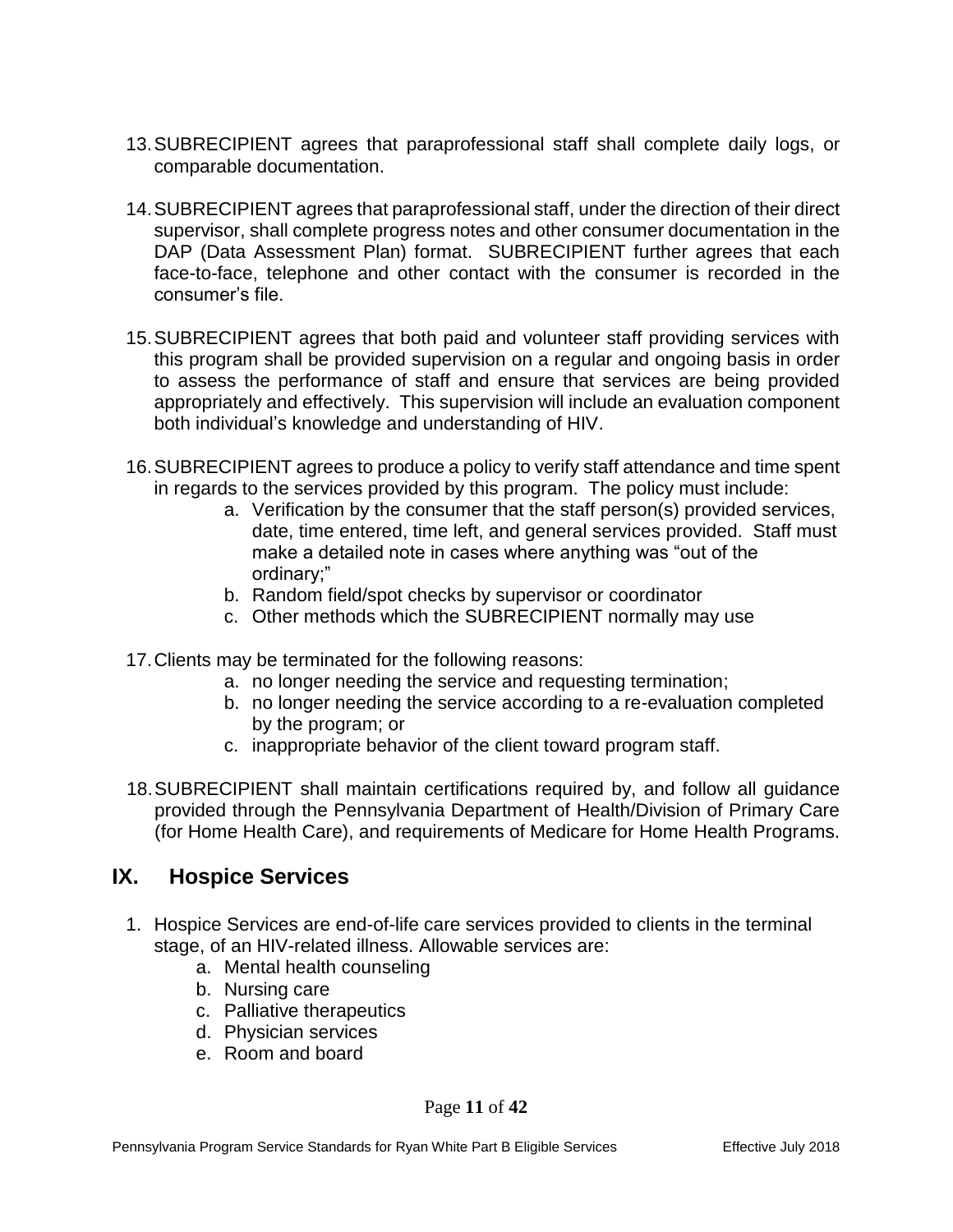- 2. SUBRECIPIENT shall assure that services are provided in a home or other residential setting, including a non-acute care section of a hospital that has been designated and staffed to provide hospice services. This service category does not extend to skilled nursing facilities or nursing homes.
- 3. SUBRECIPIENT must assure that a physician certify that a patient is terminally ill and has a defined life expectancy of six months or less.
- 4. Counseling services provided in the context of hospice care must be consistent with the definition of mental health counseling.
- 5. Palliative therapies must be consistent with those covered under Pennsylvania's Medicaid programs.

# **X. HOUSING SERVICES**

Housing services provide limited short-term assistance to support emergency, temporary, or transitional housing to enable a client or family to gain or maintain outpatient/ambulatory health services and treatment. Housing related referral services include assessment, search, placement, advocacy, and fees associated with these services. Housing services can include housing that provides some type of medical or supportive services (such as residential substance use disorder services or mental health services, residential foster care, or assisted living residential services).

- 1. SUBRECIPIENT must document the amount of time spent assisting each client and the assistance provided.
- 2. SUBRECIPIENT shall ensure that it determines eligibility requirements for lowincome clients without permanent housing, who are requesting placement and are prepared for independent living.
- 3. SUBRECIPIENT shall ensure that an initial intake is conducted on all clients with the goal of linking these clients to HIV/AIDS case management services as appropriate and obtaining required social and medical services. This intake will be recorded on an official intake document and conducted face-to-face. The intake information will include, but not be limited to:
	- a. Demographic information on the patient
	- b. HIV status
	- c. A clear statement of the client's needs and/ or presenting problem
	- d. An individualized written housing plan consistent with RWHAP Housing Policy 16-02.
	- e. A determination as to whether the client meets the criteria established by the agency and is acceptable for services.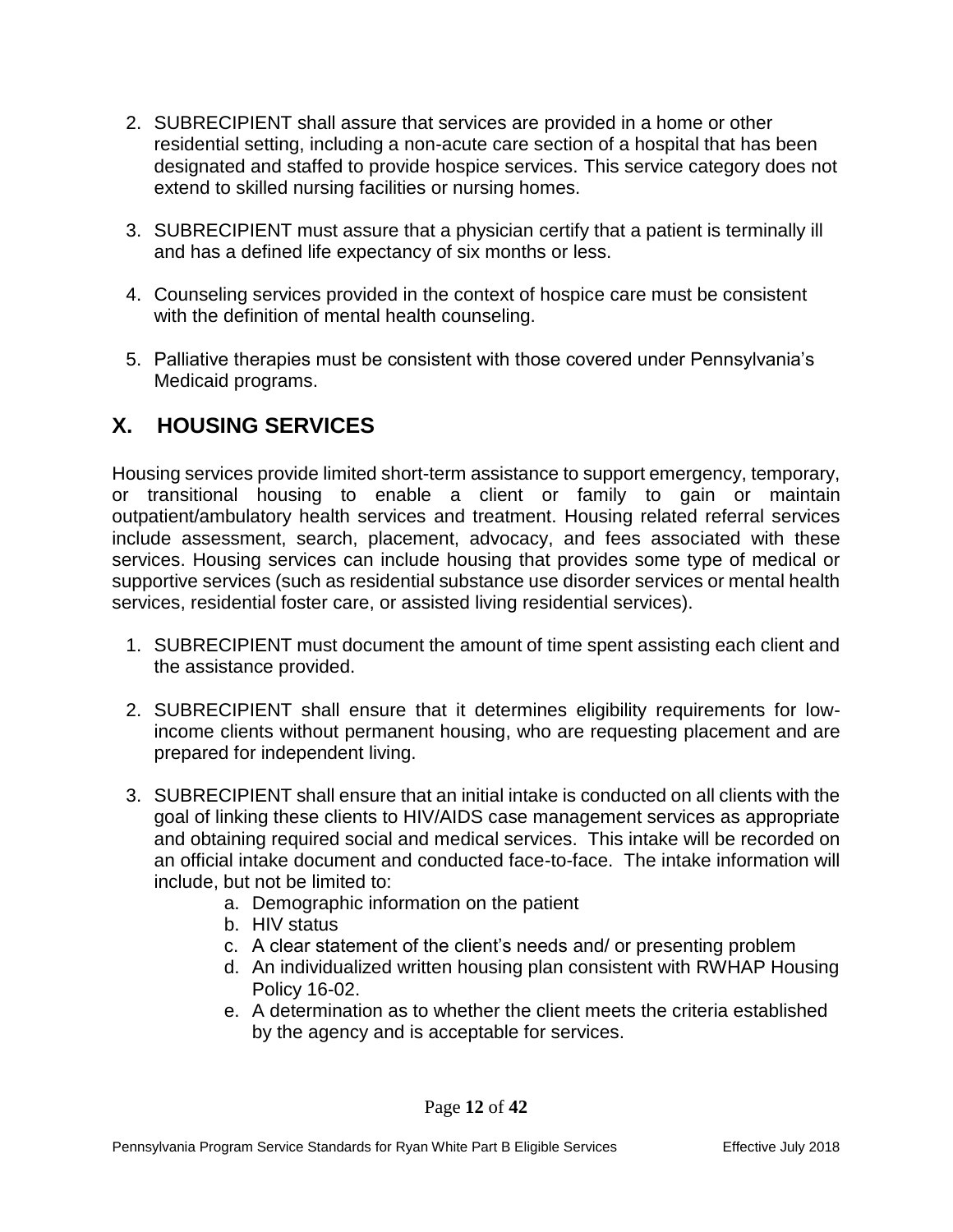- 4. SUBRECIPIENT agrees that transitional, short-term, or emergency housing provides temporary assistance necessary to prevent homelessness. Services include the development of an individualized housing plan, updated annually, to guide the client's linkage to permanent housing. SUBRECIPIENTs must provide a copy of the individualized written housing plan upon request.
- 5. Eligible housing services can include housing that provides some type of core medical or support services (such as residential substance use disorder services or mental health services, residential foster care, or assisted living residential services).
- 6. SUBRECIPIENT shall document the necessity of these housing services for the purpose of the client or family to gain access to or maintain HIV-related outpatient/ambulatory health services and treatment.
- 7. SUBRECIPIENT further agrees to have mechanisms in place to allow newly identified clients access to housing services. SUBRECIPIENTs must assess every client's housing needs at least annually to determine the need for new or additional services.
- 8. SUBRECIPIENT agrees that transitional, short-term, or emergency housing provides temporary assistance necessary to prevent homelessness, and the duration of this assistance does not exceed 24 months. The U.S. Department of Housing and Urban Development (HUD) defines transitional housing as up to 24 months and HRSA/HAB recommends using HUD's definition as their standard.
- 9. SUBRECIPIENT agrees that Housing services cannot be in the form of direct cash payments to clients and cannot be used for security deposits or mortgage payments. Housing services, as described here, replaces the guidance provided in PCN 11-01.
- 10.SUBRECIPIENT shall ensure that a consent to service form is signed by the consumer, dated, and witnessed during the first face-to-face contact. This form will include the agencies general expectation of the client, grievance procedure, consequences of non-compliance with the plan, relevant re-entry requirements, and assurance of privacy and confidentiality.
- 11.SUBRECIPIENT shall ensure that each client receiving (housing) support services has progress notes completed and must be placed in each client's file.

# **XI. LINGUISTIC SERVICES (Translation and Interpretation)**

Linguistic Services provide interpretation and translation services, both oral and written, to eligible clients. These services must be provided by qualified linguistic services providers as a component of HIV service delivery between the healthcare provider and the client. These services are to be provided when such services are necessary to facilitate communication between the provider and client and/or support delivery of RWHAP-eligible services.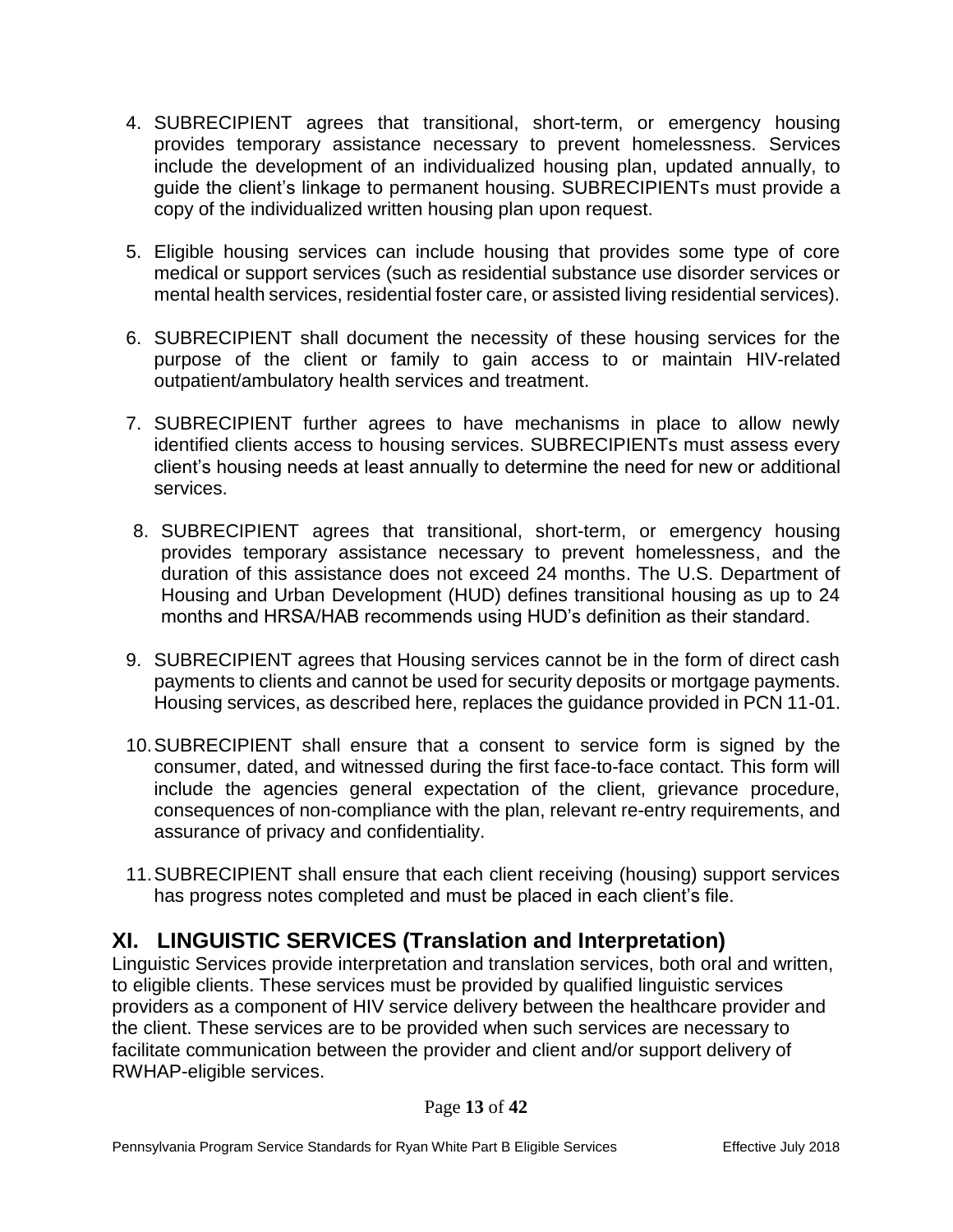- 1. SUBRECIPIENT shall ensure that all interpreters employed must adhere to the Code of Ethics as determined by the Registry of Interpreters for the Deaf. Furthermore, services provided must comply with the National Standards for Culturally and Linguistically Appropriate Services (CLAS).
- 2. SUBRECIPIENT shall ensure that linguistic services are provided to clients on an as-needed basis for either deaf and hard-of-hearing clients or those with Limited English Proficiency, so that individuals shall be able to access HIV services including but not limited to medical appointments, Medical Case Management, Linkage to Care, and other HIV health-related services as necessary. Individuals involved in HIV planning activities are also eligible for services.
- 3. SUBRECIPIENT shall ensure that documentation of linguistic services includes but is not limited to the following:
	- a. Referral source, reason for referral and site where service is provided;
	- b. Name and address of person providing the service;
	- c. Amount of time required and dollar amount charged.
- 4. SUBRECIPIENT will ensure that translators and interpreters possess a combination of training and experience that enables them to provide quality services.
- 5. SUBRECIPIENT will ensure that written translations are accurate and culturally appropriate.
- 6. SUBRECIPIENT will develop and follow written protocol for processing requests for services, and for the delivery and monitoring of these services.
- 7. SUBRECIPIENT is responsible to receive interpretation and translation requests by fax or by telephone between the hours of 9:00 a.m. and 4:00 p.m. Monday through Friday (except holidays).
- 8. SUBRECIPIENT shall, at a minimum, make telephone interpretation services available in emergency situations between the hours of 9:00 a.m. and 4:00 p.m. Monday through Friday (except holidays).

#### **XII. MEDICAL CASE MANAGEMENT (Including Treatment Adherence Services)**

Medical Case Management services is the provision of a range of client-centered activities focused on improving health outcomes in support of the HIV care continuum. The coordination and follow-up of medical treatments is a component of medical case management.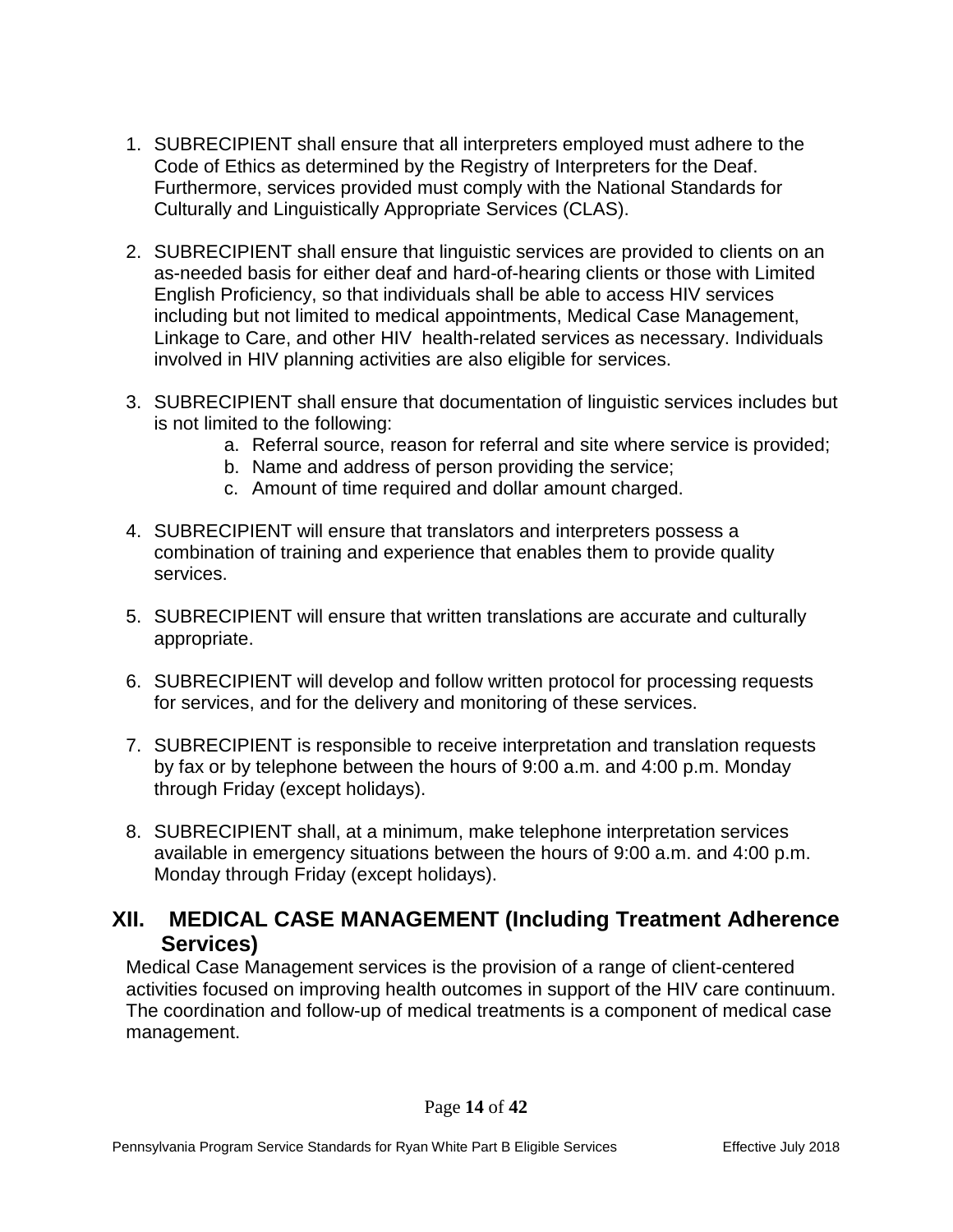These services ensure timely and coordinated access to medically appropriate levels of health and support services and continuity of care, provided by trained professionals, including both medically credentialed and other health care staff who are part of the clinical care team, through ongoing assessment of the client's and other key family members' needs and personal support systems. Medical case management includes the provision of treatment adherence counseling to ensure readiness for, and adherence to, complex HIV / AIDS treatments.

Key activities include:

- a. Initial assessment of service needs;
- b. Development of a comprehensive, individualized service plan;
- c. Timely and coordinated access to medically appropriate levels of health and support services and continuity of care;
- d. Coordination of services required to implement the plan;
- e. Continuous client monitoring to assess the efficacy of the plan; and
- f. Periodic re-evaluation and adaptation of the plan as necessary;
- g. Client-specific advocacy and/or review of utilization of services.

Medical Case Management services have as their objective improving health care outcomes whereas Non-Medical Case Management Services have as their objective providing guidance and assistance in improving access to needed services.

- 1. SUBRECIPIENT shall ensure that when necessary, and with the client's consent, that it will communicate with other agencies providing medical case management services to avoid duplication and assure coordination of service.
- 2. SUBRECIPIENT shall ensure that for any client presenting for medical case management services, either face-to-face or by phone, the medical case manager will respond to the client within one week of the request.
- 3. SUBRECIPIENT agrees that all clients will be provided an appointment to begin certification for Ryan White Eligible services within 30 days after initial contact with the client, as evidenced by the completion of the PA DOH Ryan White Certification Form. In addition:
	- a. SUBRECIPIENT will abide by the Ryan White Certification Parameters:
		- i. Complete verification of eligibility is to be completed annually. HIV status must be verified once per lifetime.
		- ii. Verification that a person has had a viral load, CD4 count, or is receiving antiretroviral therapy must occur once a year.
		- iii. If a person is not certified or is unable to acquire certification, they cannot continue to receive Ryan White eligible services.
		- iv. The process of certification should not be a barrier to providing care for an individual in need of services.

Page **15** of **42**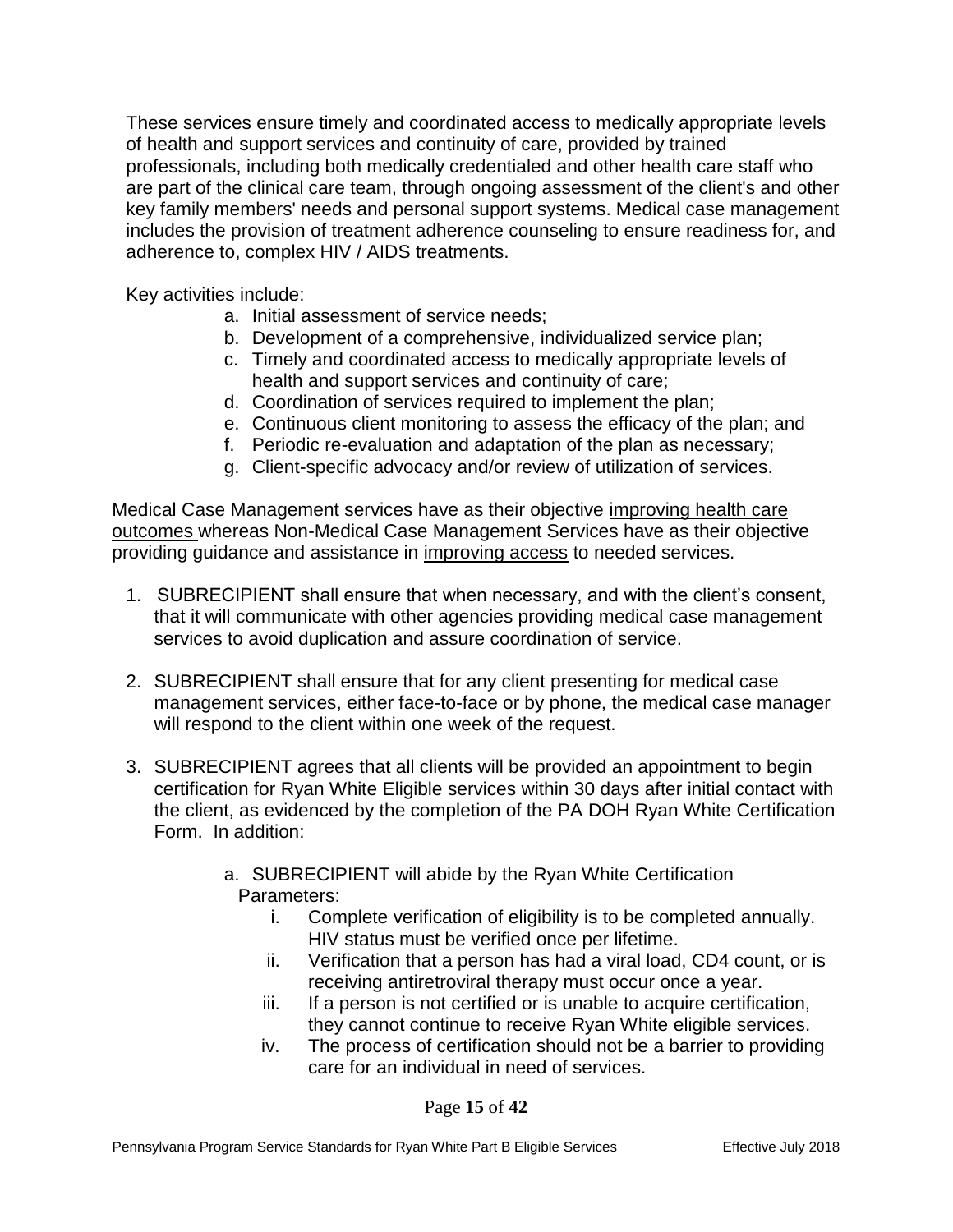- v. Services should be offered until such time as a person is deemed ineligible.
- b. SUBRECIPIENT agrees to follow the Ryan White certification process:
	- i. Medical Case Management (MCM) and Outpatient Ambulatory Health Services (OAHS) SUBRECIPIENTs are primarily responsible for certification. However, this does not exempt other Care services SUBRECIPIENTs from initiating certification, to facilitate access to Care services and ensure continuity of care
	- ii. Clients with current documentation on file may be recertified without being physically present. All clients are to be reassessed and recertified every six months based on the date of their initial certification or recertification. This can be a client self-attestation that nothing has changed from the previous complete annual assessment.
	- iii. For clients without current documentation on file, certification will take place at the client's next MCM encounter.
	- iv. Certification should be completed within 30 days from the time of intake/reassessment. A client may not continue to receive Ryan White eligible services if they have not satisfied all certification requirements.
	- v. Once the client is deemed eligible, the SUBRECIPIENT may count the service units provided to that client as "Ryan White eligible service units" from the moment of intake but no more than 30 days prior to completing certification.
		- 1) If the documentation subsequently determines that the client is not eligible, those services may not be counted as "Ryan White service units" and the client may not be considered a Ryan White client. If a client is determined to be ineligible for Ryan White funded services, the SUBRECIPIENT may still provide services, but may not use Ryan White eligible funds.
		- 2) The agency completing the certification must maintain all certification documents.
		- 3) If the SUBRECIPIENT is unable to provide a needed Ryan White eligible service, they must document making appropriate referrals to other SUBRECIPIENTs who may provide the appropriate services.
- 4. SUBRECIPIENT agrees that efforts to contact a client will continue for eight weeks after receiving an initial referral, at which time case shall be terminated and SUBRECIPIENT will develop written protocols to be followed related to attempts to contact clients and termination procedures.

#### Page **16** of **42**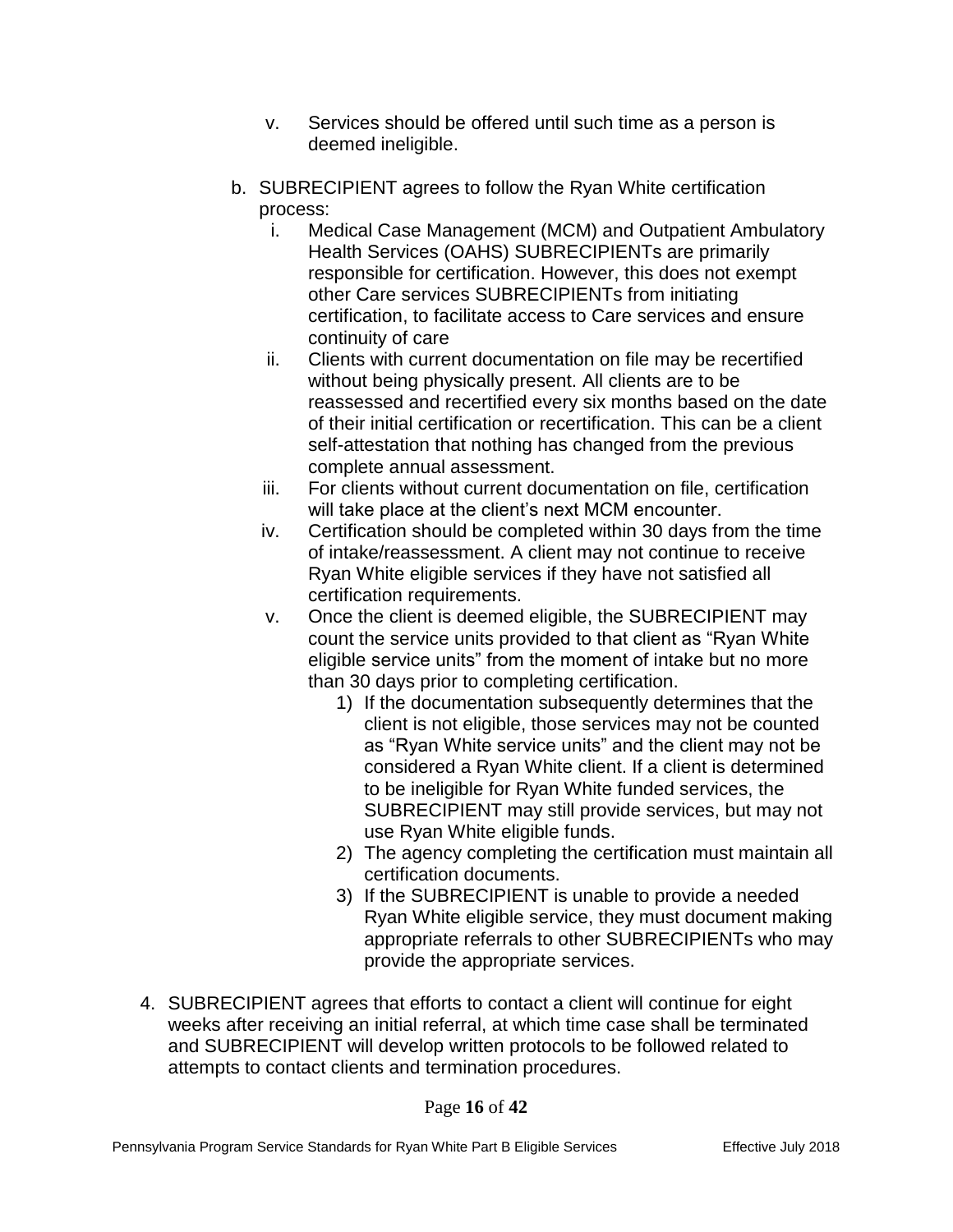- 5. SUBRECIPIENT shall obtain, at least every six months, documentation from every client's HIV medical provider with prescribing privileges (e.g., doctor of osteopathic medicine, medical doctor, nurse practitioner and/or physician's assistant) dates of medical visits, dates and values of CD4 counts, dates and values of viral loads, and most recent HIV antiretroviral medications prescribed in the preceding six months. The documentation must be kept in the client's file.
- 6. SUBRECIPIENT shall incorporate the information received every six months from the client's HIV medical provider (HIV medical visits, CD4 counts, viral loads, and HIV antiretroviral medications prescribed) into the client's assessment, utilize the information in developing and evaluating the client's service care plan goals, and use as a basis for treatment adherence activities.
- 7. Prior to a client's assessment, SUBRECIPIENT must ensure that the client is given an overview of case management services as well as an overview of the roles and responsibilities of the case manager and the client. The client's file must contain a form signed (Client/Medical Case Manager Agreement) by that client and the medical case manager which indicates that the client has received this overview of medical case management services, including his/her rights and responsibilities, as well as the roles and responsibilities of the medical case manager. If this form does not already exist, it must be created by the SUBRECIPIENT no later than 30 days after the beginning of the contract agreement year.
- 8. SUBRECIPIENT shall ensure that the Agreement for Medical Case Management includes:
	- a. the client's decision to receive medical case management at the agency;
	- b. the definition of medical case management;
	- c. the right to change or discontinue services;
	- d. consequences of non-compliance with the medical case manager or agency, and;
	- e. relevant re-entry requirements.

If these forms do not already exist, they must be created by the SUBRECIPIENT no later than 30 days after the initiation of this contract.

9. SUBRECIPIENT shall ensure that the client is given and either reads, or is read, the document, signs and dates a Medical Case Management Agreement; an agency grievance procedure form, and release forms that detail the relevant confidentiality laws.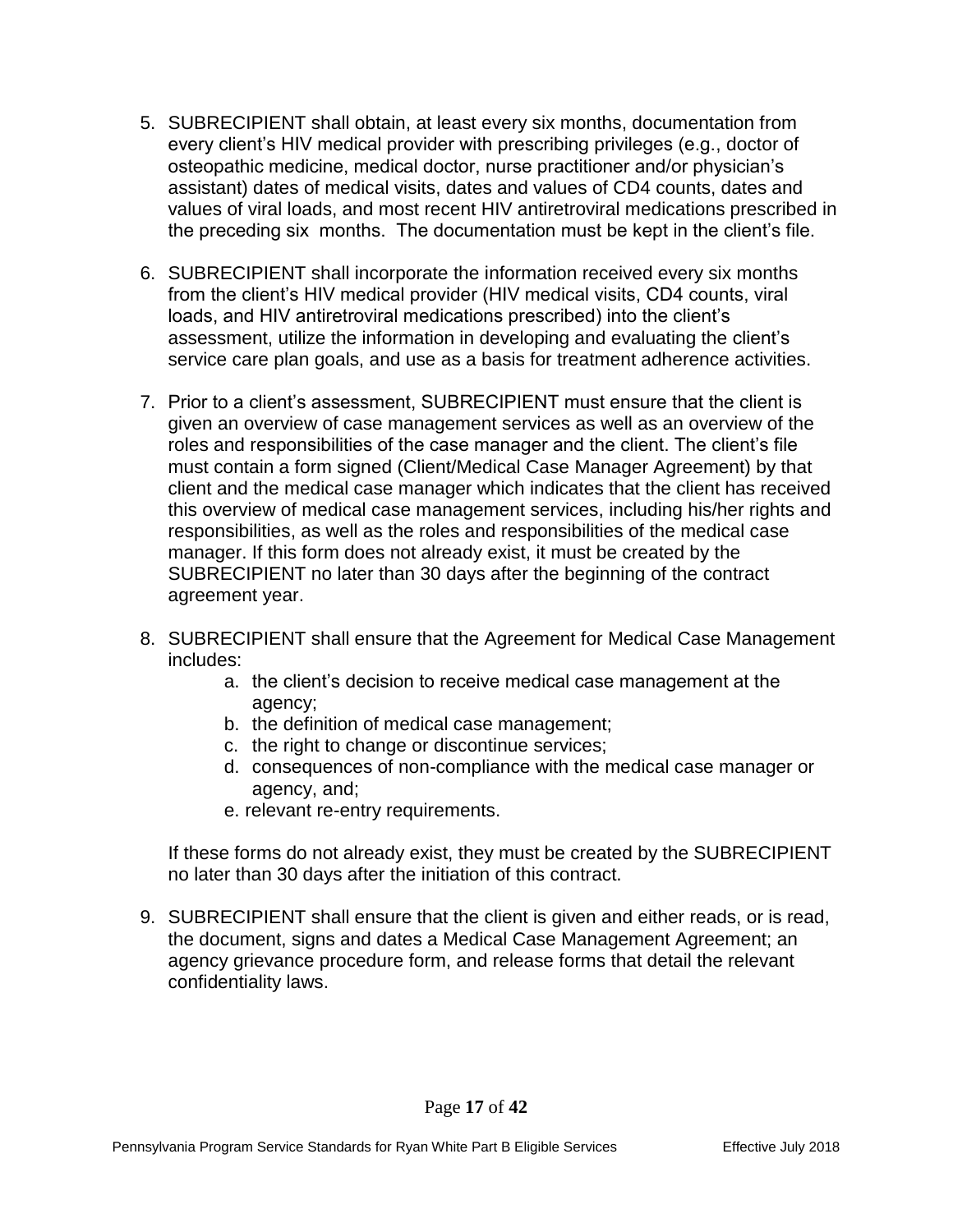- 10.SUBRECIPIENT shall ensure that in addition to the Medical Case Management Agreement, each client is verbally informed of client rights and responsibilities and is provided a written "Bill of Client Rights and Responsibilities," (hereafter referred to as the "Bill of Client Rights," which includes but is not limited to:
	- a. statements regarding non-discrimination;
	- b. expectations for respect and dignity to be mutually maintained by each client and staff member;
	- c. services for which each client is potentially eligible;
	- d. costs, if any, for services not specific to medical case management;
	- e. statement of client's right to refuse services;
	- f. statement of client's right and responsibility to participate in service choices;
	- g. assurance regarding service accessibility;
	- h. assurances, rights and responsibilities regarding client confidentiality;
	- i. rights and limits regarding client access to records;
	- j. statement of client's responsibility to provide accurate and complete information relevant to case management services being provided.
- 11.SUBRECIPIENT shall ensure that a written policy is maintained on file and made accessible to all relevant staff, which explains how clients are informed about the "Bill of Client Rights."
- 12.SUBRECIPIENT shall ensure that each client who consents to receive medical case management services receives the standardized medical case management comprehensive assessment as soon as possible after intake and within 30 days of the client's referral to identify the client's needs, problems, strengths, and resources. This assessment must be done under circumstances (e.g., time and location) agreeable to the client and will at a minimum, include the following areas:
	- a. date of Client Services referral and assessment;
	- b. demographics
	- c. client and emergency contact information
	- d. general client information (disability, employment, education, language, and previous medical case management services
	- e. documentation of available identifications available to client (PA photo, SSI card, insurance, or birth certificate)
	- f. health insurance
	- g. medical care information (medical provider information, date of HIV and/or AIDS diagnosis, hospitalizations)
	- h. medical status
	- i. opportunistic infections
	- j. HIV-related symptoms
	- k. other medical conditions (including pregnancy and pre-natal care)
	- l. HIV medications including antiretroviral prophylaxis for opportunistic infections

#### Page **18** of **42**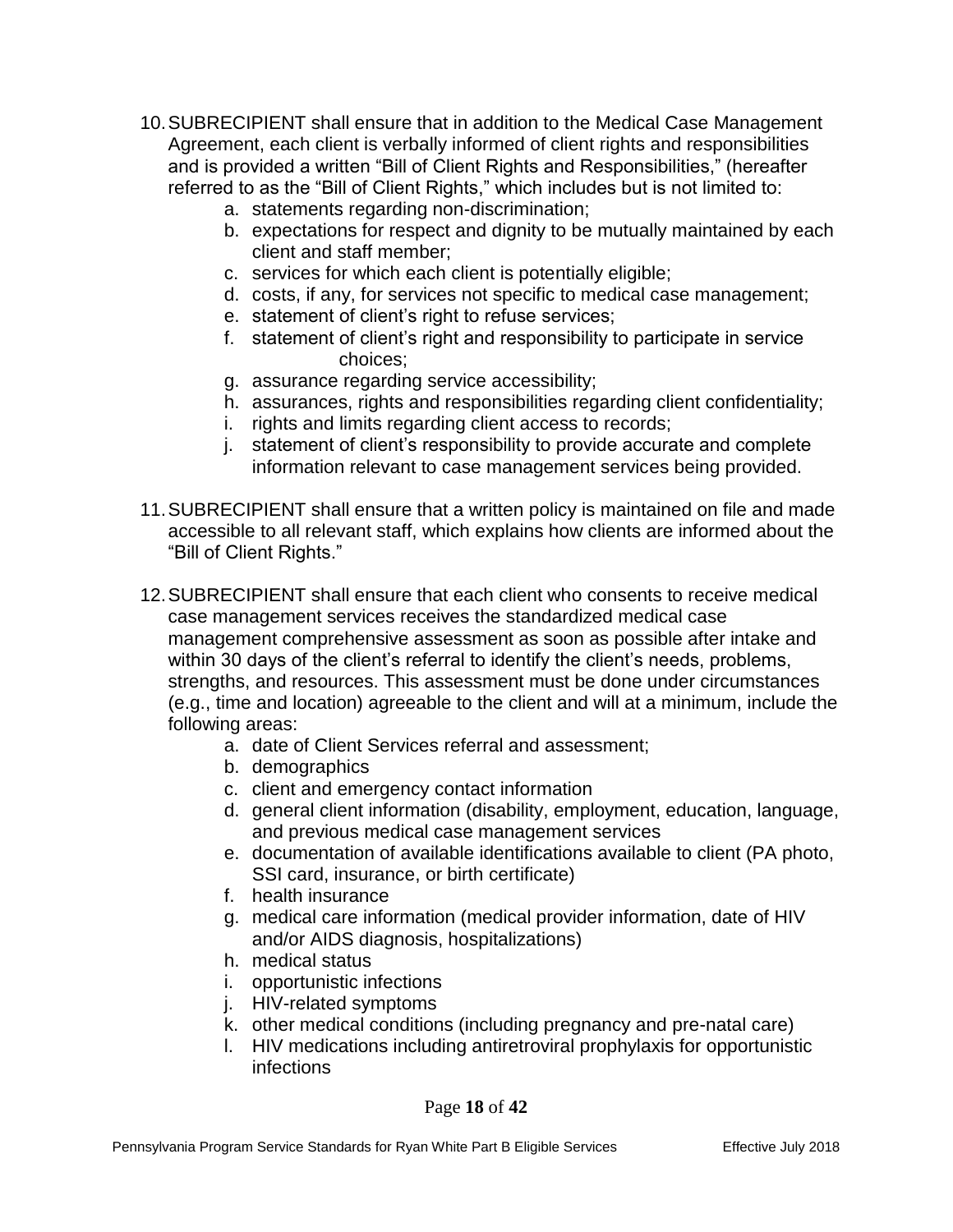- m. dental needs
- n. medication adherence
- o. health literacy assessment
- p. domestic violence
- q. financial status
- r. living arrangements
- s. family history
- t. support system
- u. legal issues
- v. mental health
- w. drug/alcohol history
- x. secondary prevention
- y. summary (client strengths/resources, barriers to care, and narrative of issues identified that are addressed in Services Care Plan)
- 13.SUBRECIPIENT shall ensure that elements of the standardized assessment are not deleted but may make additions to them as required by clinical needs of their medical case management practice.
- 14.SUBRECIPIENT shall ensure that at the completion of the assessment, each client and respective medical case manager develop an individual medical case management Service Care Plan.
	- This plan includes, at a minimum:
		- a. a long-term goal which incorporates elements of the medical case management process (assessment, linkage, coordination of services, advocacy and monitoring);
		- b. 3-5 predefined short-term goals inherent to medical case management such as: retention in HIV medical care, other medical issues, antiretroviral adherence, secondary risk reduction, maintenance of optimal level of emotional health, management of disease of addiction, other bio-psychosocial barriers to care;
		- c. at any given time, a client should be working on a minimum of two realistic, measurable and mutually acceptable goals which are directly based on information from the assessment;
		- d. action steps required to achieve each goal (a minimum of two), including target date(s) for accomplishment and specific action steps for which the client and/or designated representative, and case manager, are responsible;
		- e. the outcome of client progress pertaining to completion of each action step towards meeting goal (completed, partially completed, not completed);
		- f. space for signatures by the client, medical case manager, and supervisor.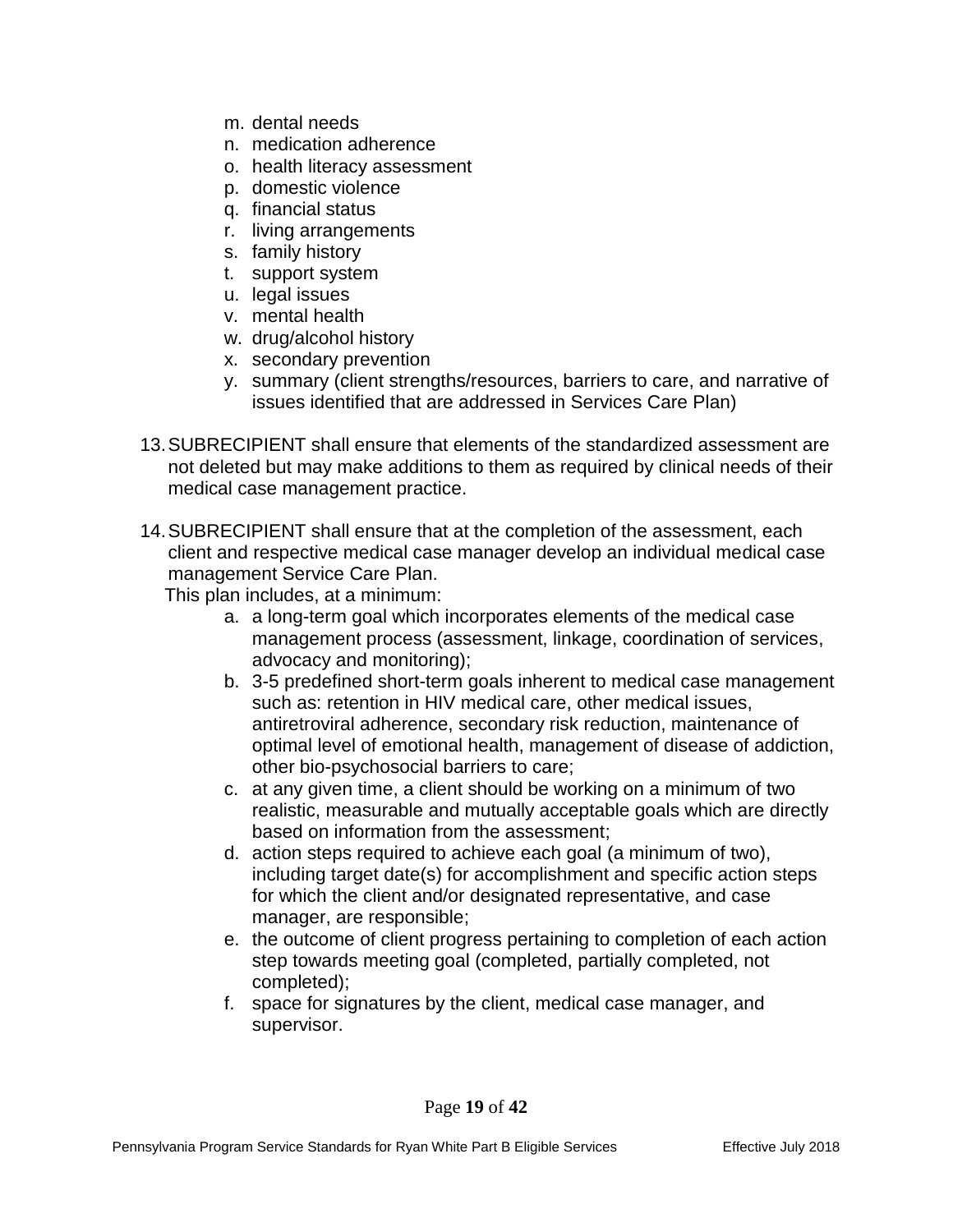- 15.SUBRECIPIENT shall ensure that when the medical case management Service Care Plan is completed, both the client and medical case manager sign the plan.
- 16.SUBRECIPIENT shall ensure that the Service Care Plan for any client is reviewed and revised every six months. The date completed or revised must be noted on the plan.
- 17.SUBRECIPIENT shall ensure that the medical case manager has at a minimum:
	- a. Face-to-face contact with any client receiving medical case; management at least every three months; more if client's situation dictates such an action;
	- b. accompaniment to medical visits annually is strongly recommended (MCMs are to demonstrate and document collaboration and coordination with the clinical care team);
	- c. home visits are recommended but not required;
	- d. phone contact should be on-going as needed.
- 18.SUBRECIPIENT agrees that each accompaniment to a medical visit shall be documented in the client's progress notes detailing the specifics of that visit. If a client refuses to allow accompaniment to a medical visit, it must be noted in the client's progress notes.
- 19.SUBRECIPIENT shall ensure that recipients of medical case management services receive Treatment Adherence Counseling (education and support to ensure readiness for, and compliance with complex HIV treatments).
- 20.SUBRECIPIENT agrees to provide benefits counseling by assisting eligible clients in obtaining access to other public and private programs for which they may be eligible (e.g., Medicaid, Medicare Part D, State Pharmacy Assistance Programs, Pharmaceutical Manufacturer's Patient Assistance Programs, other state or local health care and supportive services, and insurance plans through the health insurance Marketplaces/Exchanges).
- 21.SUBRECIPIENT shall ensure that the client's adherence to HIV treatment (e.g., keeping medical appointments, taking prescribed medications, refilling prescriptions, etc.) must be assessed at a minimum, with each face-to face appointment and it is recommended at least once every three months and during the yearly assessment.
- 22.SUBRECIPIENT shall ensure that documentation in client progress notes and service care plan demonstrate that a treatment adherence assessment has been completed, treatment adherence plan to address the problems has been developed and treatment adherence activities have been implemented.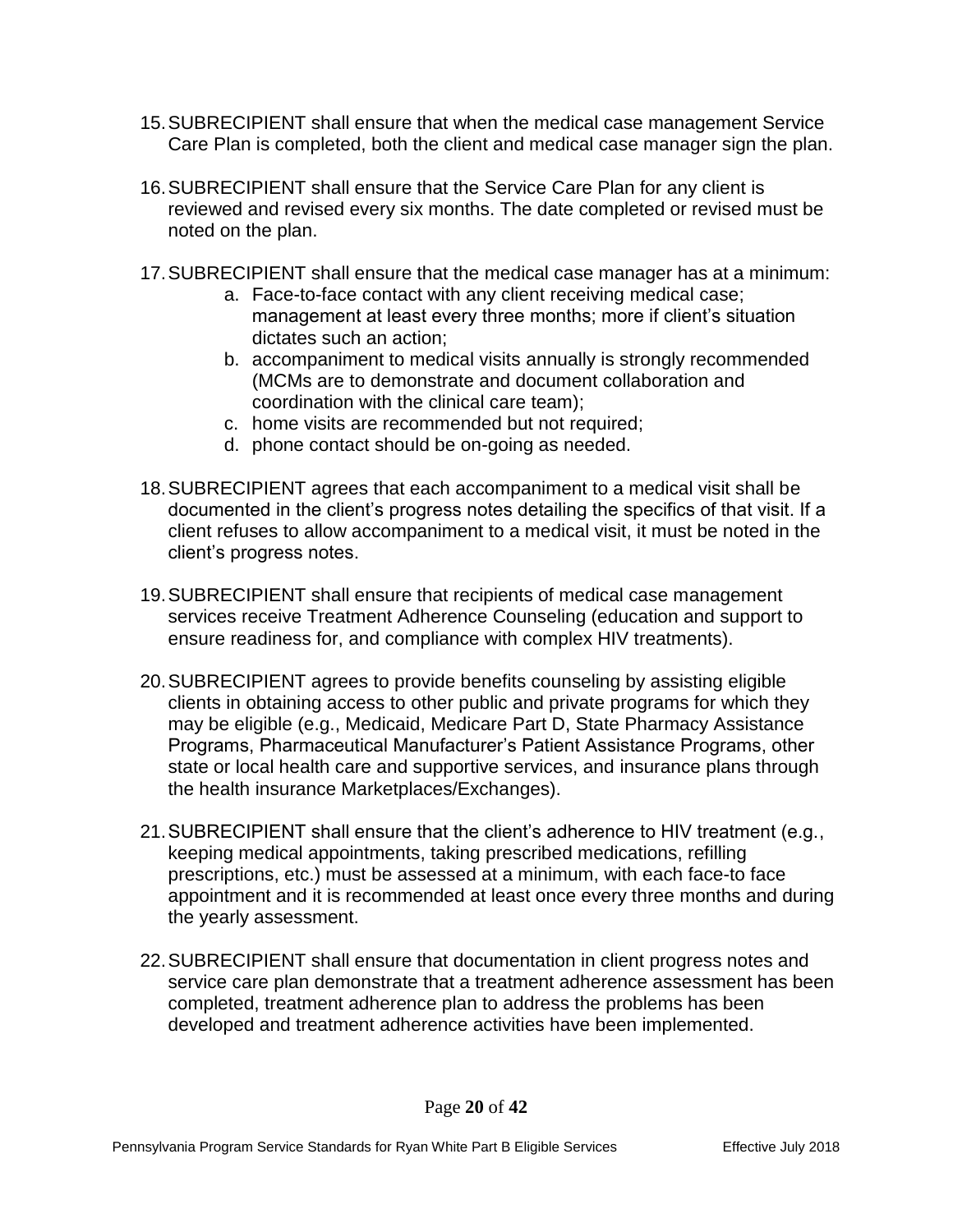- 23.SUBRECIPIENT shall ensure that all clients are assessed for health literacy and based on findings, the medical case manager will develop ongoing strategies to assist client with health related and other information such as; healthy food choices, need for exercise, where to obtain information needed to stay healthy and medication adherence.
- 24.SUBRECIPIENT shall ensure that confidentiality is maintained by SUBRECIPIENTs, which includes both paid and unpaid personnel. The SUBRECIPIENT agrees to comply with Pennsylvania Act 148 (amended to Act 59 in 2011) (Confidentiality of HIV-Related Information Act) A written policy regarding client confidentiality, including PA Act 59 must be kept on file and be easily accessible to staff.
- 25.SUBRECIPIENT shall ensure that when information is requested from the SUBRECIPIENT, that an Authorization to Release HIV Related Confidential Information Form which meets the requirements of the PA Commonwealth statute is explained to the client prior to their signing the form and information being released to or received from other organizations or agencies. If these forms do not already exist, they must be created by the SUBRECIPIENT no later than 30 days after the initiation of this contract.
- 26.SUBRECIPIENT shall ensure that each client receiving medical case management services is informed of agency grievance procedures. Each client must receive and read, or be read, the contents of the grievance form, sign and date the form. The elements of the grievance procedures must include at a minimum:
	- a. an explanation of the time frame within which grievances may be filed;
	- b. an explanation of the process by which clients may appeal negative decisions;
	- c. Compliance with any existing grievance procedures established by outside agencies which provide governance to the SUBRECIPIENT.

If this form does not already exist, it must be produced by the SUBRECIPIENT within 30 days after the initiation of this contract.

- 27. SUBRECIPIENT agrees that progress notes will be written in DAP (Data Assessment Plan) format. SUBRECIPIENT further agrees that as a result of each face-to-face or phone contact with the client the following is noted and recorded in the progress note:
	- a. Assessment of progress toward goal achievement as delineated in the Service Care Plan;
	- b. Results of the action steps delineated in the plan;
	- c. changes, additions or deletions to current services.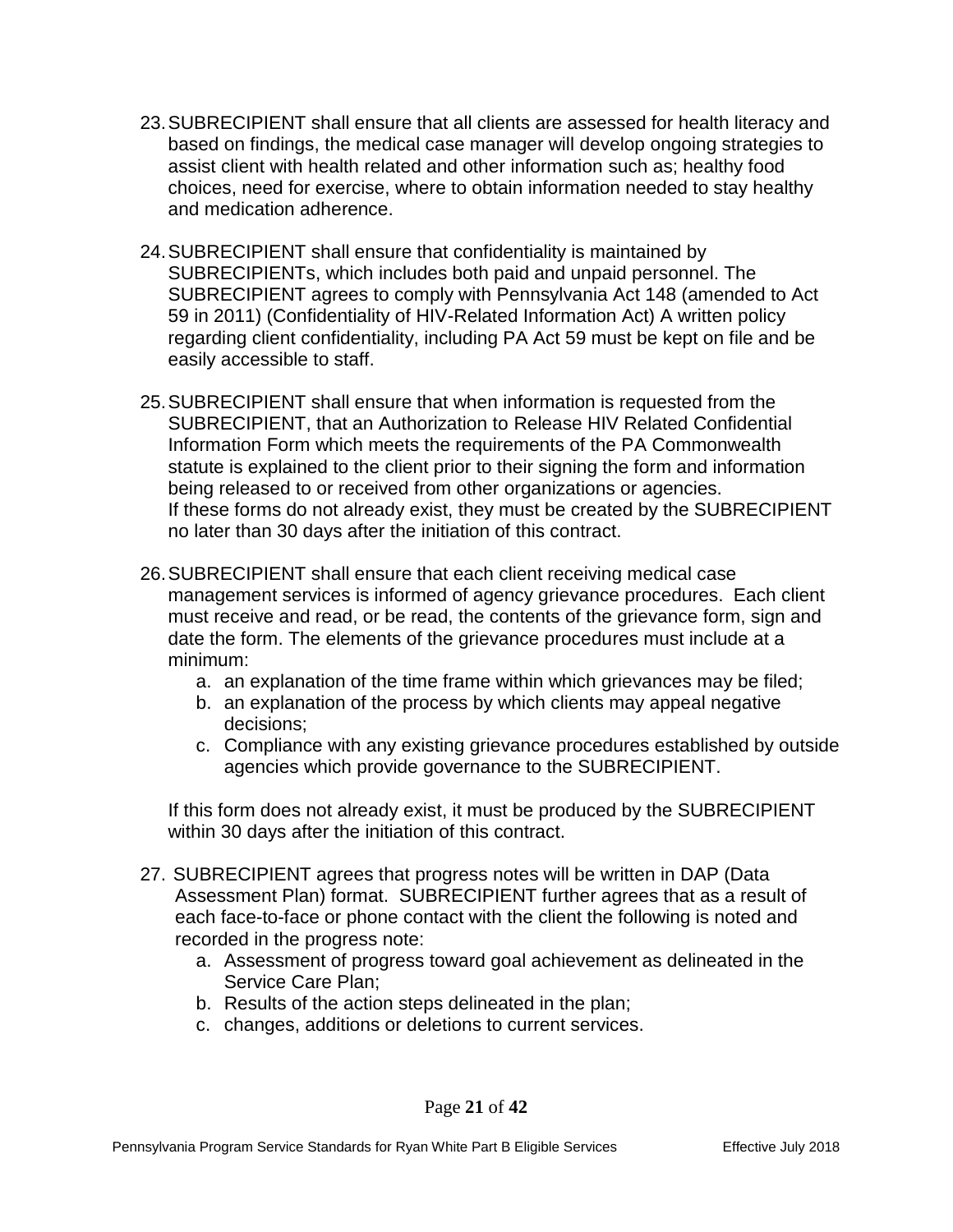- 28.SUBRECIPIENT shall ensure that medical case management services are terminated when:
	- a. the client, in consultation with the medical case manager, indicates medical case management services are no longer necessary, or that the client's needs may be better met by another SUBRECIPIENT;
	- b. when nine months have lapsed since the client initiated contact with the case manager, or longer if per the provider policies;
	- c. the client moves to a new service area;
	- d. the client becomes eligible for otherwise funded HIV medical case management services;
	- e. the client is placed or located in an institutional setting in which case management services are either unnecessary or the respective institution is responsible for providing medical case management services;
	- f. the client acts in such a way as to endanger the case manager or agency personnel as per the SUBRECIPIENT's written policies and procedures; and
	- g. the client otherwise chooses to terminate service with the SUBRECIPIENT.
- 29.SUBRECIPIENT shall ensure that when a client chooses to terminate services, the respective medical case manager facilitates a referral to facilitate access to services from an alternative MCM SUBRECIPIENT.
- 30.SUBRECIPIENT shall ensure that all medical case managers funded in whole or in part with RW Part B funds meet the minimum educational qualifications. These requirements are: each case manager must have a bachelor's degree in social work, psychology, sociology or other related field; or, for nurses, be classified as a registered nurse. Existing staff in these positions as of 4/1/18 not meeting there requirements will be grandfathered in.
- 31.SUBRECIPIENT ensures that medical case management supervisors shall meet the minimum educational requirements outlined for case managers. It is agreed by SUBRECIPIENT that a Bachelor's degree is required, but a Master's degree is preferred with two years of experience performing Social Work or Medical Case Management activities. Existing staff in these positions as of 4/1/18 not meeting there requirements will be grandfathered in.
- 32.SUBRECIPIENT agrees that the purpose of supervision is to:
	- a. Improve client clinical outcomes.
	- b. Enhance the HIV medical case manager's professional skills, knowledge and attitudes to achieve competency in providing quality care.
	- c. Assist in professional growth and development of the worker.
- 33.SUBRECIPIENT shall ensure that each case manager is assigned to a clinical supervisor and receives supervision. Supervision must include at a minimum:

Page **22** of **42**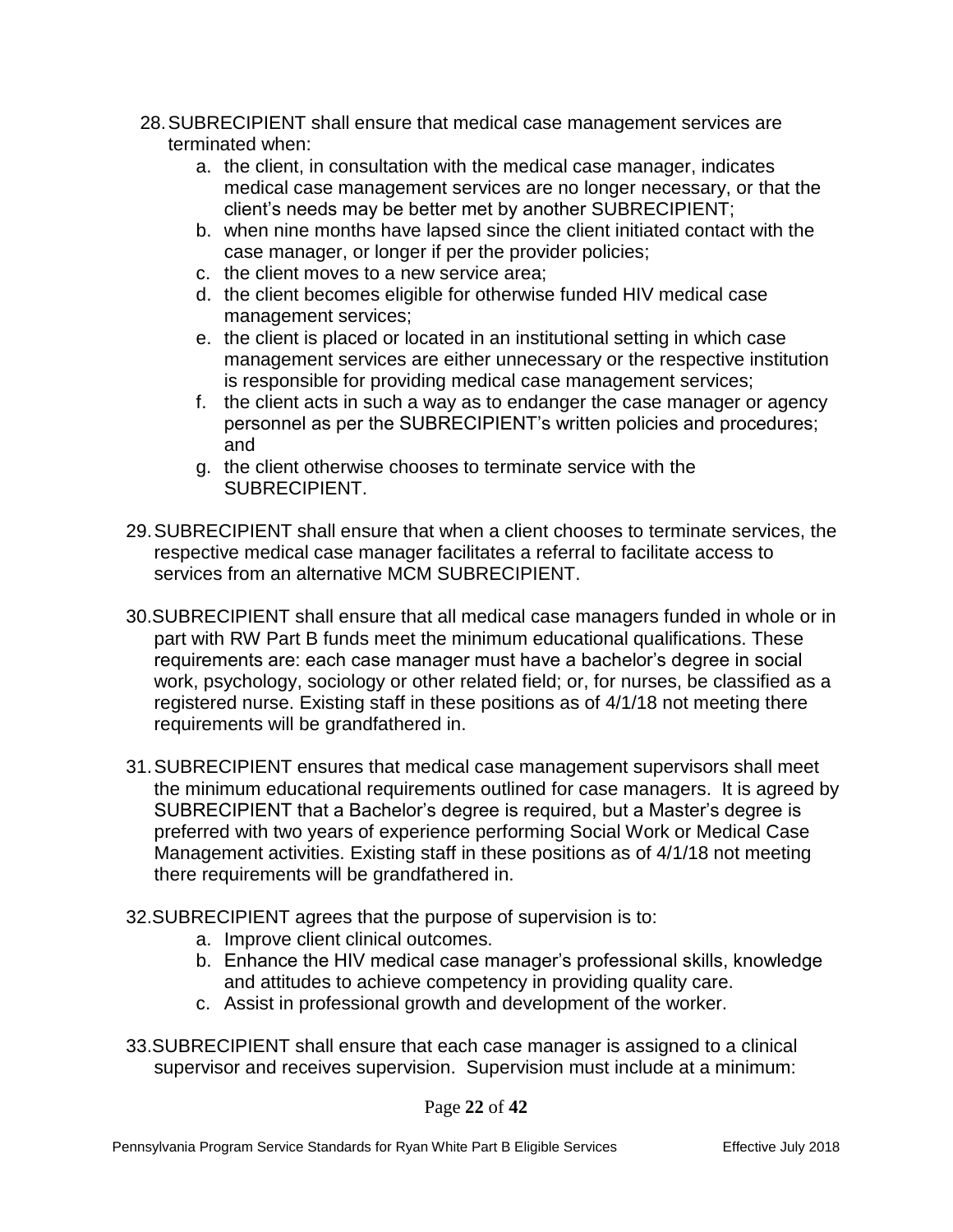- a. face-to-face supervision monthly, and
- b. A bi-annual review of client charts.
- c. Supervisor will keep a supervisory log that includes the dates of supervision sessions and the number of client records discussed and reviewed with case managers during meeting.
- 34.SUBRECIPIENT shall assure that chart reviews include but are not limited to:
	- a. frequency of contact with client, including face-to-face contacts;
	- b. client retention and case closure;
	- c. review of service care plan;
	- d. review of treatment adherence activities;
	- e. follow-up on client's medical appointments;
	- f. follow-up on referrals, including but not limited to drug/alcohol and mental health treatment.
- 35.SUBRECIPIENT shall have policies and procedures assuring cultural and linguistic needs of clients are addressed in its delivery of medical case management services
- 36.SUBRECIPIENT shall have policies and procedures addressing coverage of cases when the assigned medical case manager is unavailable.

#### **XIII. MEDICAL NUTRITION THERAPY**

SUBRECIPIENT shall ensure that Medical Nutrition Therapy including nutritional supplements is provided by a Licensed Registered Dietitian outside of a primary care visit. The provision of food may be provided pursuant to a physician's recommendation, and a nutritional plan developed by a licensed registered dietitian who will conduct an initial assessment of each consumer.

- 1. SUBRECIPIENT shall ensure that the initial nutritional assessment, which includes, but is not limited to:
	- a. A review of the clients' medical information, medications, supplements taken, when and how, and;
	- b. Consideration of individual personal and cultural food preferences, budget, living situation, cooking skills and facilities.
- 2. SUBRECIPIENT shall ensure that the licensed registered dietitian consults with each consumer's physician prior to designing a dietary plan specific to the patient's needs.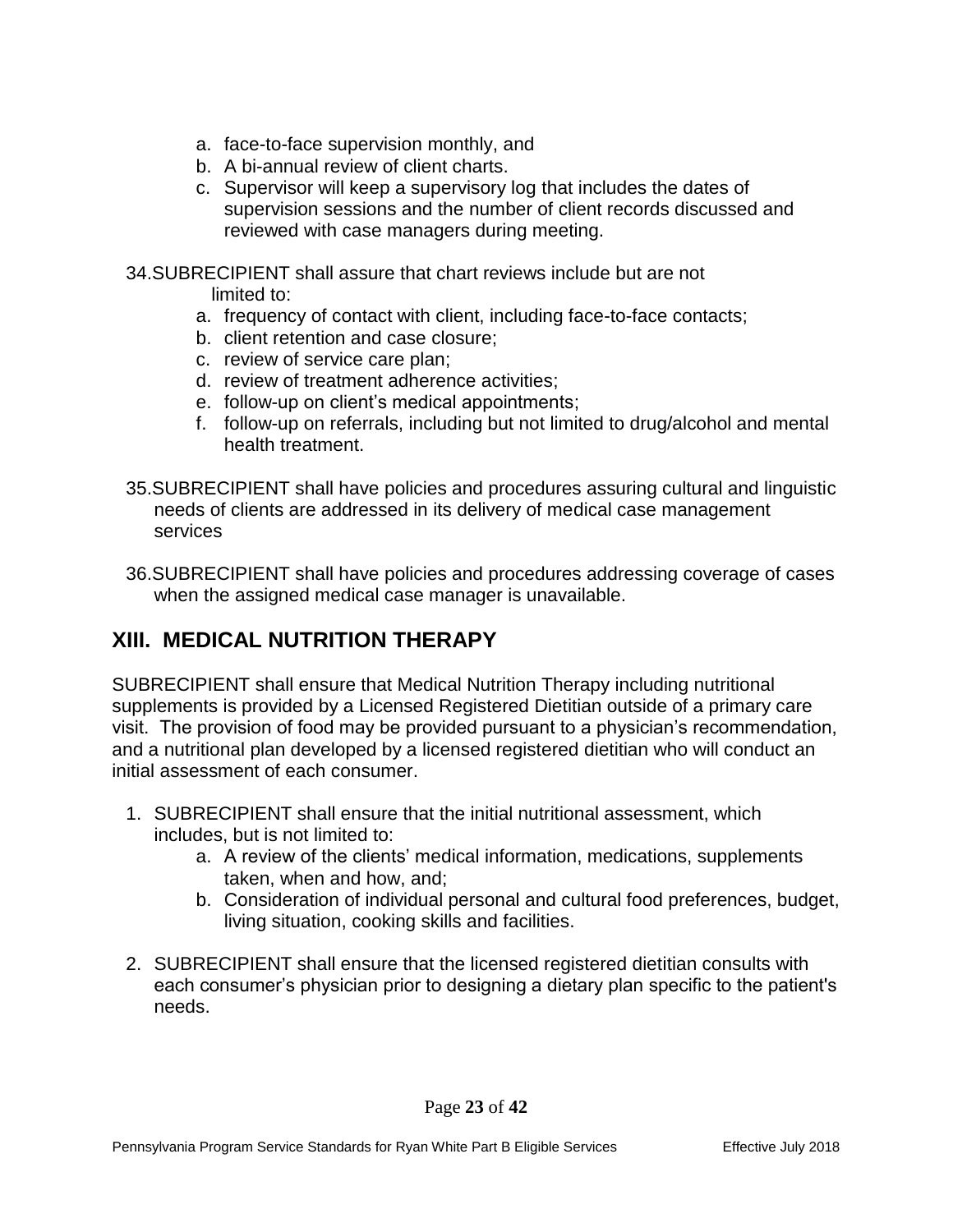- 3. SUBRECIPIENT shall ensure that clients receive individual nutritional assessments, nutritional follow-up counseling as needed, therapeutic diets and nutritional information.
- 4. SUBRECIPIENT shall ensure that it develops an individualized nutrition plan for each individual seen, including an assessment of over-the-counter and prescribed medications regimen of each client as it relates to his/her nutritional needs. This plan shall further reflect the needs, circumstances, and food preferences of each patient.
- 5. SUBRECIPIENT shall ensure that the staff person providing nutritional services be responsible for maintaining clients records in relation to this program. Records will include, but not be limited to a minimum of:
	- a. The individual client nutritional/dietary plan;
	- b. Nutritional progress notes for each client counseling session conducted under this contract;
	- c. Progress notes connected with the follow-up sessions shall indicate client progress in following the recommendations of their dietary plan.
- 6. SUBRECIPIENT shall ensure that it assess changes in nutritional intake for participating clients. Changes will be assessed in patients who have more than three sessions.
- 7. SUBRECIPIENT shall ensure documentation of termination of services. This includes, but not limited to: date of termination, reason for termination, and referrals provided.

# **XIV. MEDICAL TRANSPORTATION SERVICES**

Medical Transportation is to provide nonemergency transportation services that enables an eligible client to access or be retained in core medical and support services.

- 1. SUBRECIPIENT shall design and implement a creative and innovative approach to regional transportation for eligible individuals. Services shall be implemented through the following modes of transportation as feasible in each county of the region, beginning with least costly modes of transportation and progressing to higher cost modes. SUBRECIPIENT is responsible for assuring that the least costly mode of transportation is utilized whenever possible and appropriate.
	- a. Car or Van (mileage reimbursement)
	- b. Public transit (tokens, pass)
	- c. Contracts with providers of transportation
	- d. Taxi cab or ride sharing companies(e.g.,Uber,Lyft,etc.)
- 2. Transportation can only be provided for clients to access Ryan White eligible services defined in these standards.
- 3. SUBRECIPIENT may use these funds to provide transportation by:

Page **24** of **42**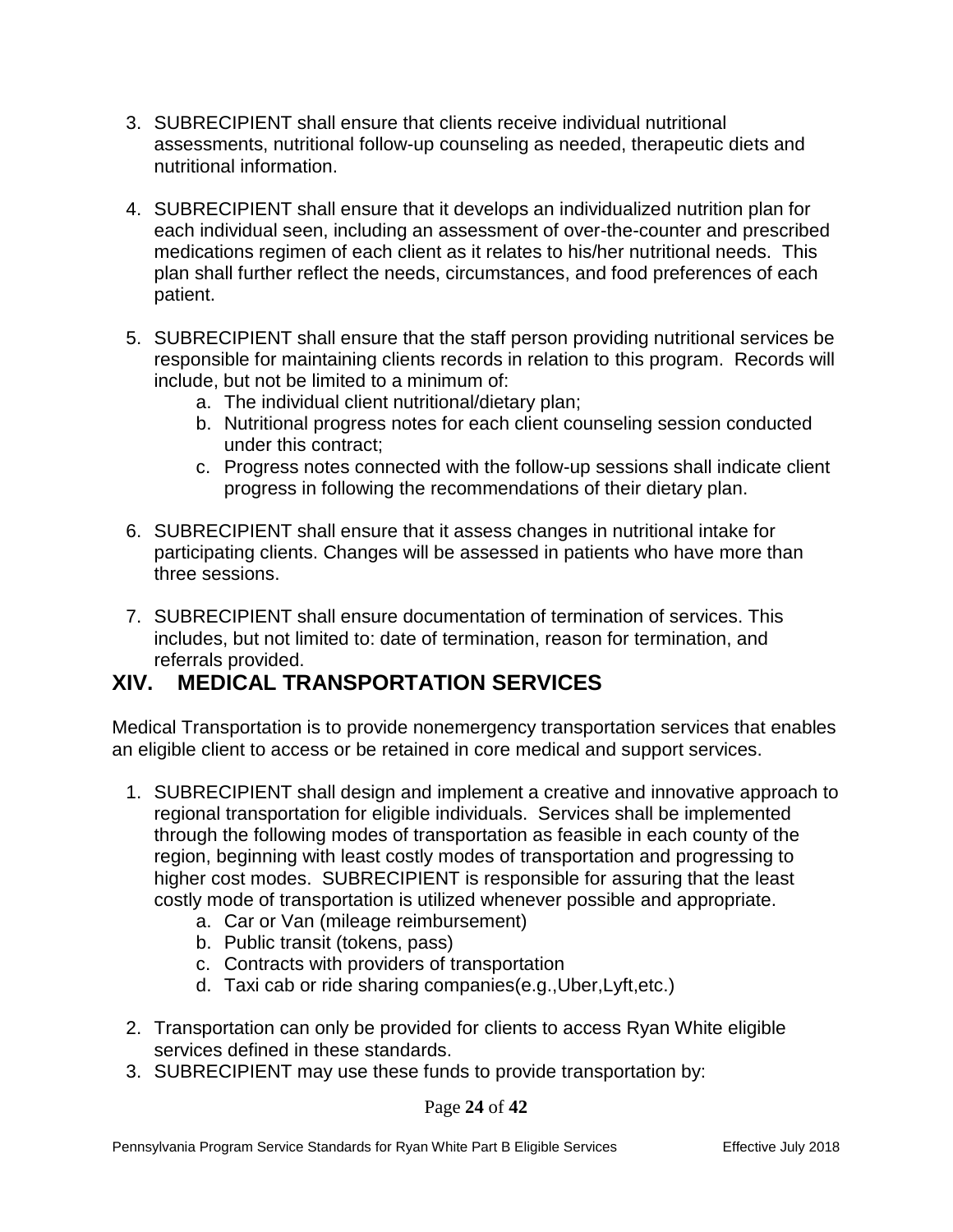- a. Providing tokens, trans-passes, taxi vouchers or mileage reimbursements to cover the fare for public transit, taxi cab or private automobiles which is available when clients have the physical and mental capacity to use such services;
- b. Entering into contracts with SUBRECIPIENTs of integrated or public transit services,
- c. Including nonprofit agencies, transit authorities and licensed common carriers.
- 4. SUBRECIEPIENT should ensure all mileage reimbursement (through a non-cash system) that enables clients to travel to needed medical or other support services, but should not in any case exceed the established rates for federal programs. (Federal Joint Travel Regulations provide further guidance on this subject)
- 5. SUBRECIPIENT will ensure that any and all transport has the appropriate insurance coverage for the transport of groups and/or individuals.
- 6. SUBRECIPIENT shall:
	- a. Require, verify and document that commercial transportation vendors are licensed;
	- b. Require, verify and document that non-commercial transport, are properly licensed and insured (this shall include volunteers). Insurance coverage information will be kept on file and made available upon the request.
- 7. SUBRECIPIENT further assures that priority will be given to non-ambulatory individuals and or individuals unable to travel alone.
- 8. SUBRECIPIENT shall assure that costs for transportation for medical providers to provide care should be categorized under the services category for the service being provided.
- 9. Unallowable costs include:
	- a. Direct cash payments or cash reimbursements to clients;
	- b. Direct maintenance expenses (tires, repairs, etc.) of a privately-owned vehicle;
	- c. Any other costs associated with privately-owned vehicle such as lease, loan payments, insurance, license, or registration fees.
- 10.The SUBRECIPIENT shall ensure that transportation provided under these provisions will not to be used for:
	- a. Social or recreational purposes and should be non-stop to service destination and back.
	- b. Medical emergencies or situations that would normally be referred to an ambulance service or "911".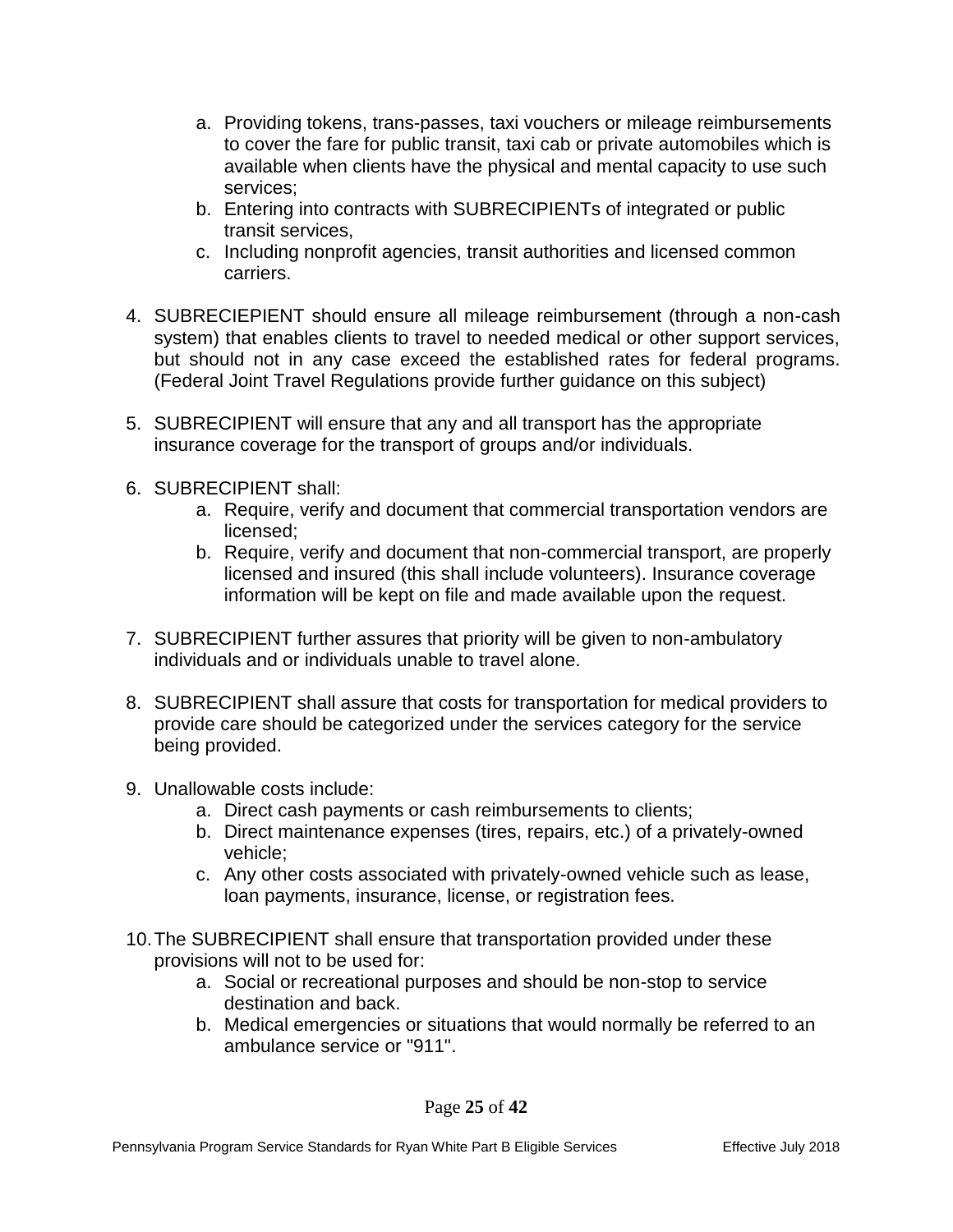- 11.SUBRECIPIENT shall ensure proper documentation for all services received. Documentation shall include:
	- a. Client demographics (to include client identifier, race, age and address),
	- b. Whether trips were one-way or round trip,
	- c. Purpose of trip,
	- d. Mode of transportation provided for the client.
- 12.SUBRECIPIENT is responsible to receive transportation request by fax, by mail or by telephone between the hours of 8:00 a.m. and 4:00 p.m. Monday through Friday (except holidays).
- 13.SUBRECIPIENT will arrange, through subcontracted transportation carriers, to provide holiday, weekend and evening transportation services when possible.
- 14.SUBRECIPIENT shall ensure that agency drivers keep a log that records trips to include:
	- a. Number of transported clients.
	- b. Beginning and ending location of each trip.
	- c. Number of miles, or duration of the trip.

#### **XV. MENTAL HEALTH SERVICES**

Mental Health Services are the provision of outpatient psychological and psychiatric screenings, assessment, diagnosis, treatment, and counseling services offered to clients living with HIV. Services are based on a treatment plan, conducted in an outpatient group or individual session, and provided by a mental health professional licensed within Pennsylvania to render such services.

- 1. SUBRECIPIENT agrees to subcontract with credentialed Mental Health Providers to provide treatment services which are goal oriented and designed to maximize the personal and informal resources, linking clients to community and formal resources as needed and to assure that these resources are the least restrictive as possible to provide specialized services for persons living with HIV/AIDS.
- 2. Service SUBRECIPIENT credentialing compliance shall be maintained to meet all standards regarding:
	- a. Staffing Credentialing Files: SUBRECIPIENTs will maintain credentialing files for all staff (including consultants) and supervisory staff. This will include all licensed and non-licensed staff (e.g., psychiatrists, psychologists, physicians, nurses, and social workers) that provides direct services to consumers. Staff credentials will meet the minimum requirements of the position description guidelines.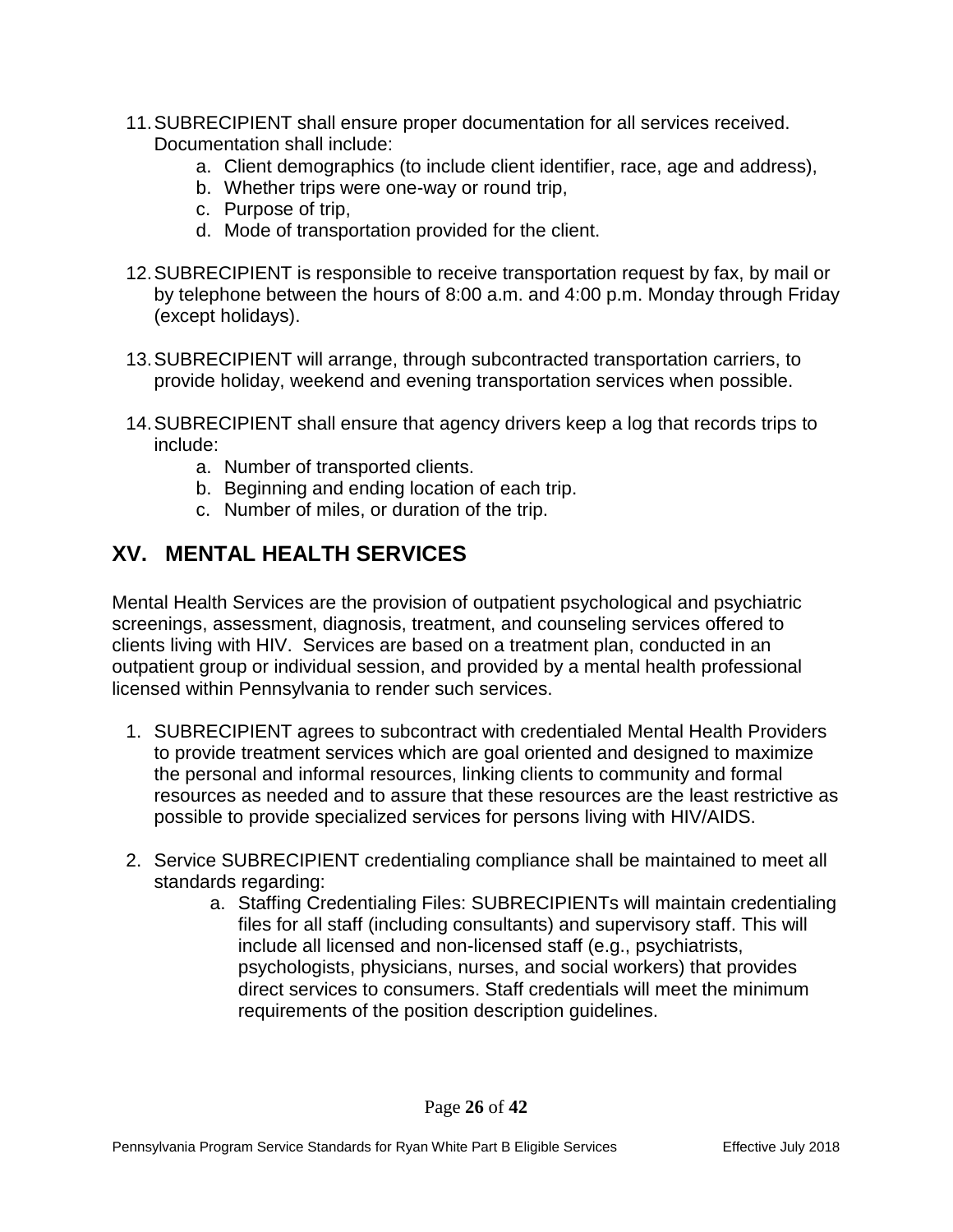- b. Documentation Requirements: SUBRECIPIENTs will maintain: a standardized format order/chronology of standard consumer information forms; a completed intake sheet; a consumer rights form, signed and dated by the consumer; signed and dated consent for treatment and consent for medication; and signed and dated release of information.
- c. SUBRECIPIENT will develop a network of qualified and experienced SUBRECIPIENTs of mental health services for persons with HIV disease and/or families during the contract period.
- 3. Record Keeping and Documentation:
	- a. SUBRECIPIENT ensures that it will coordinate mental health counseling services with other agencies providing like services when possible, in order to prevent duplication of services. SUBRECIPIENT and the agencies accept the requirement that this requires the client's consent.
	- b. SUBRECIPIENT agrees to keep a record of all referrals of clients to other agencies offering case management, substance abuse treatment, other mental health treatment or psychiatric services, and other services as they are requested. Where applicable, this information will be reflected in the client's progress notes.
- 4. Intake and Assessment:
	- a. SUBRECIPIENT shall ensure that an initial intake will be completed on each client no later than five working days after the client has been accepted for treatment.

#### **XV. Non-Medical Case Management**

- 1. SUBRECIPIENT agrees Non-Medical Case Management Services have as their objective providing guidance and assistance in improving access to needed services whereas Medical Case Management services have as their objective improving health care outcomes.
- 2. SUBRECIPIENT agrees Non-Medical Case Management Services (NMCM) provide guidance and assistance to clients in accessing:
	- a. Medical
	- b. Social
	- c. community
	- d. legal
	- e. financial, and other needed services.
- 3. SUBRECIPIENT agrees Non-Medical Case management services may also include assisting eligible clients to obtain access to other public and private programs for which they may be eligible, such as
	- a. Medicaid, Medicare Part D

Page **27** of **42**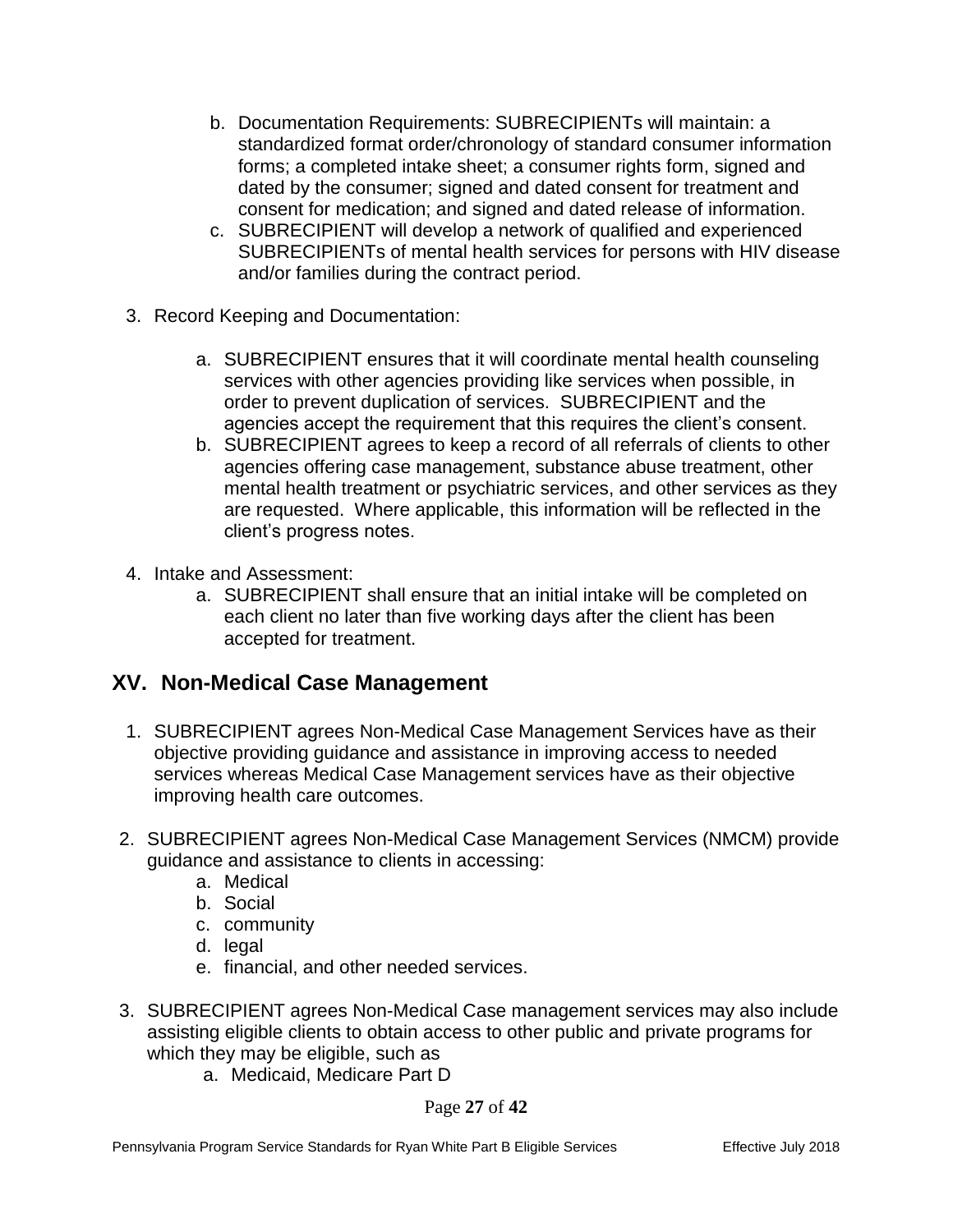- b. PA Special Pharmaceutical Benefits Program
- c. Pharmaceutical Manufacturer's Patient Assistance Programs
- d. other state or local health care and supportive services
- e. health insurance Marketplace plans.
- 4. SUBRECIPIENT shall insure several methods of communication be used for management including:
	- a. face-to-face,
	- b. phone contact,
	- c. any other forms of communication deemed appropriate by the provider.
- 5. SUBRECIPIENT shall insure activities include:
	- a. Initial assessment of service needs,
	- b. Development of a comprehensive, individualized care plan,
	- c. Continuous client monitoring to assess the efficacy of the care plan,
	- d. Re-evaluation of the care plan at least every six months with adaptations as necessary,
	- e. Ongoing assessment of the clients needs and personal support systems.

#### **XVI. OTHER PROFESSIONAL SERVICES (Legal, Reunification, and Tax Preparation Services)**

Other Professional Services allow for the provision of professional and consultant services rendered by members of particular professions licensed and/or qualified to offer such services by local governing authorities. Funds may be used to support and complement pro bono activities. All legal assistance will be provided under the supervision of an attorney licensed by the Pennsylvania Bar.

Such services may include:

- a. Assistance with public benefits such as Social Security Disability Insurance (SSDI)
- b. Interventions necessary to ensure access to eligible benefits, including discrimination or breach of confidentiality litigation as it relates to Ryan White eligible services
- c. Preparation of: healthcare power of attorney, durable power of attorney, and a living will.
- d. Permanency planning to help clients/families make decisions about the placement and care of minor children after their parents/caregivers are deceased or are no longer able to care for them, including: Social service counseling or legal counsel regarding the drafting of wills or delegating powers of attorney and preparation for custody options for legal dependents including standby guardianship, joint custody, or adoption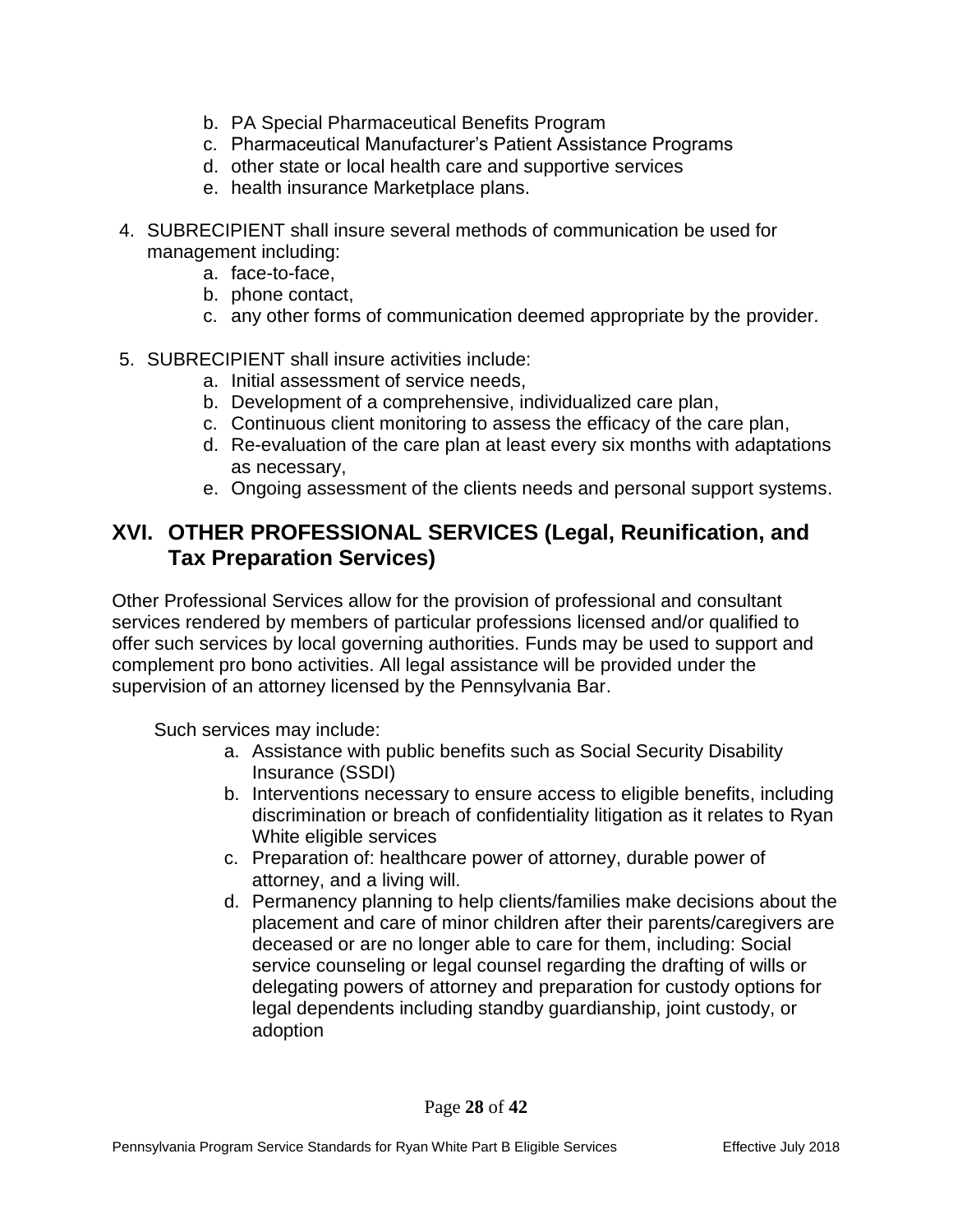- e. Income tax preparation services to assist clients in filing Federal tax returns that are required by the Affordable Care Act for all individuals receiving premium tax credits
- 1. SUBRECIPIENT shall ensure adequate, professionally credentialed staff is available to meet the goals and objectives of the clients with respect to their legal needs.
- 2. SUBRECIPIENT shall render Other Professional Services to clients at no charge to the client. These services will include, but not be limited to: direct representation, legal referrals, legal information and advice.
- 3. SUBRECIPIENT shall develop a client referral documentation system.
- 4. Legal services do not include guardianship or adoption of children after the death of their legal caregiver, criminal defense, discrimination or class action litigation unrelated to Ryan White eligible services.
- 5. SUBRECIPIENT further agrees Other Professional Services exclude criminal defense and class-action suits unless related to access to Ryan White eligible services.

#### **XVIII. ORAL HEALTH CARE**

Oral Health Care services provide outpatient diagnostic, preventive, and therapeutic services by dental health care professionals, including general dental practitioners, dental specialists, dental hygienists, and licensed dental assistants.

- 1. SUBRECIPIENT shall ensure a comprehensive treatment plan will be completed and implemented by a qualified SUBRECIPIENT in collaboration with the patient. This is evidenced by the treatment plan being agreed upon by patient and dentist following a discussion of all options.
- 2. SUBRECIPIENT shall ensure preventive dental health maintenance services will be offered.
- 3. SUBRECIPIENT shall ensure that all records including but not limited to appointment logs, client logs, activity logs, client charts, and medical records will be made available for review by the regional grantee in order to monitor work performed and reported under this contract. No materials bearing primary client identifiers will be removed from the site.
- 4. SUBRECIPIENT shall ensure that a record is maintained concerning the number of persons who applied for dental services, any who were not awarded services, and the reasons for the denial of services.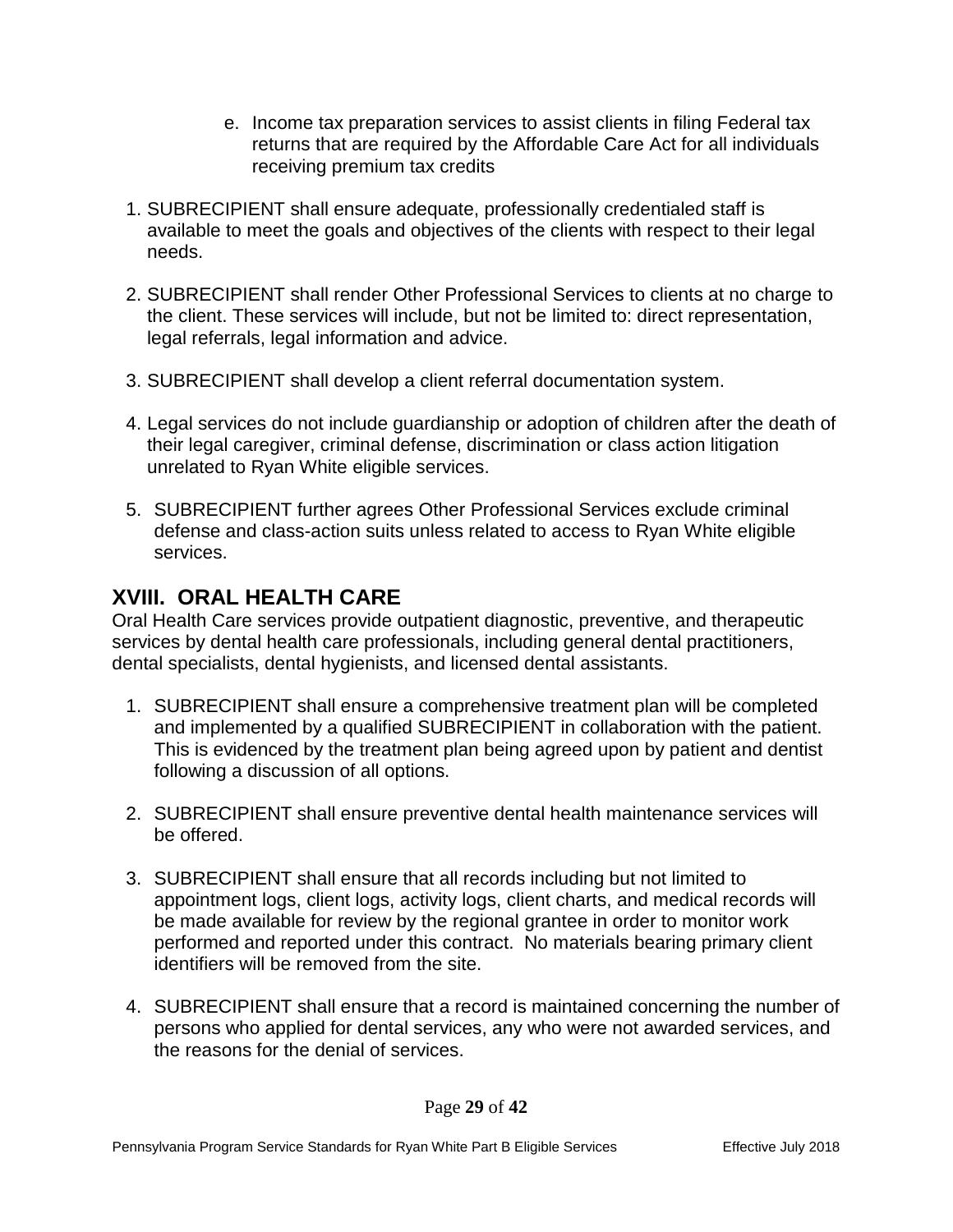- 5. SUBRECIPIENT shall ensure that each client is given a Dental Service Reimbursement Form, on agency letterhead, authorizing communication between the agency and the dentist regarding financial need and the arrangement for the reimbursement of dental care.
- 6. SUBRECIPIENT shall ensure that the dental care SUBRECIPIENT complete a comprehensive dental evaluation at the initial visit, which will be updated as needed. This requirement will be included in any Letter of Agreement with a dental care SUBRECIPIENT.
- 7. SUBRECIPIENT shall ensure routine dental services for eligible HIV patients are offered every six months. SUBRECIPIENT shall ensure routine services under this contract include:
	- a. Check-up/routine examinations
	- b. Full dentures
	- c. full mouth x-rays
	- d. crowns and caps
	- e. bite wing x-rays
	- f. oral surgery
	- g. scaling/root planning
	- h. simple filling of cavities
	- i. amalgam restoration
	- j. general cleaning
	- k. resin restorations
	- l. oral lesion biopsies
	- m. Extractions
	- n. Removable dentures
	- o. Dental implants funded only when medical necessity is documented by the oral healthcare provider.
- 8. SUBRECIPIENT ensures that, for each individual's needs, coordination will be maintained between appropriate medical services, including the dental program, according to his/her medical condition, and will be noted in the SUBRECIPIENT patient chart.
- 9. In cases where transportation may be a deterrent to receiving services, SUBRECIPIENT must ensure that appropriate referral and/or coordination of transportation services is provided to the consumer.
- 10.SUBRECIPIENT shall ensure that the following process is utilized in accepting patients and providing treatment.
	- a. Intake and screening
	- b. Assessment of patient needs
	- c. Dental Care Plan
	- d. Implementation of the plan

Page **30** of **42**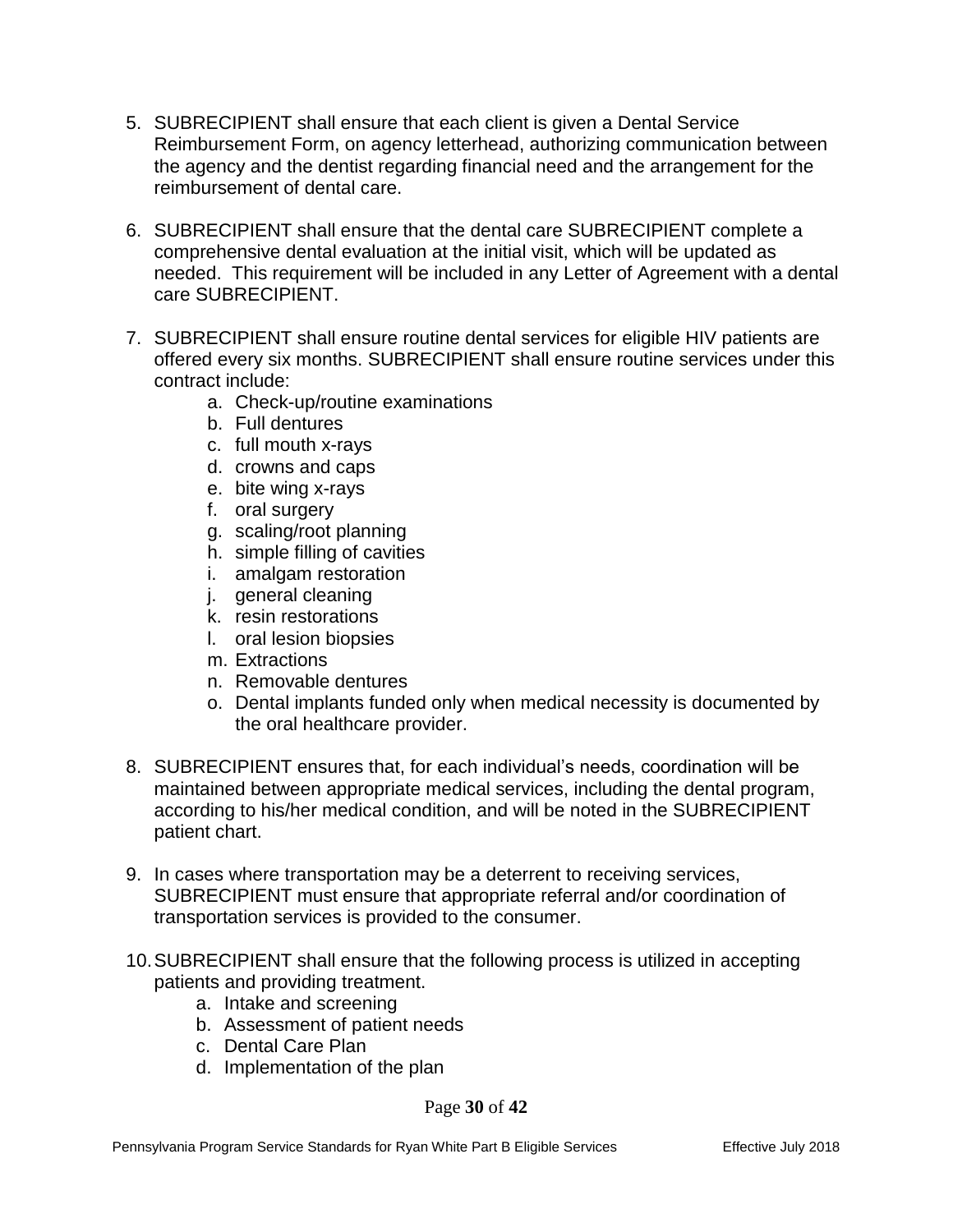#### **XIX. Outpatient/Ambulatory Health Services**

Outpatient/Ambulatory Health Services are diagnostic and therapeutic services provided directly to a client by a licensed healthcare provider in an outpatient medical setting. Outpatient medical settings include clinics, medical offices, and mobile vans, Federally Qualified Health Centers (FQHC's) and FQHC look alikes, where clients do not stay overnight. Emergency rooms and urgent care services are not considered outpatient settings.

SUBRECIPIENT shall ensure that all services provided follow the Guidelines for Prevention and Treatment of Opportunistic Infections in HIV-Infected Adults and Adolescents or Guidelines for Prevention and Treatment of Opportunistic Infections among HIV-Exposed and HIV-Infected Children developed by the Department of Health and Human Services.

Allowable activities include:

- i. Medical history taking;
- ii. Physical examination;
- iii. Diagnostic testing, including laboratory testing;
- iv. Treatment management of physical and behavioral health conditions;
- v. Behavioral risk assessment, subsequent counseling, referral;
- vi. Preventive care and screening;
- vii. Pediatric developmental assessment;
- viii. Prescription, management of medication therapy;
- ix. Treatment adherence;
- x. Education and counseling on health and prevention issues; and
- xi. Referral to and provision of specialty care related to HIV diagnosis.

#### **XX. Outreach Services**

Outreach Services include the provision of the following three activities:

- a. Identification of people who do not know their HIV status and linkage into Outpatient/Ambulatory Health Services
- b. Provision of additional information and education on health care coverage options
- c. Reengagement of people who know their status into Outpatient/ Ambulatory Health Services

Outreach programs must be:

- a. Conducted at times and in places where there is a high probability that individuals with HIV infection and/or exhibiting high-risk behavior;
- b. Designed to provide quantified program reporting of activities and outcomes to accommodate local evaluation of effectiveness;
- c. Planned and delivered in coordination with local and state HIV prevention outreach programs to avoid duplication of effort; and,

#### Page **31** of **42**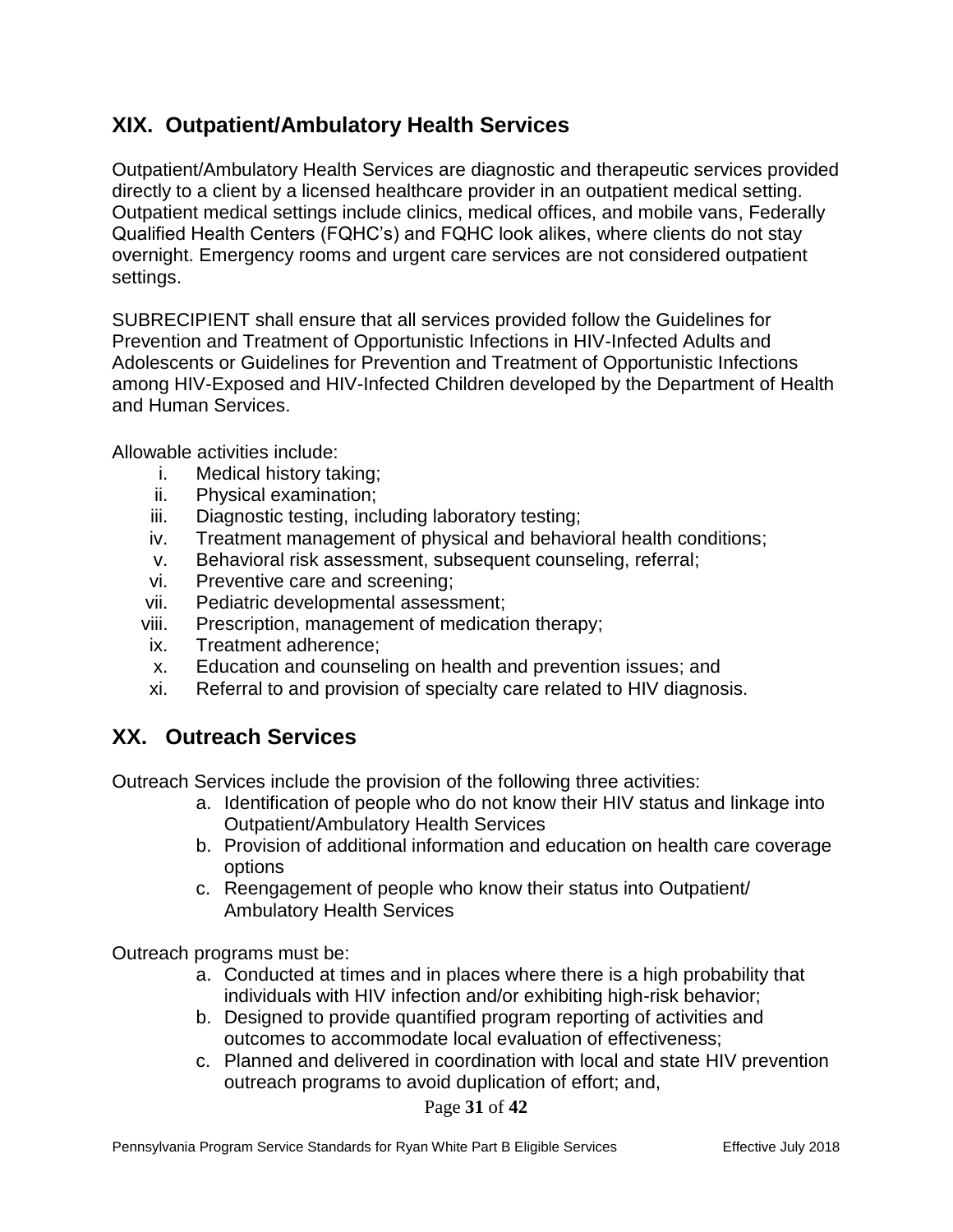d. Targeted to populations known, through local epidemiologic data or review of service utilization data, to be at disproportionate risk for HIV infection.

Funds may not be used to pay for HIV counseling or testing under this service category. Outreach services cannot be delivered anonymously as personally identifiable information is needed from clients for program reporting.

## **XXII. PSYCHOSOCIAL SUPPORT SERVICES**

Psychosocial support services provide group or individual support and counseling services to assist eligible people living with HIV to address behavioral and physical health concerns. These services may include bereavement counseling and HIV support groups.

- 1. SUBRECIPIENT shall ensure that it employs staff with the appropriate educational background and credentialing. Compliance shall be maintained to meet all standards regarding:
	- a. Staffing Credentialing Files:
		- i. SUBRECIPIENTS will maintain credentialing files for all part-time or full-time care (including consultants) and supervisory staff.
		- ii. This will include all licensed and non-licensed staff providing support and counseling activities, child abuse and neglect counseling, HIV support groups, pastoral care, caregiver support, and bereavement counseling.
	- b. Documentation Requirements:
		- i. A completed intake sheet/assessment shall include at a minimum: Client name; address and phone number; mode of transmission and other demographic information as required by CAREWare.
			- 1) A determination if psychosocial support services are appropriate
			- 2) A consumer rights form, and consent for psychosocial support services signed by the consumer during the first face-to-face contact.
- 2. SUBRECIPIENT shall ensure that funds appropriated by the recipient are utilized as a payer of last resort for provision of services.
- 3. SUBRECIPIENT shall ensure that it maintains a log of all referrals of clients for medical case management, mental health, and other relevant services. PADOH reserves the right to review this information on request. This information shall also be reflected in the client's progress notes as appropriate.
- 4. SUBRECIPIENT shall ensure that progress notes will be regularly documented in the client's chart in the Data Assessment/Plan (DAP) Format, or a system which includes the counselor's: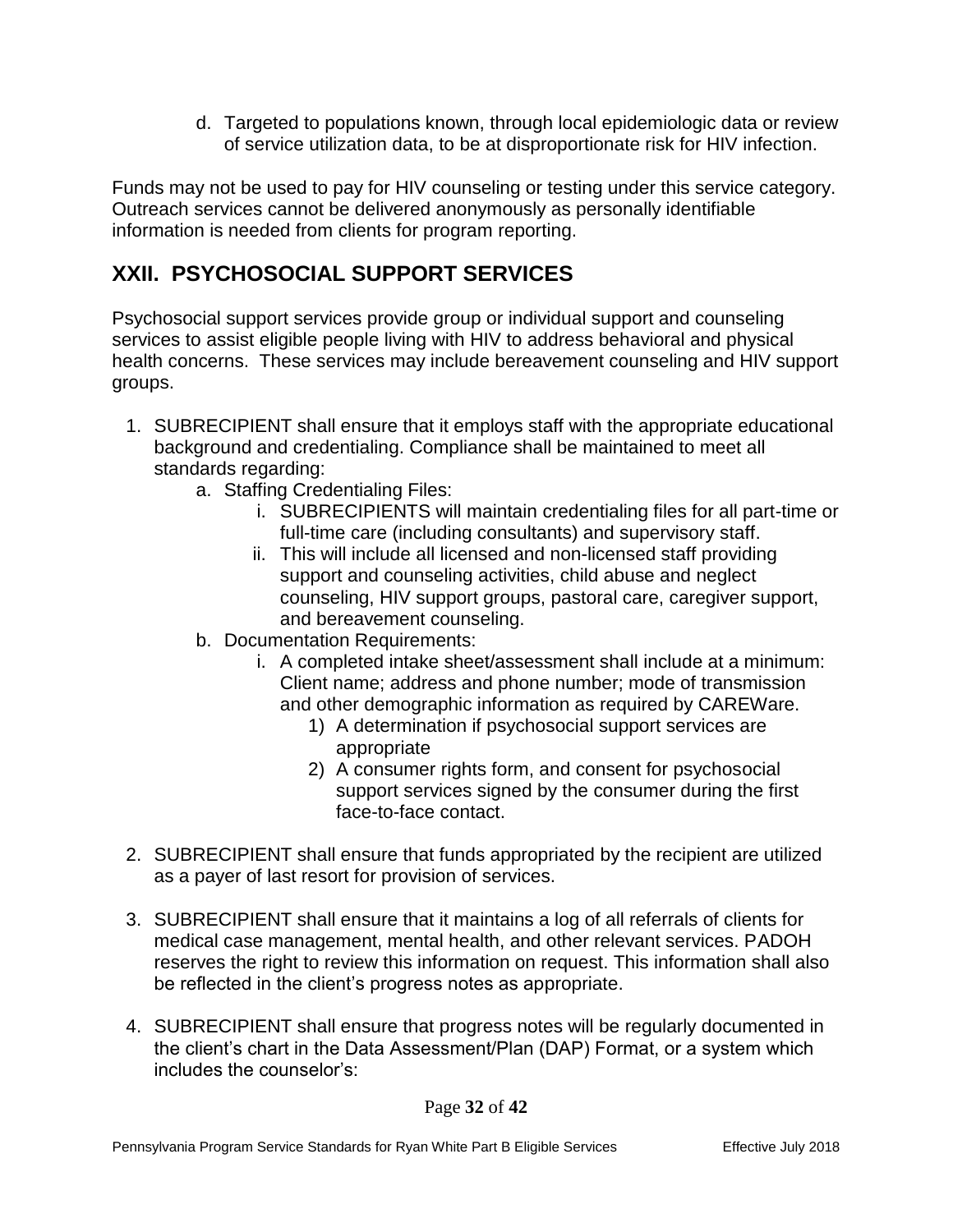- a. Relevant observations of the interaction,
- b. An analysis/evaluation of the interaction, and
- c. The plan of action resulting from the interaction.
- 5. SUBRECIPIENT shall ensure consumers receiving psychosocial support services are moved to inactive status when the client chooses not to participate in services for a period of 90 days, or when a client' behavior is contrary to the philosophy of the agency. The agency may keep a case open beyond the 90 day period if it is the policy of the agency to do so.
- 6. SUBRECIPIENT shall make a reasonable, documented attempt to assure that an evaluation between the counselor and client occurs in a face-to-face interview, either when the case becomes inactive or at the closing of the case. The counselor must determine with the client, whether the agreed upon treatment plans were effective. If a face-to-face interview is not possible, then a phone interview will be conducted. If no contact can be made, this fact shall be documented in the client chart.

#### **XXIII. Referral for Health Care/Supportive Services**

Referral for Health Care and Support Services directs clients to needed core medical or support services in person or through telephone, written, or other type of communication. This service may include referrals to assist eligible clients to obtain access to other public and private programs for which they may be eligible (e.g., Medicaid, Medicare Part D, PA Special Pharmaceutical Benefits Program, Pharmaceutical Manufacturer's Patient Assistance Programs, and other state or local health care and supportive services, or health insurance Marketplace plans).

Referrals for health care and support services provided by outpatient/ambulatory providers should be reported under the Outpatient/Ambulatory Health Services category. The same as referrals for health care and support services provided by case managers (medical and non-medical) providers should be reported in the appropriate case management category.

- 1. SUBRECIPIENT agrees to build and maintain effective relationships with community partners, and, whenever possible, sign a Memorandum of Agreement (MOA) between the implementing agency and community partners to facilitate the referral process.
- 2. SUBRECIPIENT shall ensure Referral for Health Care Services should assist clients through the health care system and HIV Continuum of Care. Services focus on assisting client's entry into and movement through the Ryan White Care service delivery network.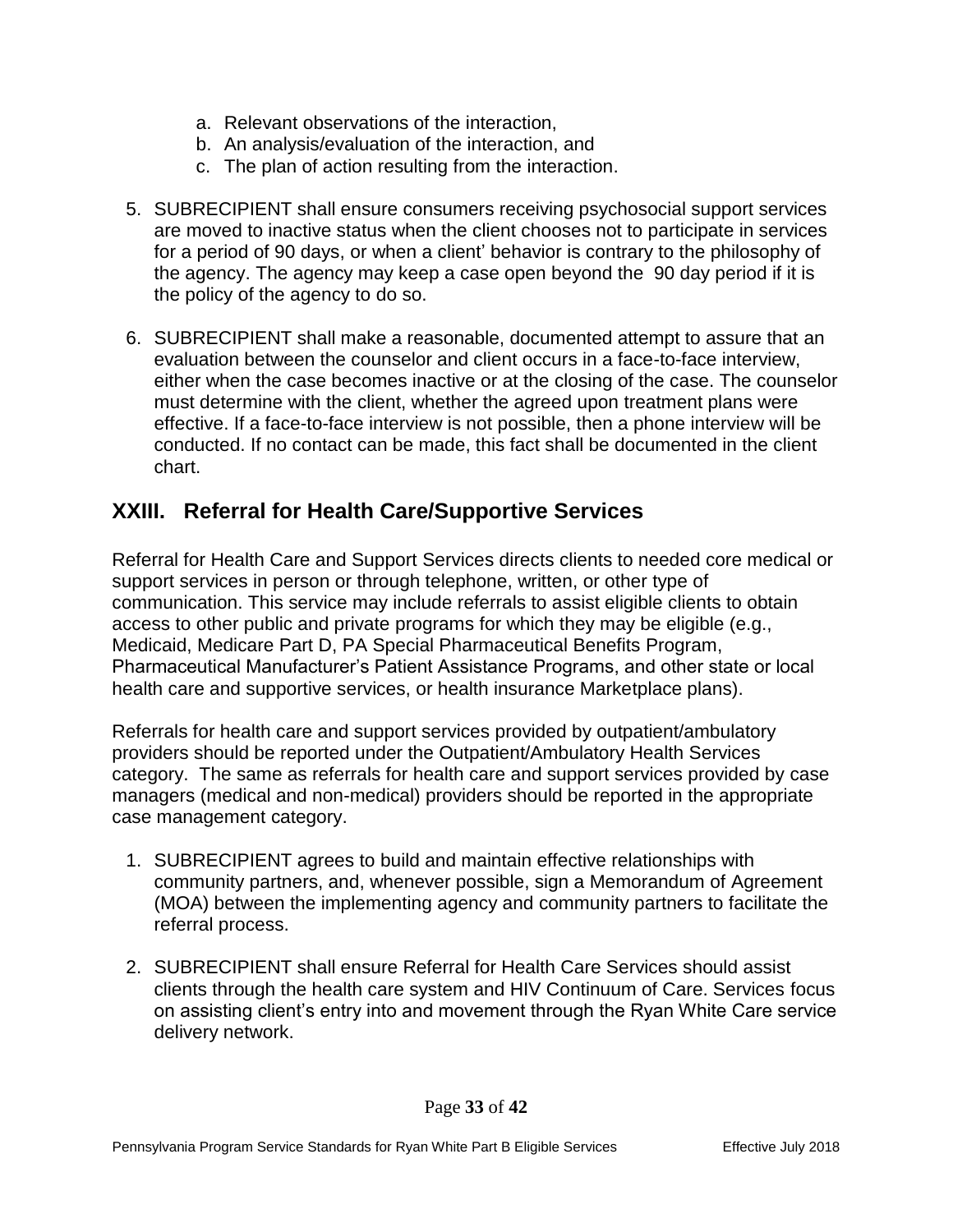#### **XXIV. Respite Care**

Respite care is the provision of periodic, non-continuous care in a community or homebased settings that includes non-medical assistance designed to provide care for an HIV-infected client to relieve the primary caregiver responsible for the day-to-day care of an adult or minor living with HIV.

- 1. SUBRECIPIENT shall ensure recreational and social activities are allowable program activities as part of a respite care service provided in a licensed or certified provider setting including drop-in centers within HIV Outpatient/Ambulatory Health Services or satellite facilities.
- 2. SUBRECIPIENT shall insure funds may not be used for off premise social/recreational activities or to pay for a client's gym membership.
- 3. SUBRECIPIENT shall insure funds may be used to support informal, home-based Respite Care, but liability issues should be included in the consideration of this expenditure.
- 4. SUBRECIPIENT shall insure that no direct cash payments to clients is permitted.

## **XXV. SUBSTANCE ABUSE SERVICES (Outpatient Care)**

- 1. SUBRECIPIENT shall ensure that it is currently licensed by the Commonwealth of Pennsylvania to provide substance abuse treatment services, and fully complies with the Commonwealth of Pennsylvania Department of Health and the Department of Drug and Alcohol Services.
- 2. SUBRECIPIENT shall ensure that Substance Abuse Outpatient Care is the provision of outpatient services for the treatment of drug or alcohol use disorders. Services can include:
	- a. Screening
	- b. Assessment
	- c. Diagnosis, and/or
	- d. Treatment of substance use disorder, including:
		- i. Pretreatment/recovery readiness programs
		- ii. Harm reduction
		- iii. Behavioral health counseling associated with substance use disorder
		- iv. Outpatient drug-free treatment and counseling
		- v. Medication assisted therapy
		- vi. Neuro-psychiatric pharmaceuticals
		- vii. Relapse prevention

Page **34** of **42**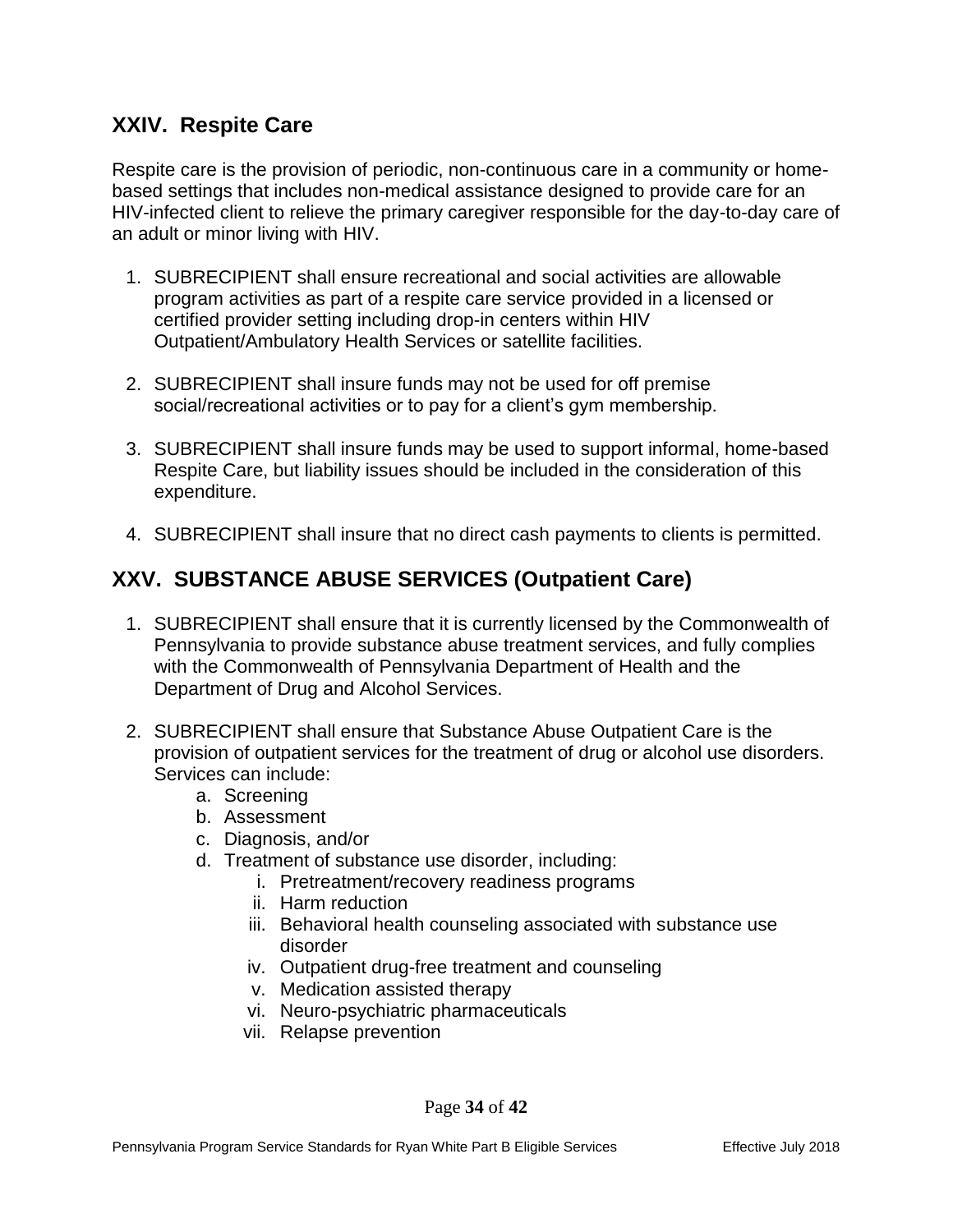- viii. Acupuncture therapy may be allowable only when, as part of a substance use disorder treatment program funded under this category and it is included in a documented treatment plan.
- 3. SUBRECIPIENT shall ensure that a written consent form to provide service is signed by the client, dated and witnessed during the first face-to-face contact.
- 4. SUBRECIPIENT shall ensure that an initial intake is completed for each client immediately after a referral for substance abuse counseling has been made. This intake should be no later than 72 hours after the referral has been made.
- 5. SUBRECIPIENT shall ensure upon intake that it indicates for each client whether reimbursement will be expected through private insurance, medical assistance, Ryan White eligible funding, or any combination of these. SUBRECIPIENT shall assure that all applicable regulations are considered in this determination.
- 6. SUBRECIPIENT agrees to make client files available for review by the Regional grantee upon request.
- 7. SUBRECIPIENT shall ensure that a comprehensive treatment care plan is completed for each client within 30 days of admission to the program.
- 8. SUBRECIPIENT shall ensure that in a case where a client cannot be informed of his/her active to inactive status change, that appropriate documentation regarding this fact shall be placed in the client record including the discharge summary.

#### **XXVI. SUBSTANCE ABUSE SERVICES (Residential)**

- 1. SUBRECIPIENT shall ensure that it is currently licensed by the Commonwealth of Pennsylvania to provide substance abuse treatment services, and fully complies with the Commonwealth of Pennsylvania Department of Health and the Department of Drug and Alcohol Services.
- 2. SUBRECIPIENT shall ensure that Substance Abuse Residential Care is the provision of outpatient services for the treatment of drug or alcohol use disorders. Services include:
	- a. Screening
	- b. Assessment
	- c. Diagnosis, and/or
	- d. Treatment of substance use disorder, including:
		- i. Pretreatment/recovery readiness programs
		- ii. Harm reduction
		- iii. Behavioral health counseling associated with substance use disorder
		- iv. Medication assisted therapy

#### Page **35** of **42**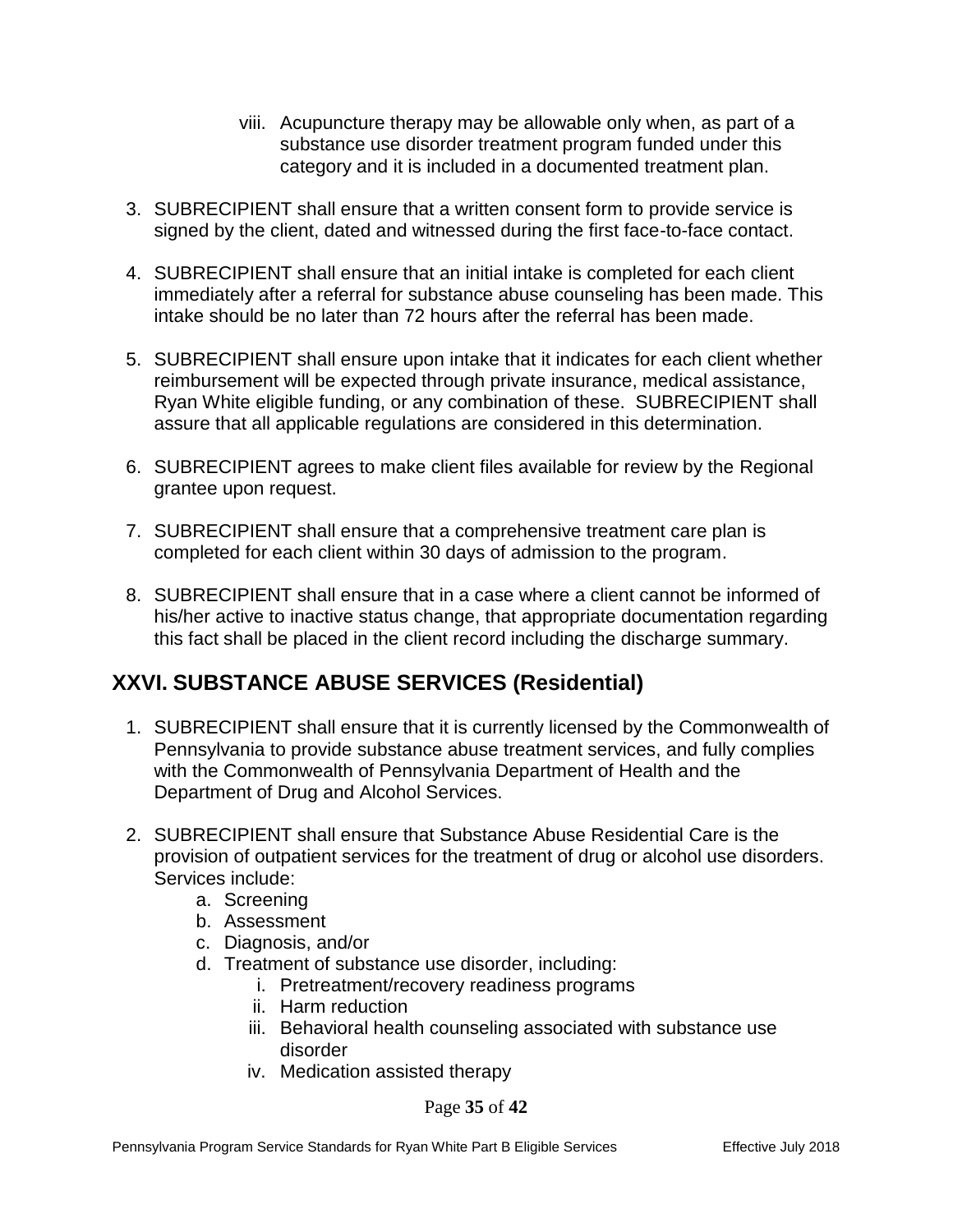- v. Neuro-psychiatric pharmaceuticals
- vi. Relapse prevention
- vii. Detoxification, if offered in a separate licensed residential setting (including a separately -licensed detoxification facility with in the walls of an inpatient medical or psychiatric hospital)
- viii. Acupuncture therapy may be allowable only when, as part of a substance use disorder treatment program funded under the Ryan White eligible services and it is included in a documented service plan.

Page **36** of **42**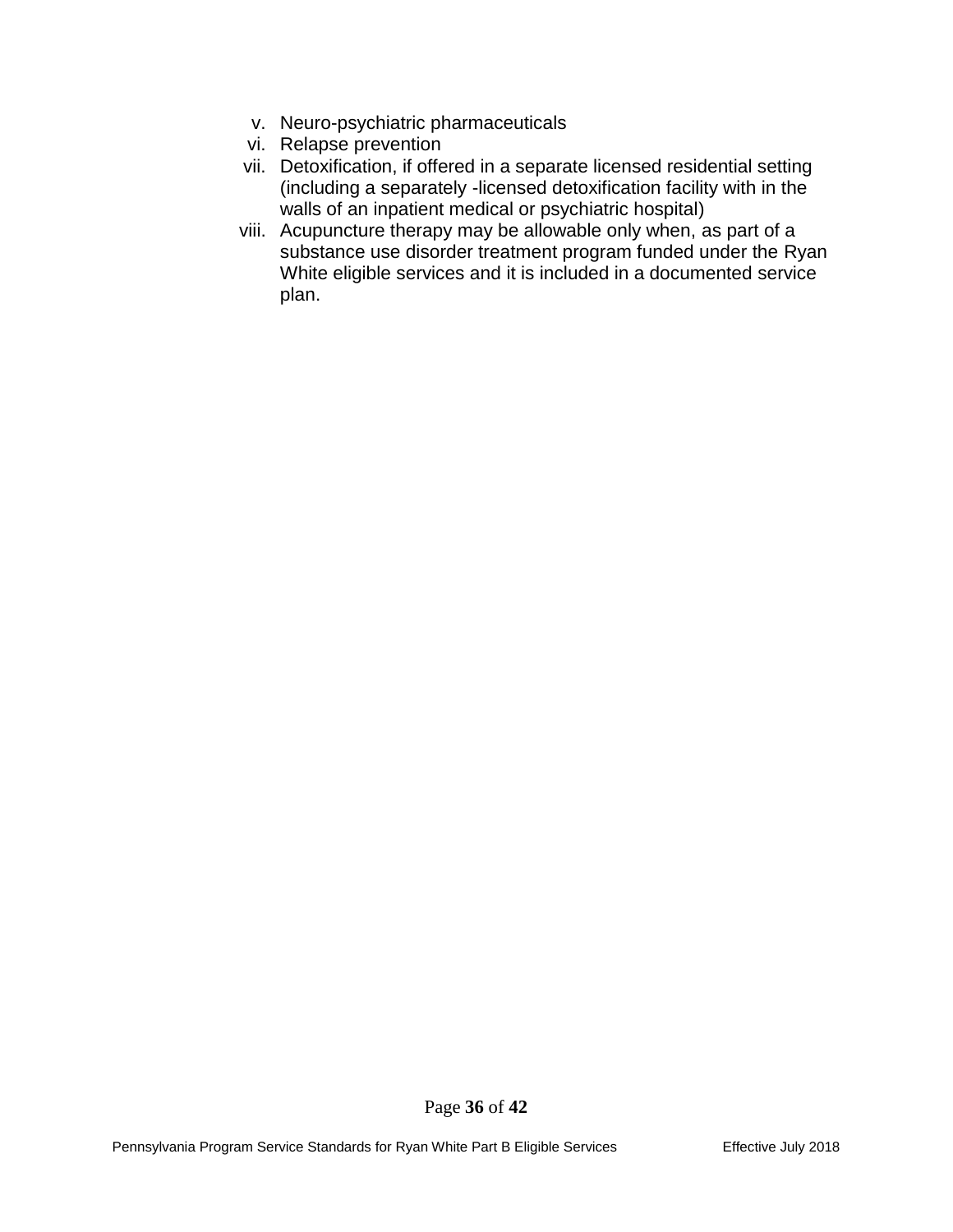# **TAXONOMY** *Further clarification of the Sub Service Name is indicated in Italics*

| <b>Service</b><br>Category           | <b>Service Definitions</b>         | <b>Sub-Service Name</b>                                                                                                                                       | 1 Unit $=$                       |
|--------------------------------------|------------------------------------|---------------------------------------------------------------------------------------------------------------------------------------------------------------|----------------------------------|
| Child Care<br>Services               | See Service Standard<br>Definition | <b>Child Care Services</b>                                                                                                                                    | 30 minutes                       |
| Early Intervention<br>Services       | See Service Standard<br>Definition | <b>Early Intervention Services</b>                                                                                                                            | 15 minutes                       |
|                                      |                                    | Food                                                                                                                                                          | 1 Food<br>Voucher                |
|                                      | See Service Standard<br>Definition | Housing support - RW Only<br>(Not for Mortgage payments;<br><b>Not for Security Deposits)</b>                                                                 | 1 Day                            |
| Emergency<br>Financial<br>Assistance |                                    | Medications                                                                                                                                                   | 1 filled<br>prescription         |
|                                      |                                    | Transportation                                                                                                                                                | 1 Way Trip<br>or 1 Round<br>trip |
|                                      |                                    | <b>Utilities</b>                                                                                                                                              | 1 Bill $/$<br>Expense            |
|                                      |                                    | Congregate meals - Group Setting                                                                                                                              | 1 meal                           |
|                                      |                                    | <b>Home Delivered Meals</b><br>(The number of meals and deliveries of<br>meals to HIV+ clients. This does not reflect<br>finances to purchase food or meals.) | 1 meal                           |
| Food Bank/Home                       |                                    | Food Bank<br>(This represents the number of visits to the<br>food bank.)                                                                                      | 1 Visit                          |
| and Congregate<br><b>Meals</b>       | See Service Standard<br>Definition | Food Bank Voucher                                                                                                                                             | 1 Voucher                        |
|                                      |                                    | <b>Nutritional Supplements</b>                                                                                                                                | 1 Item                           |
|                                      |                                    | <b>Water Filter</b>                                                                                                                                           | 1 Item                           |
|                                      |                                    |                                                                                                                                                               |                                  |
|                                      |                                    | Water Filter Replacement                                                                                                                                      | 1 Item                           |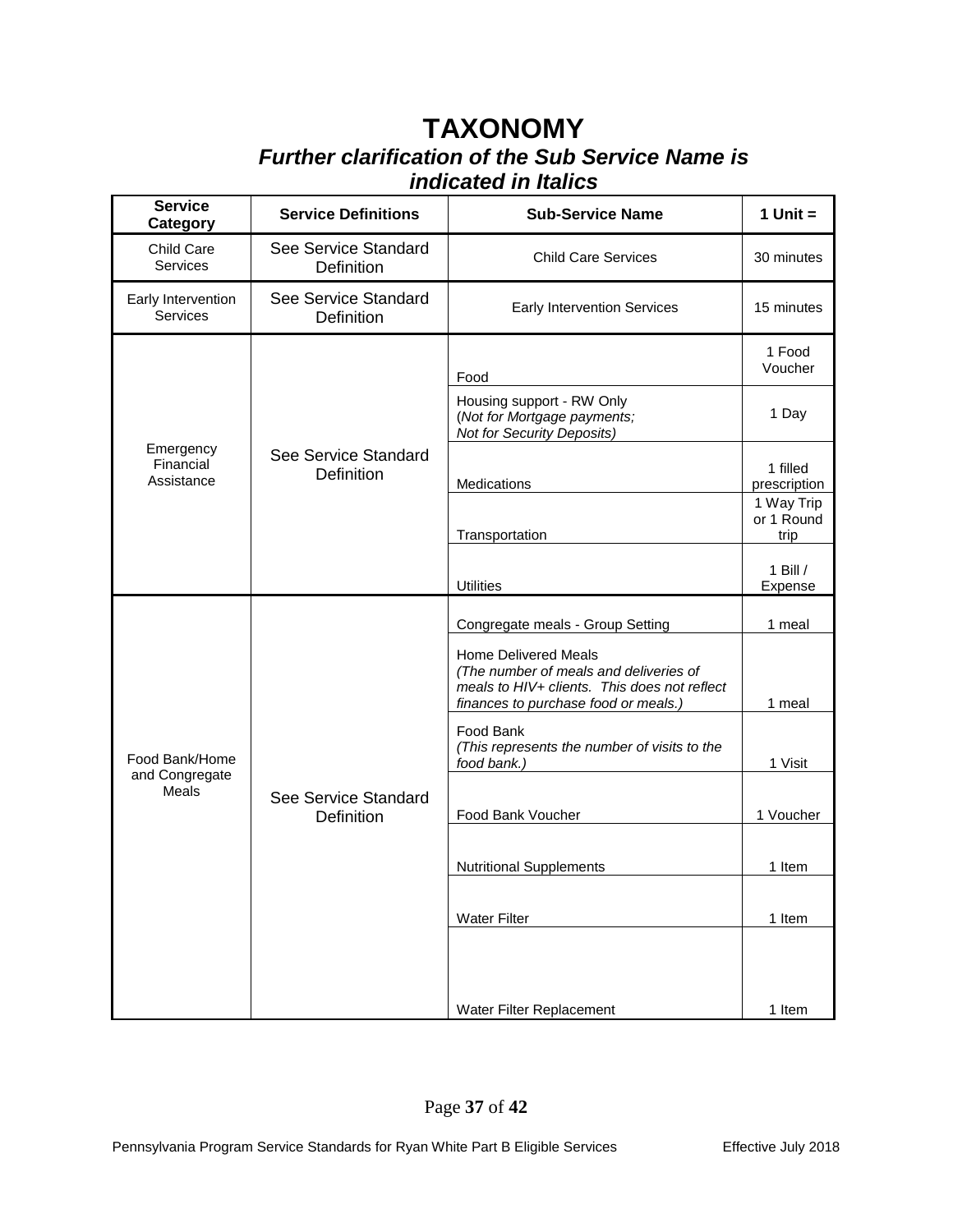| Health Education /<br><b>Risk Reduction</b> | See Service Standard<br><b>Definition</b> | Health Education / Risk Reduction                                                             | 15 minutes       |
|---------------------------------------------|-------------------------------------------|-----------------------------------------------------------------------------------------------|------------------|
|                                             |                                           | Medicare Supplement - Premiums                                                                | 1 Premium        |
|                                             |                                           | Medicare Supplement - Deductibles                                                             | 1<br>Deductible  |
| <b>Health Insurance</b>                     |                                           | Medicare Supplement - Co-Payments                                                             | 1 Co-<br>Payment |
| Premium and Cost<br>Sharing<br>Assistance.  |                                           | Other Health Insurance - Premiums                                                             | 1 Premium        |
|                                             |                                           |                                                                                               |                  |
|                                             |                                           | Other Health Insurance - Deductibles                                                          | Deductible       |
|                                             |                                           | Other Health Insurance - Co-Payments                                                          | 1 Co-<br>Payment |
|                                             |                                           | Day treatment or other Partial<br><b>Hospitalization Services</b>                             | 1 Day            |
| Home and                                    | See Service Standard                      | Durable Medical Equipment                                                                     | 1 Item           |
| Community-based<br><b>Health Services</b>   | Definition                                | Home Health Aid Services / Personal Care<br>Services in the Home                              | 1 Hour           |
|                                             |                                           | Specialized Care                                                                              | 1 Hour           |
| Home Health-Care                            | See Service Standard<br>Definition        | Home Health Care                                                                              | 1 hour           |
|                                             |                                           |                                                                                               |                  |
| <b>Hospice Services</b>                     | See Service Standard<br><b>Definition</b> | Residential                                                                                   | 1 Day            |
|                                             |                                           | In Home Hospice Care                                                                          | 1 hour           |
| <b>Housing Services</b>                     | See Service Standard                      | Housing Assistance/ Information Services -<br>RW Only                                         | 15 minutes       |
|                                             | Definition                                | Housing support - RW Only<br>(Not for Mortgage payments;<br><b>Not for Security Deposits)</b> | 1 Day            |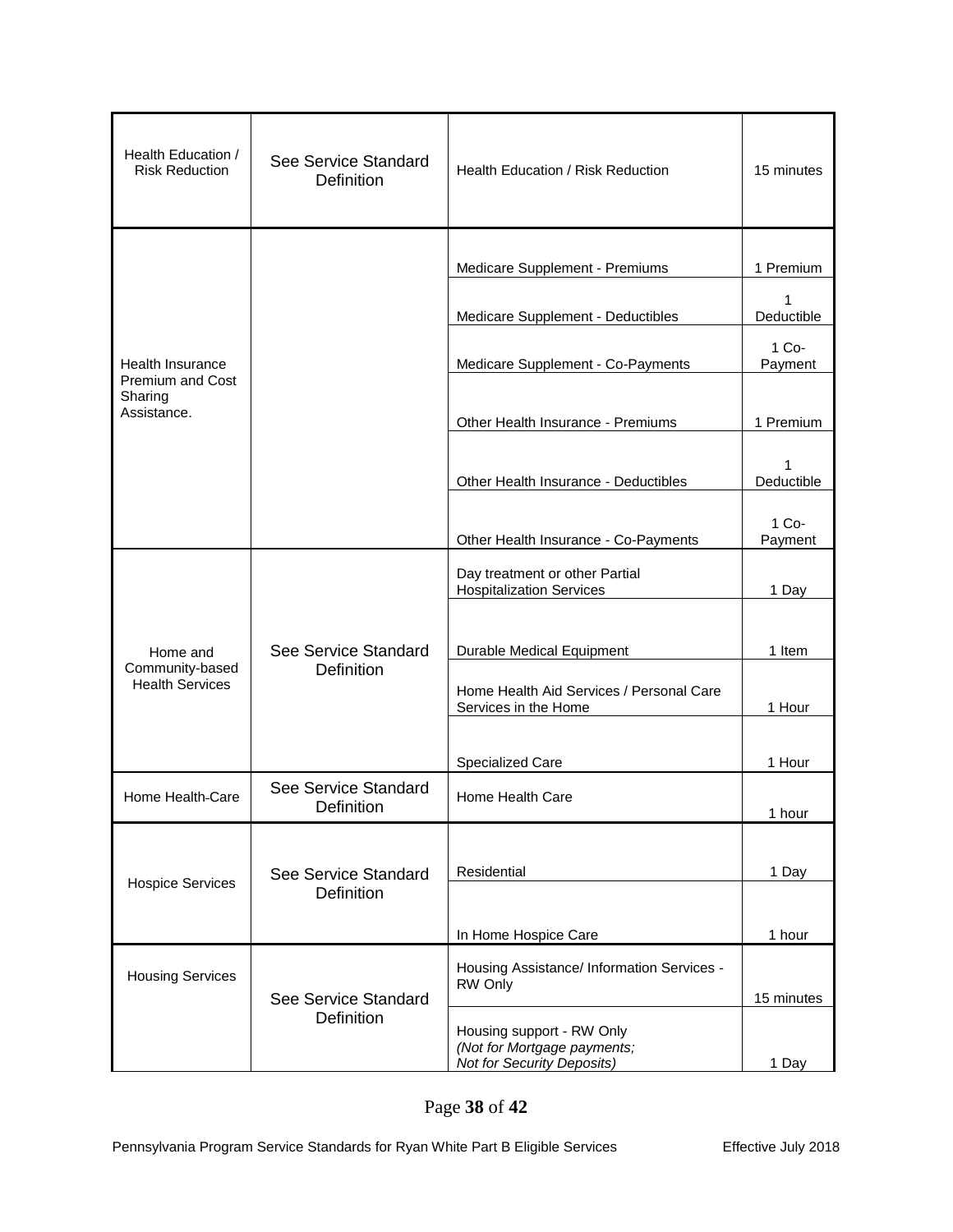|                                                |                                           | Short-term rent, mortgage and utility<br>payments (STRMU) - HOPWA Only               | \$1.00                   |
|------------------------------------------------|-------------------------------------------|--------------------------------------------------------------------------------------|--------------------------|
| <b>Housing Services</b><br>Continued           |                                           |                                                                                      |                          |
|                                                |                                           | Tenant Based Rental Assistance (TBRA) -<br><b>HOPWA Only</b>                         | \$1.00                   |
|                                                |                                           | Permanent Housing Placement - HOPWA                                                  |                          |
|                                                |                                           | Only<br>Security deposits & 1st month's rent - not to<br>exceed 2 months             | \$1.00                   |
|                                                |                                           | Supportive Services - Case management -<br><b>HOPWA Only</b>                         | 15 minutes               |
| Linguistics<br>Services                        | See Service Standard<br>Definition        | Translation / Interpretation Svcs                                                    | 15 minutes               |
|                                                |                                           | Intake                                                                               | 15 minutes               |
|                                                |                                           |                                                                                      |                          |
|                                                |                                           | Assessment                                                                           |                          |
|                                                |                                           |                                                                                      | 15 minutes               |
| <b>Medical Case</b><br>Management              | See Service Standard<br><b>Definition</b> | Reassessment / Recertification                                                       | 15 minutes               |
| Services (including<br>Treatment<br>Adherence) |                                           | Follow Up<br>(Problem Solving / General Support)                                     | 15 minutes               |
|                                                |                                           | Referral                                                                             | 15 minutes               |
|                                                |                                           |                                                                                      |                          |
|                                                |                                           | <b>Treatment Adherence</b>                                                           |                          |
|                                                |                                           |                                                                                      | 15 minutes               |
| <b>Medical Nutrition</b><br>Therapy            | See Service Standard<br>Definition        | <b>Medical Nutrition Therapy</b>                                                     | 1 Hour                   |
|                                                |                                           |                                                                                      | 1 Way Trip               |
|                                                |                                           | 1 - Bus Pass, Train Token, Taxi Voucher<br>(Public transportation of clients to core | or<br>1 Round            |
|                                                |                                           | medical or support service locations)                                                | Trip                     |
|                                                |                                           | Transportation by Agency Staff Member -                                              |                          |
| Medical                                        | See Service Standard                      | TIME                                                                                 |                          |
| Transportation                                 | <b>Definition</b>                         | (to transport clients to core medical or                                             |                          |
| <b>Services</b>                                |                                           | support service locations)<br>Transportation by Agency Staff Member -                | 15 minutes<br>1 Way Trip |
|                                                |                                           | Mileage                                                                              | or                       |
|                                                |                                           | (to transport clients to core medical or                                             | 1 Round                  |
|                                                |                                           | support service locations)                                                           | Trip                     |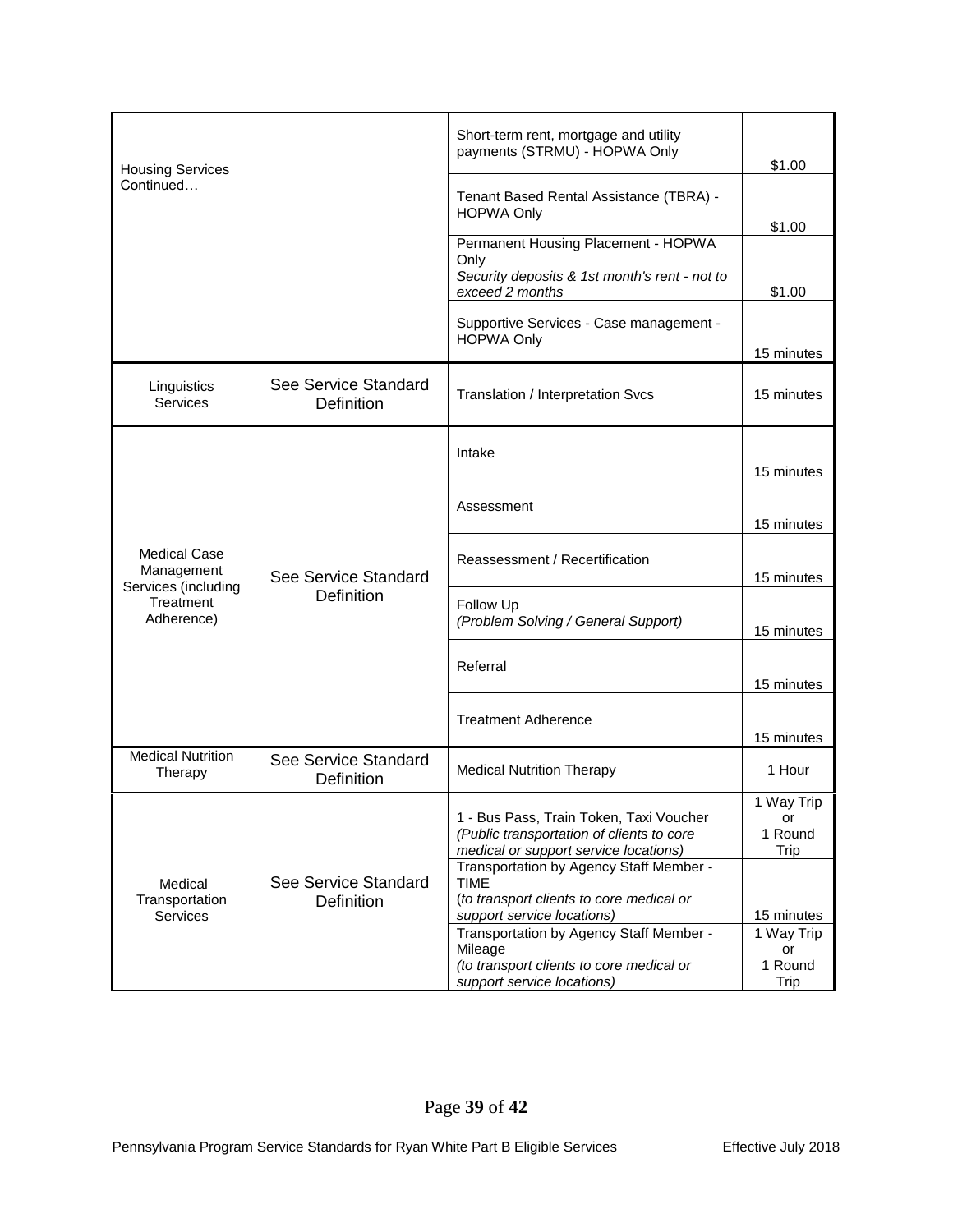| Medical<br>Transportation<br>Services<br>Continued |                                           | Reimbursement - Volunteer/ Consumer -<br>Gas Card Only<br>(clients transporting themselves or<br>volunteers transporting clients to core<br>medical or support services locations), Not<br>to exceed established rates for Federal Joint<br>Travel Regulations. See definition for<br>further clarification. | 1 Gas Card                       |
|----------------------------------------------------|-------------------------------------------|--------------------------------------------------------------------------------------------------------------------------------------------------------------------------------------------------------------------------------------------------------------------------------------------------------------|----------------------------------|
|                                                    |                                           | <b>Professional Counseling</b>                                                                                                                                                                                                                                                                               | 1 hour                           |
| <b>Mental Health</b><br>Services                   | See Service Standard<br>Definition        | <b>Psychiatric Counseling</b>                                                                                                                                                                                                                                                                                | 1 hour                           |
|                                                    |                                           | Psychiatric In - Patient                                                                                                                                                                                                                                                                                     | 1 Day                            |
|                                                    |                                           | Intake                                                                                                                                                                                                                                                                                                       | 15 minutes                       |
|                                                    |                                           | Assessment                                                                                                                                                                                                                                                                                                   | 15 minutes                       |
| Non-Medical Case<br>Management                     | See Service Standard<br><b>Definition</b> | Reassessment / Recertification                                                                                                                                                                                                                                                                               | 15 minutes                       |
|                                                    |                                           | Follow-Up<br>(Problem Solving / General support)                                                                                                                                                                                                                                                             | 15 minutes                       |
|                                                    |                                           | Referral                                                                                                                                                                                                                                                                                                     | 15 minutes                       |
|                                                    |                                           | <b>Legal Services</b>                                                                                                                                                                                                                                                                                        | 15 minutes                       |
| Other Professional<br>Services                     | See Service Standard<br><b>Definition</b> | Permanency Planning                                                                                                                                                                                                                                                                                          | 15 minutes                       |
|                                                    |                                           | Tax preparation                                                                                                                                                                                                                                                                                              | 15 minutes<br>1 Visit<br>1 Visit |
| Oral Health Care                                   | See Service Standard                      | Diagnostic                                                                                                                                                                                                                                                                                                   |                                  |
|                                                    | Definition                                | Preventative                                                                                                                                                                                                                                                                                                 |                                  |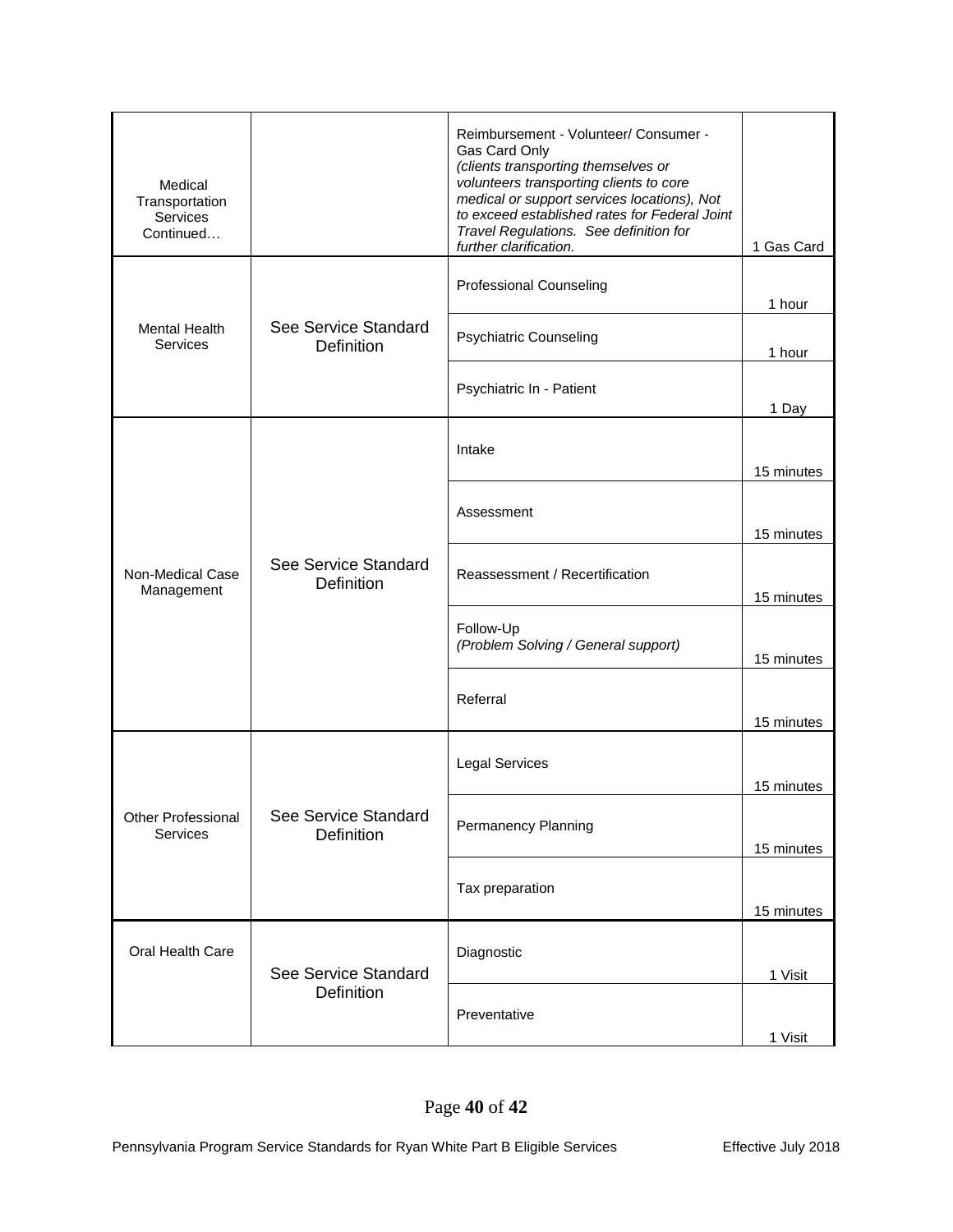| Oral Health Care<br>Continued. |                                           | Therapeutic                                    | 1 Visit                                   |
|--------------------------------|-------------------------------------------|------------------------------------------------|-------------------------------------------|
|                                |                                           | Diagnostic Service - Primary Care              | 1 Visit                                   |
|                                |                                           | Diagnostic Service - Specialist Care           | 1 Visit                                   |
| Outpatient /                   | See Service Standard                      | Therapeutic - Primary Care                     | 1 Visit                                   |
| <b>Medical Care</b>            | Ambulatory<br><b>Definition</b>           | Therapeutic - Specialized Care                 | 1 Visit                                   |
|                                |                                           | <b>Treatment Adherence</b>                     |                                           |
|                                |                                           | Vision Care Visit                              | 1 Visit                                   |
|                                |                                           | Encounter<br>(Cannot be Delivered Anonymously) | 1 Visit<br>$1$ HIV+<br>Case<br>Identified |
| <b>Outreach Services</b>       | See Service Standard<br><b>Definition</b> | Referrals<br>(Cannot be delivered Anonymously) | 15 minutes                                |
|                                |                                           | Follow Up<br>(Cannot be delivered anonymously) | 15 minutes                                |
|                                |                                           | <b>Bereavement Counseling</b>                  | 15 minutes                                |
| Psychosocial                   |                                           | <b>Caregiver Support Group</b>                 | 30 minutes<br>Per Person                  |
| <b>Support Services</b>        | See Service Standard<br><b>Definition</b> | Counseling                                     | 15 minutes                                |
|                                |                                           | <b>HIV Support Group</b>                       | 30 minutes<br>Per Person                  |
|                                |                                           | Non-Professional Nutritional Counseling        | 15 minutes                                |